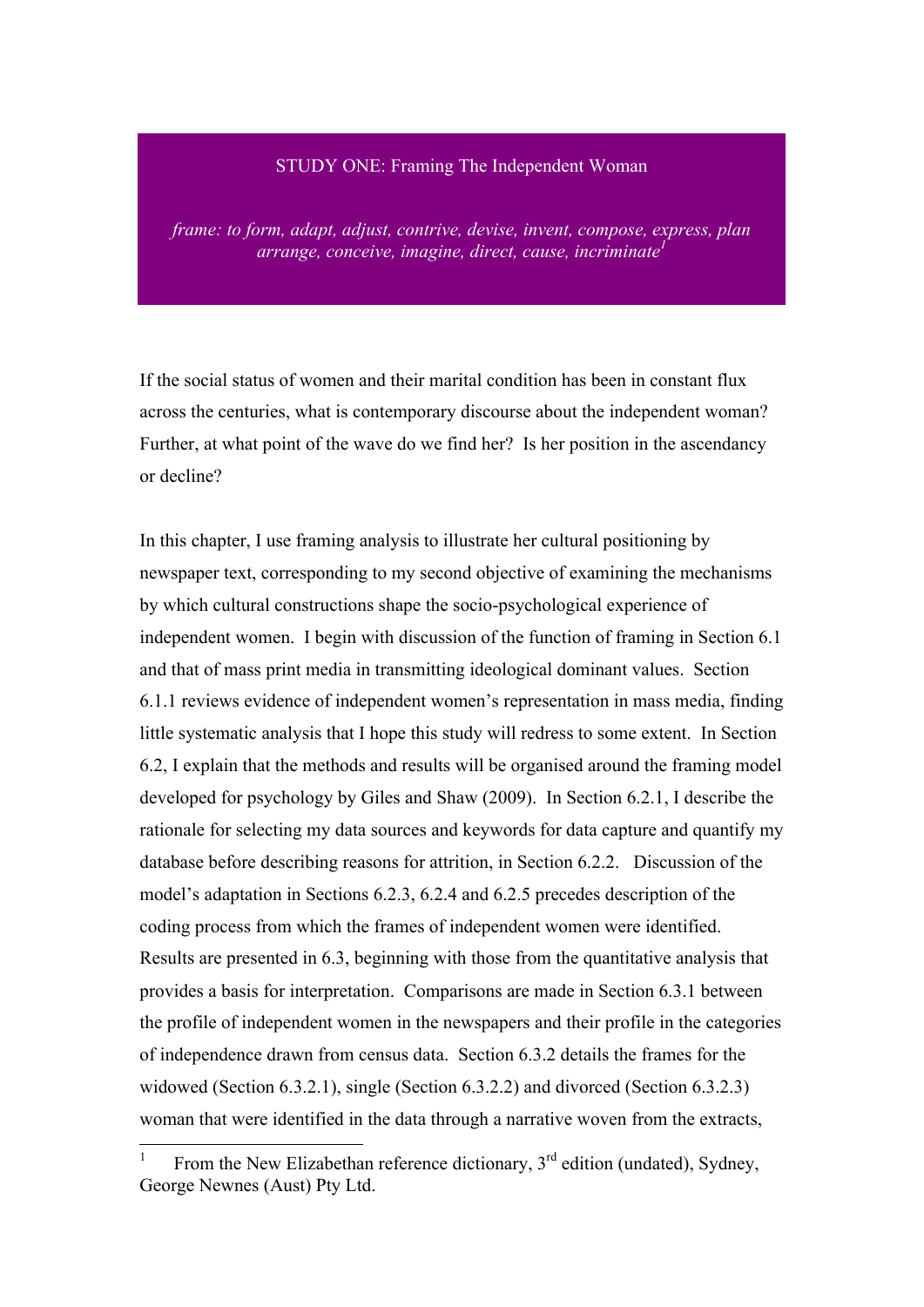with some linking to illustrative items through their identifying numbers. Some extracts are also included but, in the main, the discussion is generalized. I return to the model elements of identified characters (Section 6.3.3) narrative form (Section 6.3.4) and linguistic analysis (Section 6.3.5) before discussing the generalisability of the frames in Section 6.3.6. The chapter concludes with discussion (Section 6.4) about the findings and their implications.

#### **6.1 Background**

As discussed in Chapter 2, ideologies are sociocognitive frameworks of social construction that organise shared attitudes, values, knowledge, and models that are the basis of discourse (van Dijk, 1995a). A fundamental source of ideology transmission is the mass media, reproducing through text and other symbolic content discourse that shapes and reflects public debate about, and understanding of, any issue (Gentzkow & Shapiro, 2010). While ideology may be apparent in news selection, it becomes more evident through the language used by the framework in which an item is presented. Language in print media reflects stylistic and ideological editorial positions, an institutional practice drawing on shared understanding to both construct and respond to discourses (Fowler, 2003).

Framing in communication interprets our world, providing meaning, particularly of the unfamiliar, by drawing on culturally-understood schema for ready assimilation or contesting by an audience, depending on individuals' knowledge of a topic and their related values (Chong & Druckman, 2007). It is the process of using elements of perceived reality to reduce complexity and shape a persuasive narrative, facilitated by their salience for the audience, to prime the intended effect of the communication (Entman, 2007; Scheufele & Tewksbury, 2007).

Where there is little diversity in media framing, there is concomitant homogeneity of audience frames of any issue (Huang, 2009). Changes in media frames are known to effect changes in public discourse as individual audience members reorientate their thinking in response to either more information or information presented differently (Chong & Druckman, 2007). Strong, elite frames are likely to be linked to partisanship and ideology; they are chosen to engage the broadest range of audience (Budarick & King, 2008) and to do so emotionally, blocking out alternative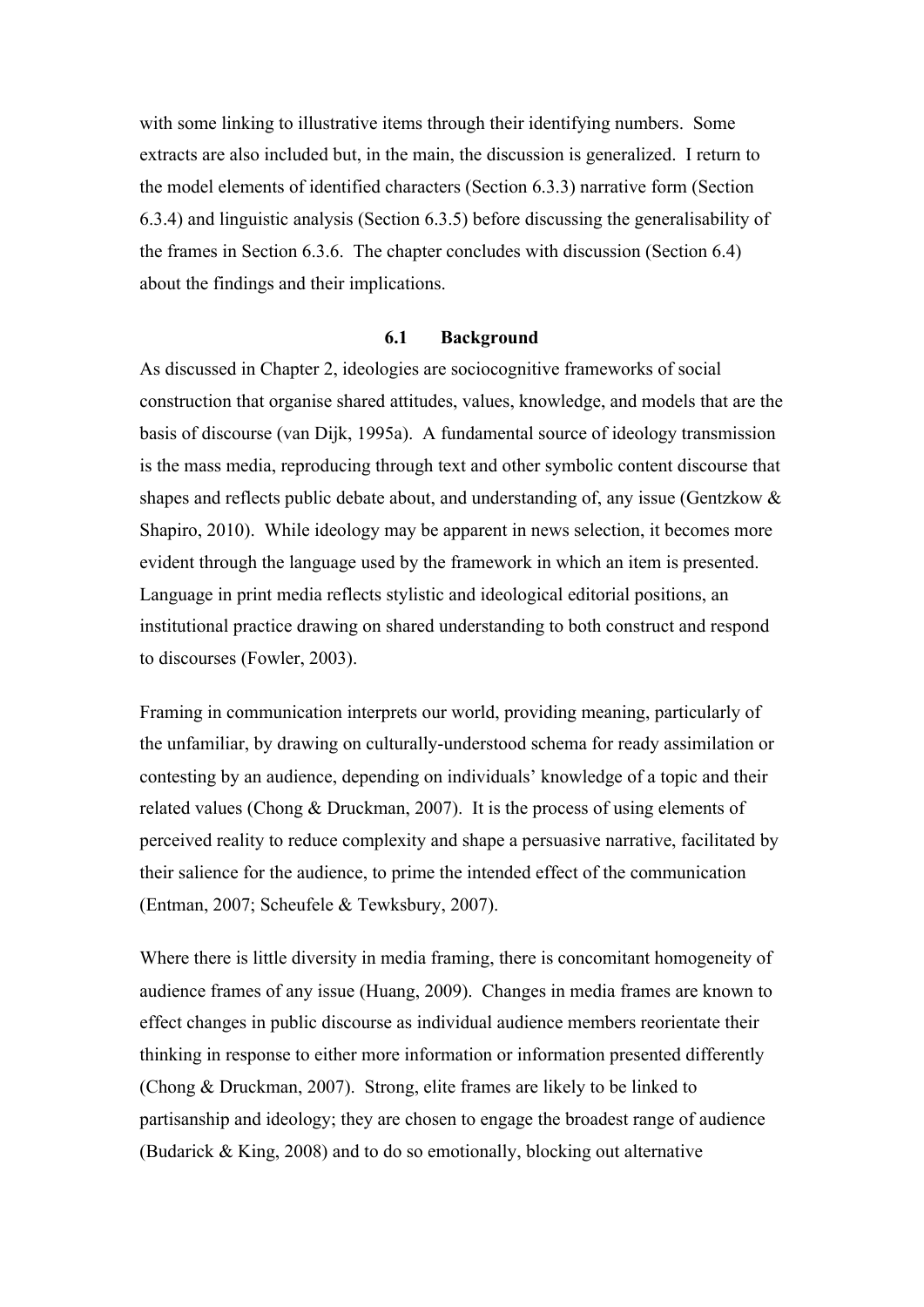understandings, rather than by cognitive persuasion (Gross & D'Ambrosio, 2004; Kitis & Milapides, 1997)*.* 

**6.1.1 Representations Of Independent Women**. According to Gamson and Modigliani (1989), general audience (mass) media offer the most useful source of public discourse, given their interrelated practice of creating meaning and reflecting community understanding of events and issues, and providing a site for contestation of meaning between competing players (Gamson, 1988).

Although many authors assert public discourse positions independent women negatively, sometimes with one or more demonstrative examples (e.g., Amador & Kiersky, 1998; C. Anderson, et al., 1994; Barnett & Hyde, 2001; R. Bell & Yans, 2008; Byrne, 2008; Chandler, 1991; DePaulo, 2007; Koeing, Zimmerman, Haddock, & Banning, 2010; La Barre, 1972; Penman & Stolk, 1983), I found few reports of systematic analysis of their public representation.

Two reviews of women's representation across most mass media (e.g., women's magazines, advertising, television, newspapers, sociology textbooks) (Busby, 1975; Tuchman, 1978/2000) were from the 1970s, a time when feminists were highlighting mechanisms of women's oppression to advocate change. Both papers referred to analysis of women's magazines 1940-1970 that found women in fictional content depicted as (i) single, looking for a husband; (ii) housewife/mother; (iii) spinster; or (iv) widowed/divorced, soon to marry. Tuchman's (1978/2000) elaboration of these characterisations noted that the spinster's failure to marry carried greater significance than the story line: the only positive outcome was for a woman who relinquished her successful career to marry. Some magazines with an audience of women in the paid workforce were more sympathetic to women's realities by the mid-1970s, with editorial content optimistic about the possibility of combining paid and domestic work.

Little work had been done on women's representation in newspapers other than identification of a "blackout" on reporting issues of interest to, and about, early feminism and the treatment of women working in news media (Busby, 1975). Tuchman (1978/2000) reported analysis of women's pages in newspapers, which found content that could be grouped into categories of food, fashion and society. The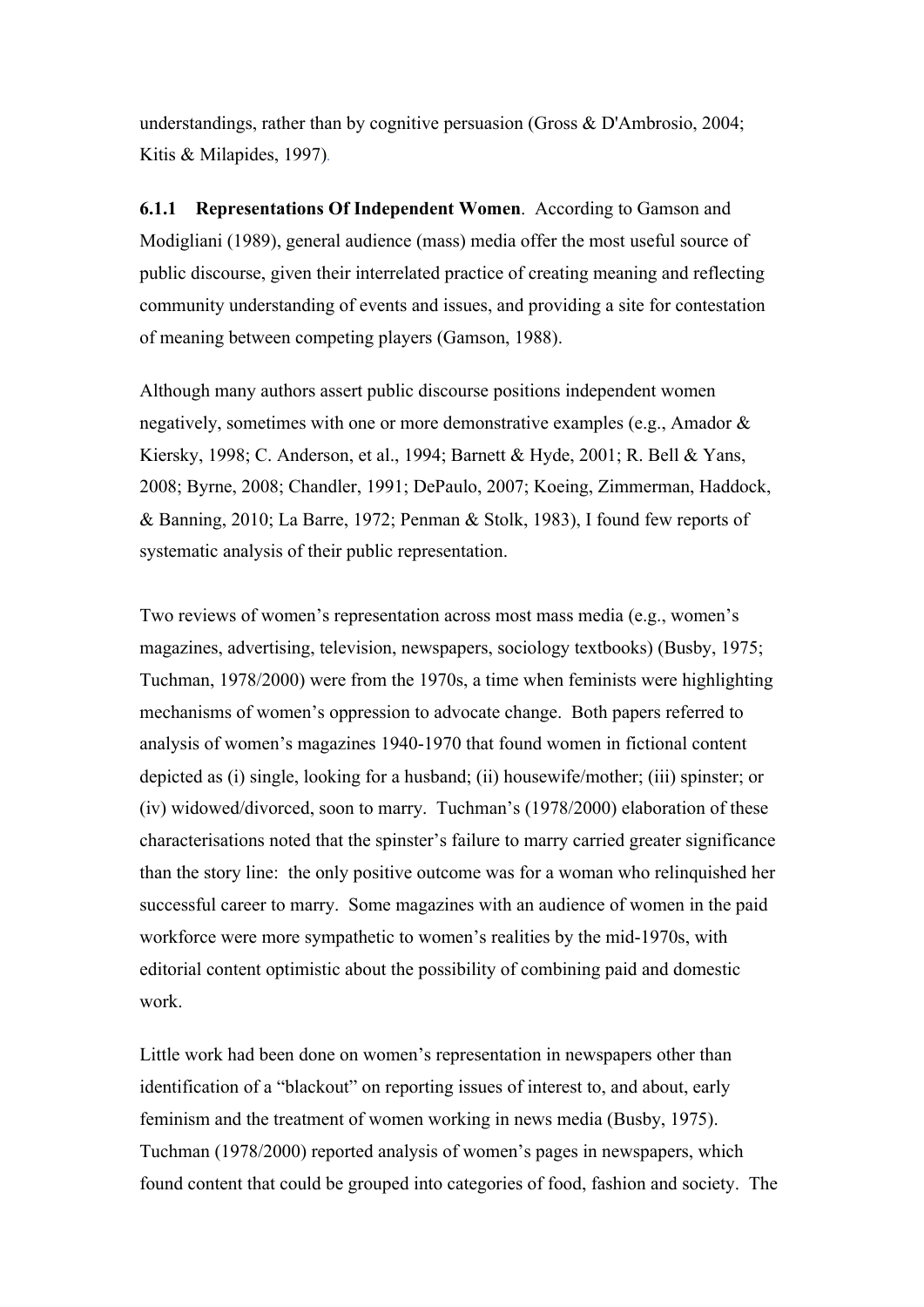identities featured were mainly wives of famous men or anomalous female heads of state. "Like the television industry, appealing to a common denominator encourages newspapers to engage in the symbolic annihilation of women by ignoring women at work and trivializing women through banishment to hearth and home" (Tuchman, 2000, p. 167)

Television was most often the medium for analysis. Female characters were found to appear much less frequently, were younger, and were much more stereotypically limited than male representations, other than for daytime soap operas where women were afforded greater and more sympathetic representation (Busby, 1975). In general, women were much more likely to be portrayed in relation to romantic/family attachment (Tuchman, 2000): the approval evident of married women did not extend to those in paid employment or single women, the latter more likely to be victims of violence.

Later work found little change in women's representation on prime-time television (Davis, 1990) with women in the 1980s appearing half as often as men, and their characters written for decoration rather than function. Marital and parental status that reinforced family values was more salient for female characters although another study found this was more prominent in story lines developed by less eminent producers as they sought network approval (Vest, 1992).

A review of US television series between 1966 and1990 found a genre shift in those with female leads from relationship-focussed comedy (e.g., *I love Lucy*) to vocationally-driven drama (e.g., *Cagney & Lacey*) (Atkin, 1991). Women-focussed programming was suggested to reflect network competition for a female audience against sports broadcasting but there was no theorising as to the changed focus although it may have corresponded with women's broader participation in the 1980s' paid workforce.

A twenty-first century summary of sex-role research in the mass media concluded that women's depiction continues to be under-representative, that they continue to represent stereotypic interests, are inevitably thin and regularly scantily dressed, and are more likely to be depicted in relationship roles (Collins, 2011).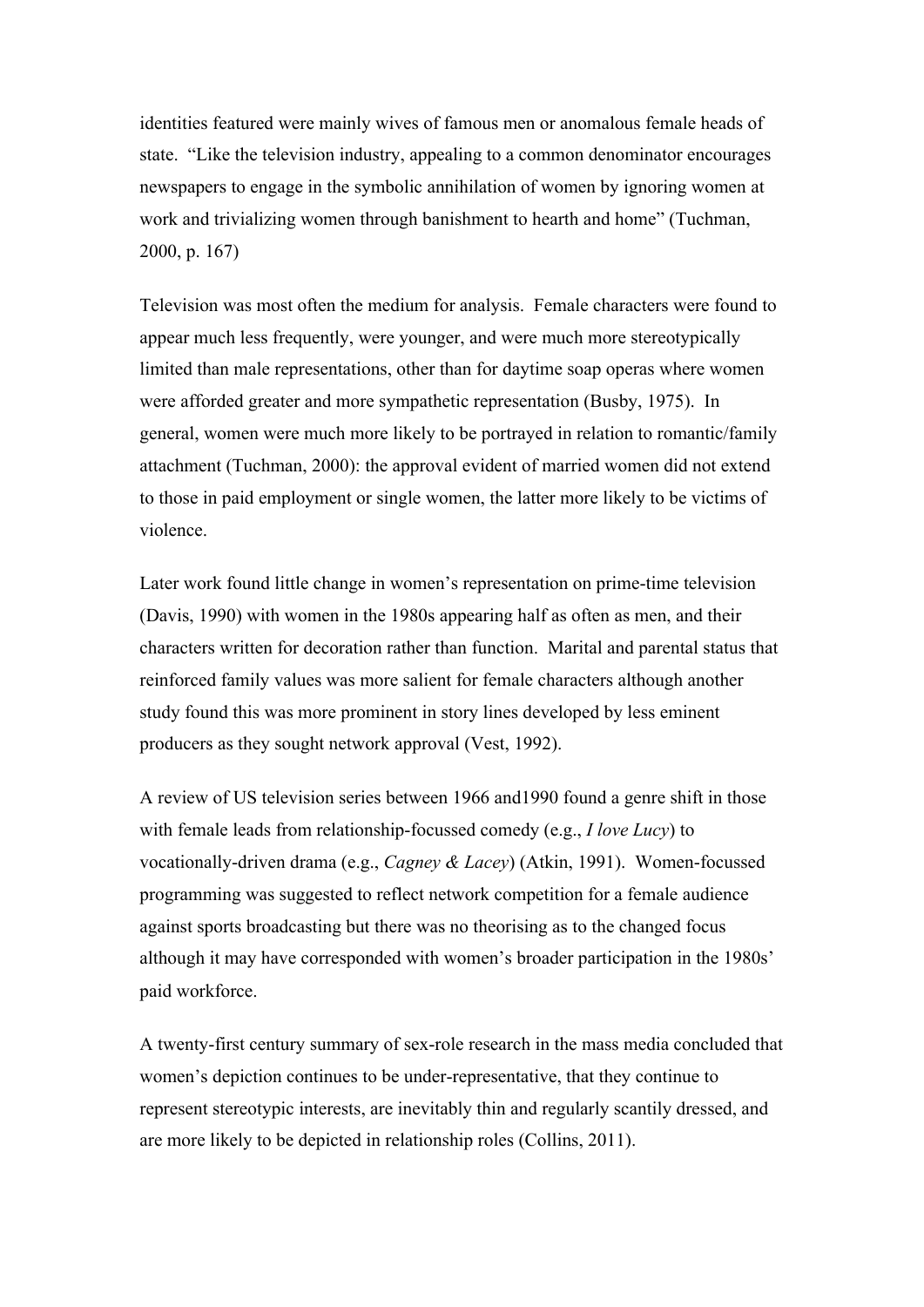As can be seen, analysis of mass media in relation to women has been of their depiction in general rather than of their in/ter/dependence. Exceptions, such as those that interrogate the media's portrayal of female politicians (Drabsch, 2007; Fitzherbert, 2005; Ustinoff, 2005), also look at broad issues of gendered discourse, comment in passing on the added denigration of political women who are neither wives nor mothers (Fitzherbert, 2005). This study was undertaken because there was so little systematic analysis of public discourse about independent women, certainly nothing against which private and academic discourse could be compared. I hope that it will provide a useful reference for subsequent researchers in the field.

## **6.2 Method**

The size and lack of a general audience makes new media a difficult terrain to map. While I did find interesting relevant blogs, articles, opinion pieces and so on, I chose to remain with conventional mass media because of its general reach and its institutional communicative practices from which subject positions may be inferred through their framing. Of mass media, newspapers can most usefully be analysed for identifying cultural frames of an issue because (i) their content generally is of short items carrying one thought available for summary and structure analysis, (ii) they reach the widest audience for a single news medium, and (iii) are thought to be highly influential in forming public opinion (Giles & Shaw, 2009; Van Gorp, Vettehen, & Beentjes, 2009).

It is not uncommon for general newspapers to use similar if not identical frames when reporting a phenomenon, particularly if there is little competition in the market place (Budarick & King, 2008; Huang, 2009; Van Gorp, 2007), which may then assume a normative function (Chong & Druckman, 2007). It was the simplicity of this discursive practice that persuaded me that framing, rather than more conventional discourse, analysis was more appropriate for this study.

Psychology's interest in the impact of mass media has largely been on putative causative effects on pathological behaviours such as links between television viewing and desensitisation to violence; that is, a focus on individual rather than social interaction of audience and mass media (Giles & Shaw, 2009). To facilitate psychological analysis of media framing, Giles and Shaw (2009) developed a model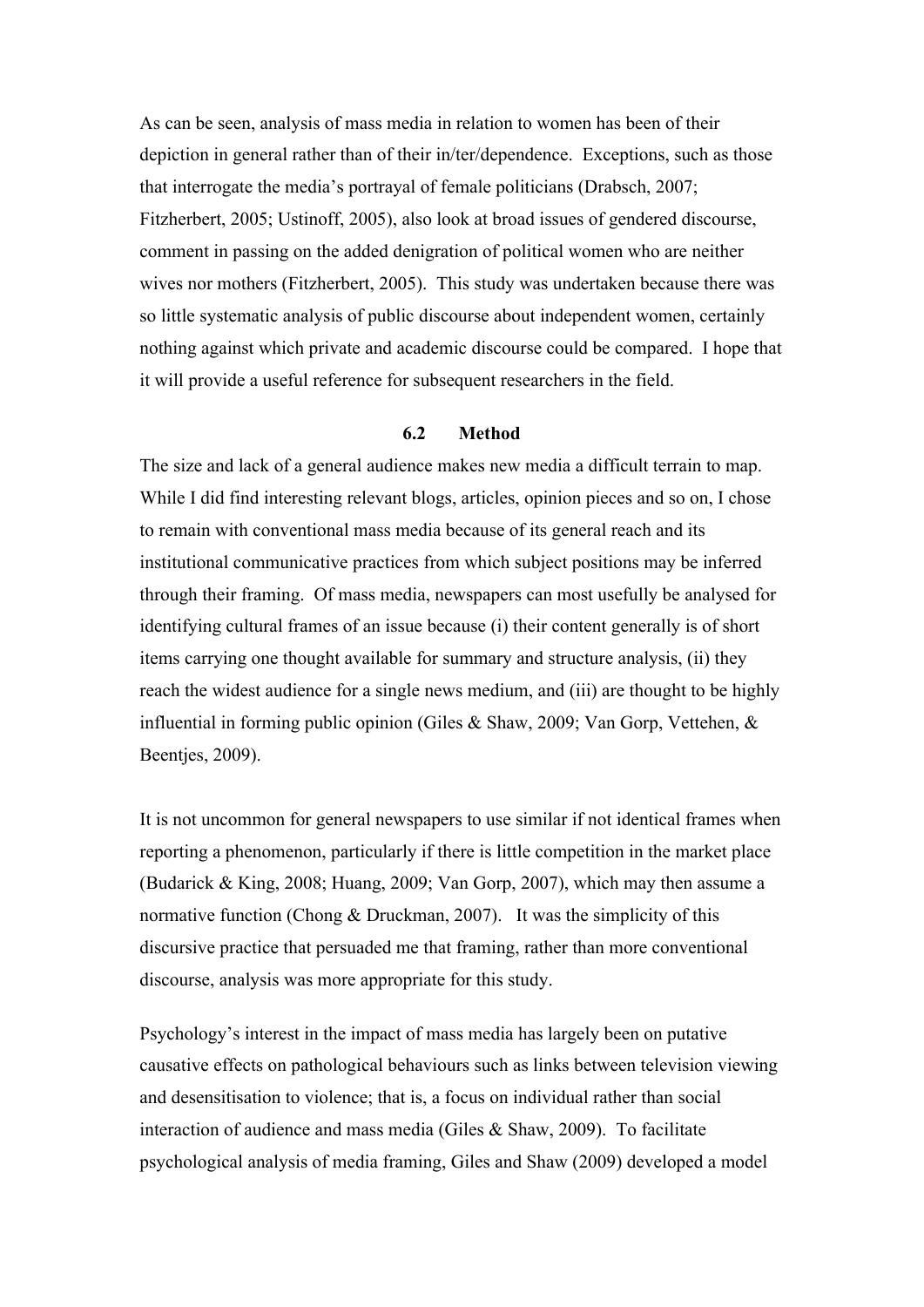with eight non-sequential components that I adapted for this study. The components are initial data collection; screening; identifying story; identifying character; reader identification; narrative form; analysis of language categories; and generalisation.

The reason for adapting the model is that framing analysis is generally applied to the focus of news items, which is also the focus of the research. In this instance, the phenomenon being researched is public discourse about the independent woman, drawn from all relevant items captured by the keywords. In many instances, inclusion of reference to the independent woman may be incidental to an item's subject and it was the context of the reference, and the descriptive "sketch" of the woman that provided the frame. This means that some components of the model have less applicability and this will be noted when relevant.

**6.2.1 Data collection**. As noted in Chapter 3, I decided to sample from the most recent year (2009) prior to beginning the analysis to ensure currency, and from the year a decade earlier (1999) to note any change in framing over that period. The data were gathered from the three newspapers that are distributed statewide in Western Australia which, in 2009, had an approximate 1,298,500 adult population (ABS, 2010b). These are *The West Australian* (circulation 203,972 – weekdays, 342,787 - Saturday<sup>2</sup>; there is no Sunday edition), which is locally edited and a publicly listed company independent of an identifiable owner although the governing Board's Chair owns a national free-to-air television channel, amongst other media interests. The other two papers are *The Australian*, including its weekend edition (national circulation 135,000 - weekdays, 305,000 weekends), that has national coverage albeit with some content dedicated to state audiences, and the locally-distributed *The Sunday Times* (circulation 321,500), both of which are Rupert Murdoch's News Limited publications. Both *The West Australian* and *The Australian* are labelled "conservative" by Wikipedia. *The Sunday Times* is described as a populist tabloid rather than a newspaper of record. Such ideological homogeneity in Western

 <sup>2</sup> These circulation figures were taken from Wikipedia on 12 May 2010. Those for *The West Australian* were reported by the Audit Bureau of Circulation for June 2009; the same source was quoted for *The Sunday Times* circulation in December 2008. Circulation figures for *The Australian* were unsourced but were not disputed by the newspaper so are presumed to be current when the page was updated on 8 May 2010.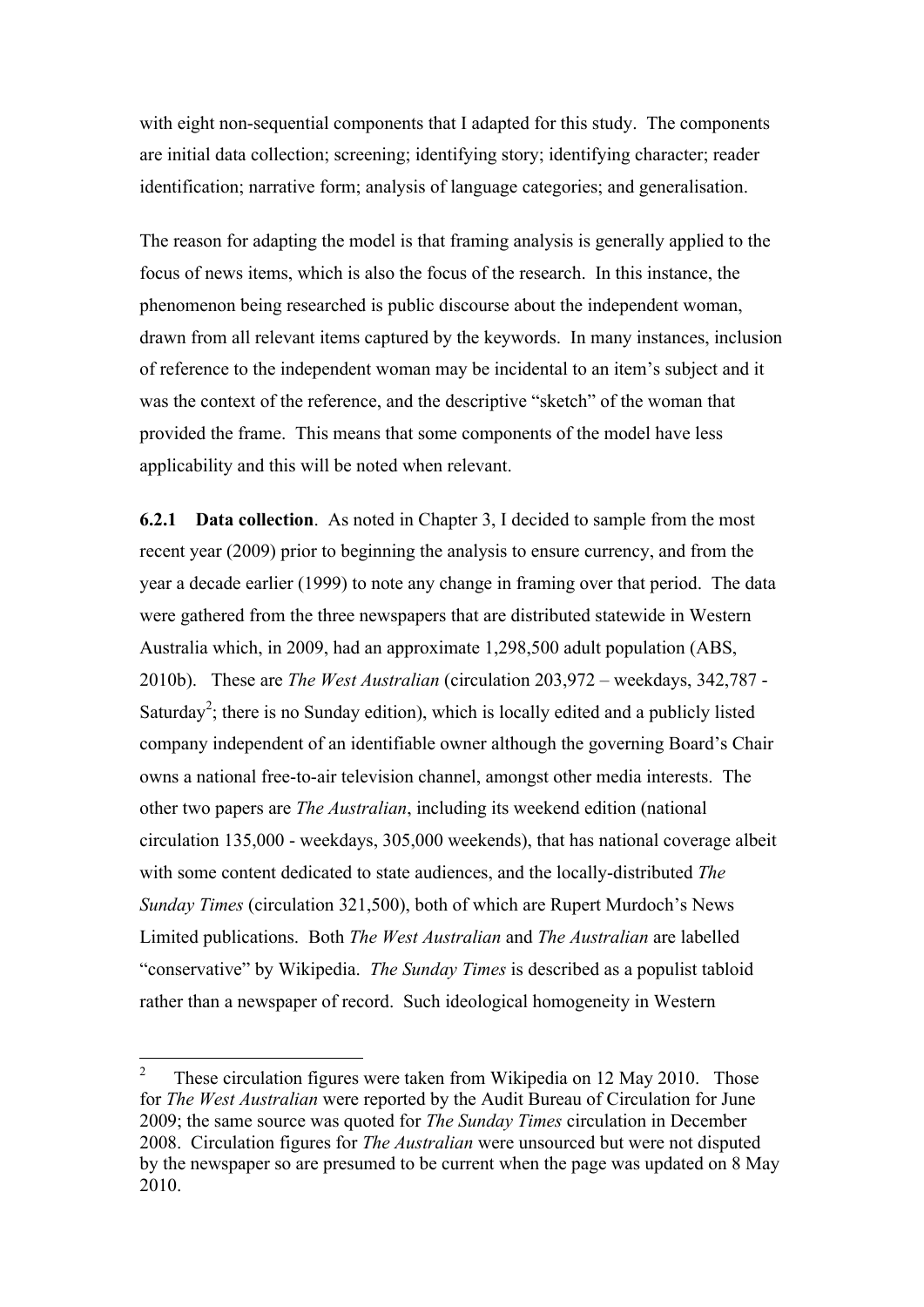Australia's general print media was expected to offer consistent public representation of the independent woman.

Access to *The West Australian* and *The Australian* archives was freely available through the Factiva web-based search engine. *The Sunday Times* on-line archives were accessible to subscribers through newstext. I chose to use the keywords *single woman/women, unmarried woman/women*, *divorced woman/women*, *separated woman/women*, from official ABS marital status categorisation, because I thought they would most likely be used in editorial content that drew from institutionalised social organisation familiar to a general audience. These were supplemented by the keywords *de facto* and *bachelor girl* to capture items where characters had informal interdependent status or where a commonly used colloquial descriptor for independent women, chosen for its prevalence in other readings, might be used. Data captured by *de facto* were included in an original analysis that found their frames were embedded in discourse about the equivalence of formal and informal marriage. Given this, I decided to delete this category from a second analysis because it had little relevance for women's domestic independence. No relevant items were captured by *bachelor girl*, which offers some support for my deciding to use official independence categories rather than the more colloquial. I decided against using *single parent/s* or *single mother/s* because I was not interested in discourse about parenting or families, although I expected this might be captured by independence keywords, and while it might be assumed the majority of references would be to women, the captured data may also have included fathers and non-gendered classification.

With the exclusion of *de facto* data, the keywords brought a total 880 items of which 811 were relevant, 459 from 1999 and 352 from 2009 (459/352) (Figure 6.1). For representational ease, they were collapsed into *widow* (86.9/90.3%), *single* (11.9/8.6%), and *divorced* (including *separated*) (1.1/1.1%).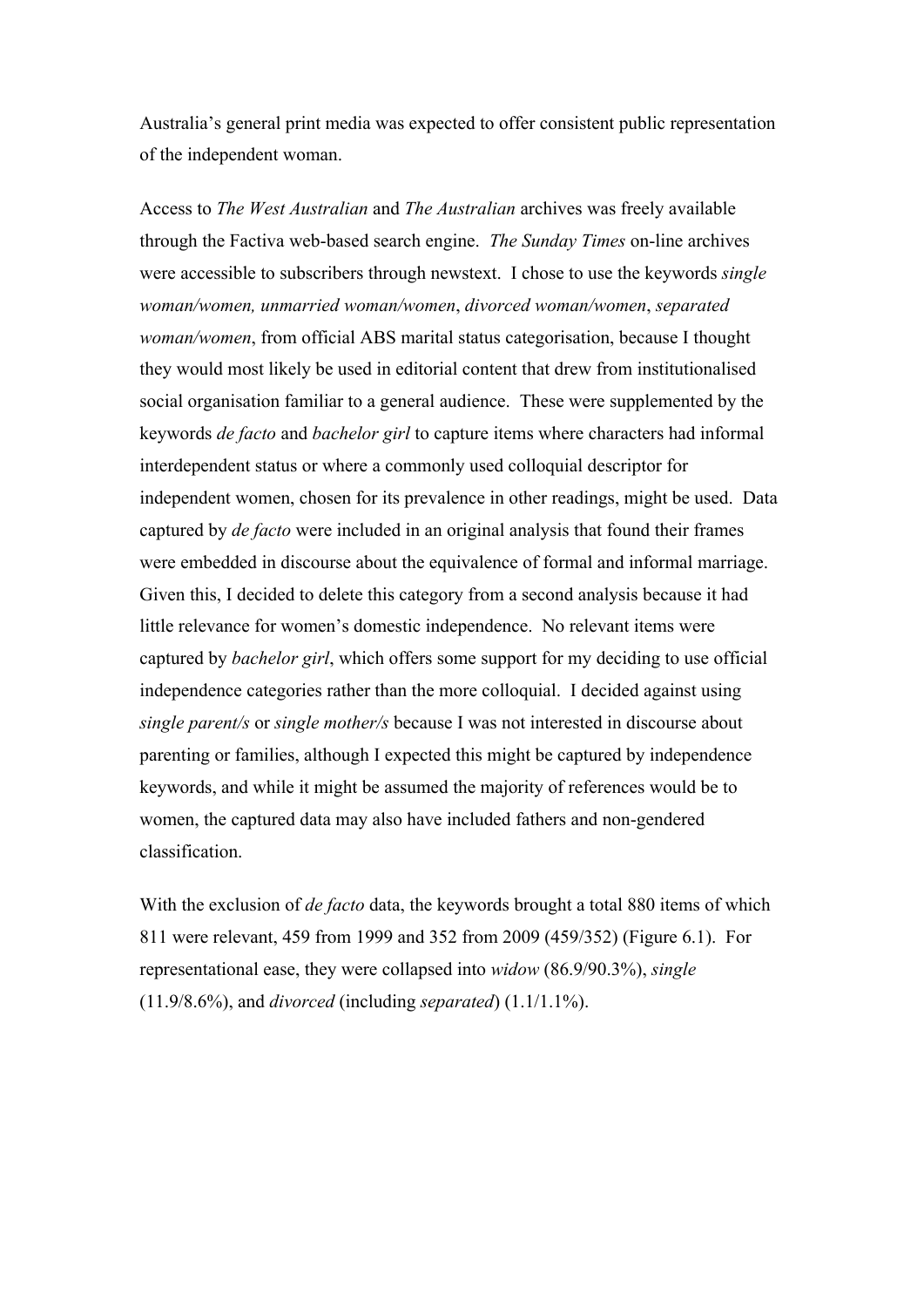

*Figure 6.1.* Keyword capture (n items)

**6.2.2. Screening**. The first step was to screen the entire capture for relevance before beginning analysis. Apart from 14 items (14.9%) in *The West Australian* captured by *bachelor girl* that were about a music band of that name, the attrition came from *The Sunday Times.* It was mainly attributable to (i) duplication of items (17%), captured through slightly changed headings in different editions of the paper, (ii) the inclusion of *widow* in titles (43.6%) such as of the opera *The merry widow* or the Scottish Widows insurance company, (iii) unrelated to the topic, for example, taxation policy that would harvest income equivalent to that from "every **single** woman, man and child" in Australia, and (iv) a cluster of typographical errors where misspelled "wi(n)dow" had escaped sub-editing  $(3.2\%)$ . As reported in Chapter 3, the resulting relevant database was entered as a Word document to NVivo8 for coding, after each item was identified by sequential numbering in its newspaper of origin file. To assist readability, item identifiers were abbreviated to the initials of the newspapers' names - *A* (*The Australian*), *ST* (*The Sunday Times*), and *WA* (*The West Australian*) – and sequence number; e.g., *WA135* means the 135<sup>th</sup> extract from *The West Australian*.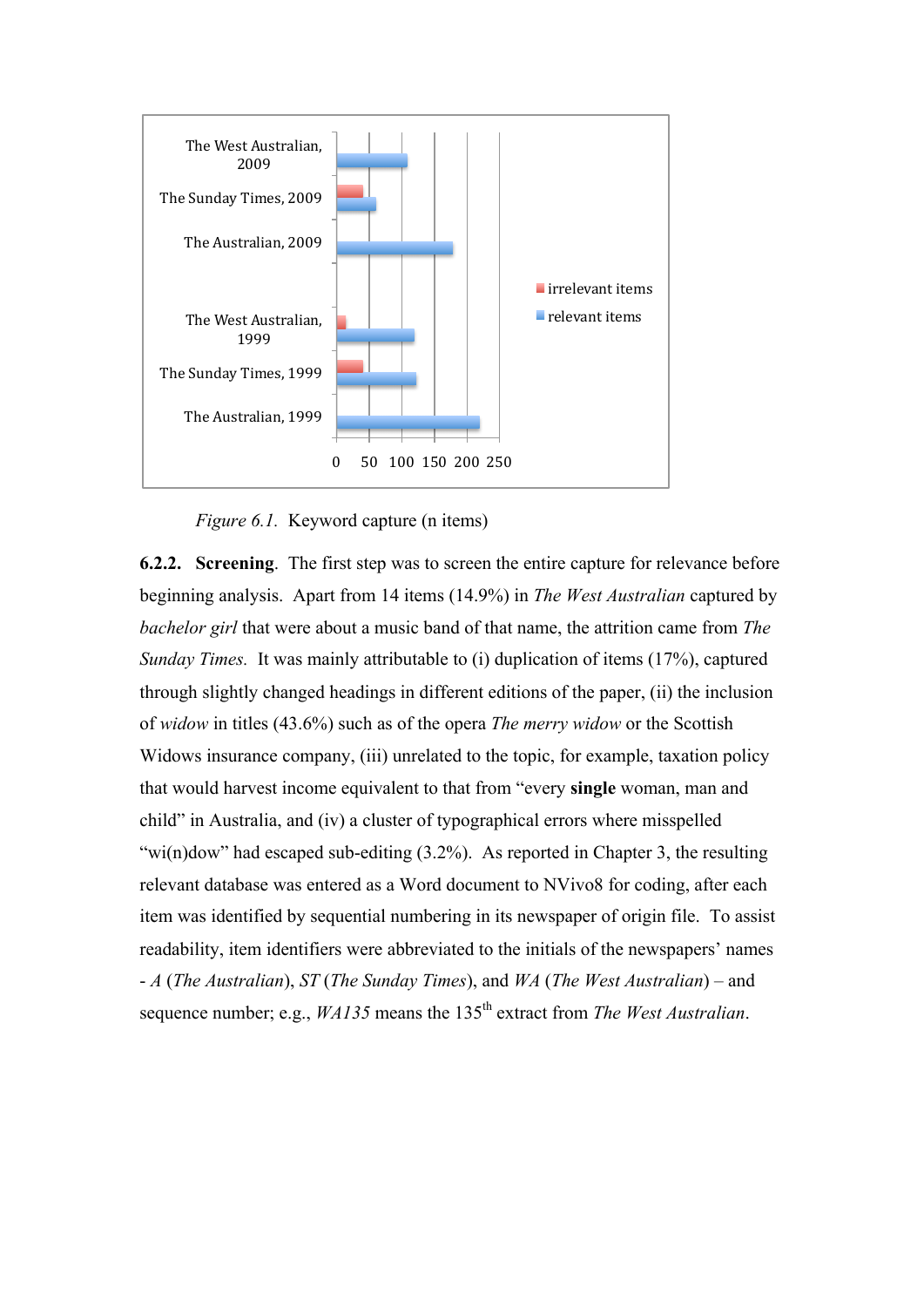It is known that newspaper audiences often interpret content by using existing character knowledge, or interpretative repertoires; that is, stereotypes<sup>3</sup> or commonly understood positions such as "duplicitous politician" or "frail old woman deserving protection" to facilitate understanding (Giles & Shaw, 2009). These, of course, are the very same characters drawn on during a story's construction, precisely to prime the desired audience reception.

This process of characterisation, to a large extent, drove coding as individual instances were identified from items in the database. These were electronically filed in "child" nodes in NVivo, within the primary pre-determined nodes of independence category and publication year. As the child nodes developed, distinct frames became apparent in the first analysis, which was of data from 1999. Where it became apparent that some early coding was in fact a sub-set of a more dominant nodes, the smaller file was merged with the larger and the process continued until I had a set of distinct frames. I coded the 2009 data to the child nodes generated by the earlier analysis to validate comparison of the two years. Only one new node was generated by the 2009 data.

**6.2.3 Identifying story**. In Giles and Shaw's (2009) formulation, an identifying story is the "news peg" that generates an item. As noted above, because this analysis of media framing of independent women includes their referencing in tangentially related items, rather than examining text where the focus is a category of independence, identifying stories will be noted in the broadest terms and may be closer to metaphor, stereotype, or common sense than to any event.

**6.2.4 Reader identification**. This element of the model asks "who is the audience invited to identify with?" (Giles & Shaw, 2009, p. 386). That is, whose perspective in an item is dominant. Again, because this study is a macroanalysis, the question can be answered only in a very general way and will be broadly summarised after discussion of the frames found for each category of independence.

 <sup>3</sup> Heard on the Australian Broadcasting Corporation's Radio National program *Future tense* 20 October 2011: presenter Antony Funnell 'I'm a journalist. We deal in inappropriate stereotypes'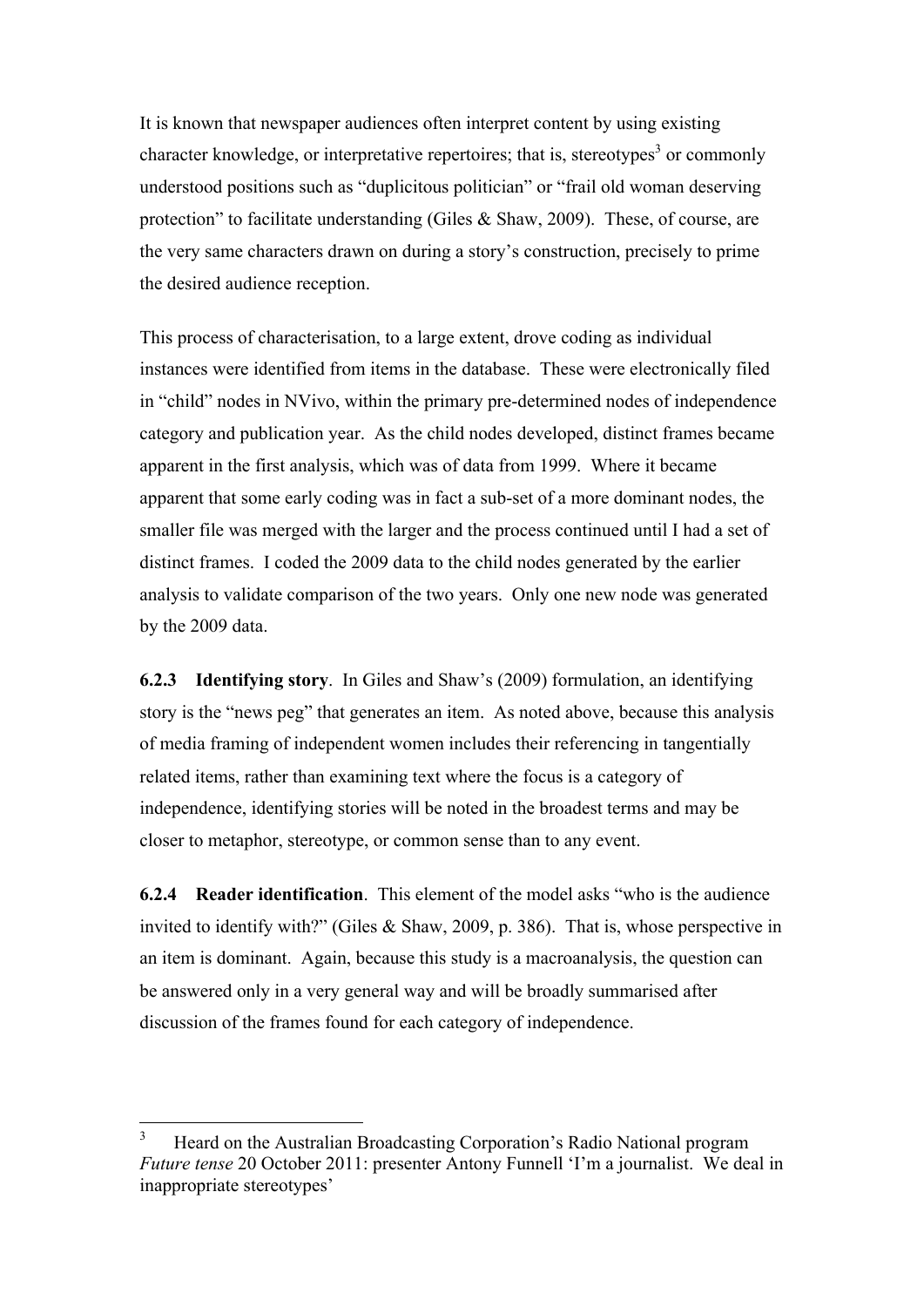## **6.3 Results**

The quantitative base of the study will be reported before discussion turns to the frames themselves. Quantifying the incidence of independence identity in the newspapers in itself has discursive value in illustrating patterns of power relations and subjectification, for example in the startling disparity between the profile of independent women in the media and in their population.

# **6.3.1 Newspaper and population profiles**. Comparison of the mix of

independence status in the three newspapers with that in the population found a wide disparity for *widow*, *single* and *divorced* (Figure 6.2).



*Figure 6.2.* Comparison of independent women's profile (%)

The most obvious contradiction was between the incidence of widows identified in news reports and those in the population of independent women. Where *single* comprised 56.6/57.9% of the population of independent women in 2001/2006, *divorced* 23.8/24.1% and *widow* 19.6/17.9%, in the newspapers the incidence was 11.9/8.6%, 1.1/1.1%, and 86.9/90.3%, respectively. The next, related contradiction was the increase in identification of widows in the newspapers while their incidence in the population of independent women decreased against that of the single and divorced which had increased slightly.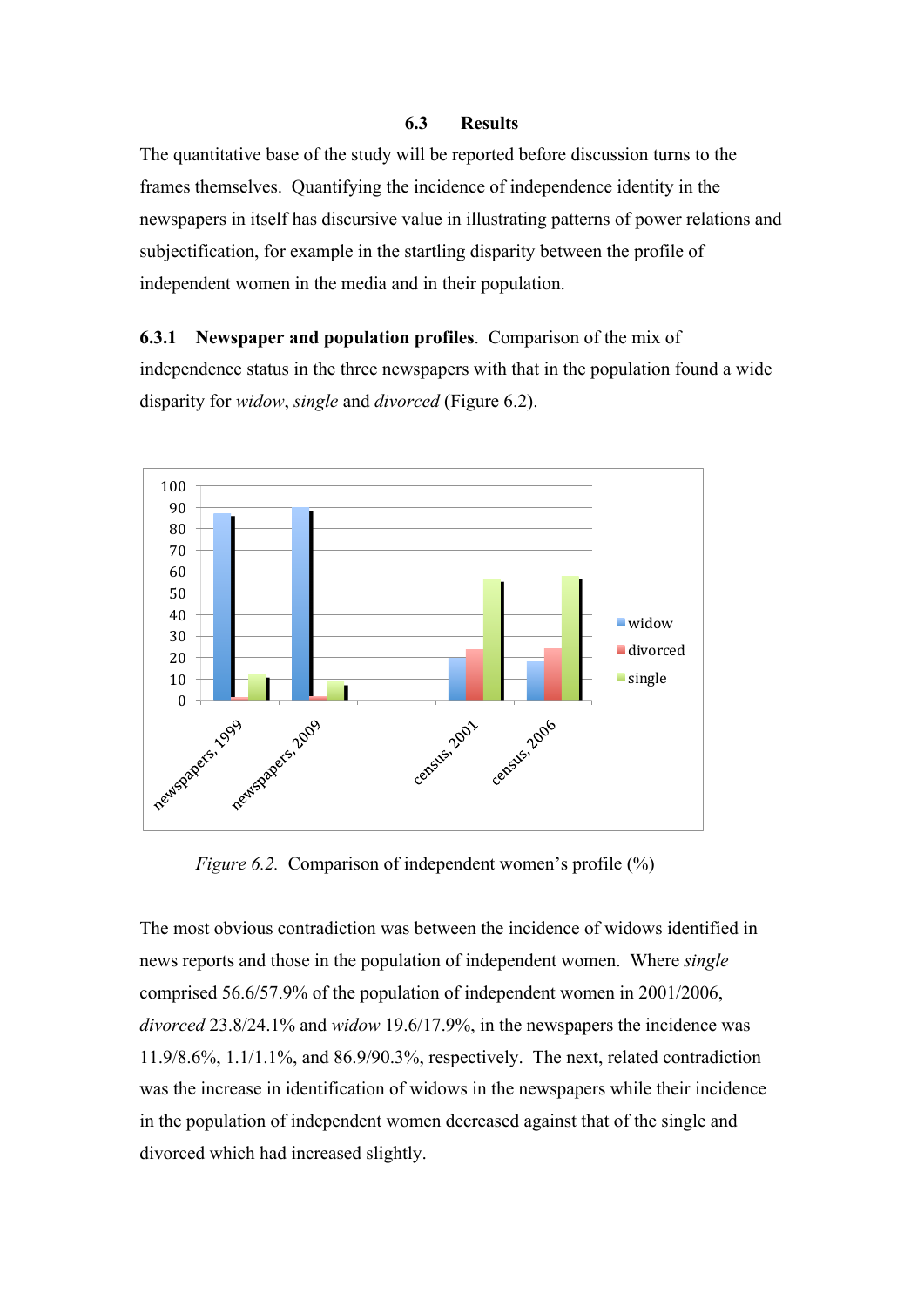There are several possible explanations for the disparity between media and census representation of categories of independent women. There may have been decreasing reference to marital status overall except when the relational link was integral to the story. For example, sports or business reporting rarely mentions marital status. Decades of slowly increasing participation in public life may have reduced the relevance of romantic attachment to a story's narrative so that the status reference common in human interest reporting may have skewed the incidence by editorial convention. Reporting women's involvement in criminal activity does not necessarily include their in/ter/dependence status except, as we will see below, where the protagonist is the wife or widow of a crime figure or has children or grandchildren. Following from this, another explanation for the predominance of widows captured in this data set is that it was her husband's importance, his untimely death, or her changed circumstances without his resources that made the widow newsworthy over other categories of independent women. From this perspective, to be romantically uncommitted reduces the social value of the single or divorced woman so that her status or her life goes unrecorded.

**6.3.2 Frames**. Frames may be themed as, for example, an archetype, a generic model recognised by the audience at an unconscious level that often provokes an emotional response (Faber & Mayer, 2009); a mythical figure such as Gaia, sometimes used in climate change debate; a value, perhaps motherhood as a feminine aspiration; or narrative, for example, the woman made complete by marriage (Van Gorp, 2007). The political women (referred to in Section 6.2) were framed in public discourse as (i) the steel sheila, (ii) the housewife, (iii) the mother, (iv) the feminist, or (v) the covergirl (Drabsch,  $2007$ <sup>4</sup>. Because many of the references to independent categories were incidental to an item's story, I chose to label the frames by attribute. As indicated above, I analysed the data by year and by independence category to look for signs of transition and will report my results accordingly.

*6.3.2.1 Widow*. Analysis of the data sets for both 1999 and 2009 found nine frames for widows: relict, vulnerable, worthy of protection, loyal, proxy, independent, caricature and metaphor.

 $\frac{1}{4}$  From Baird J (2004). *Media tarts: How the Australian press frames female politicians.* Melbourne, Scribe Publications.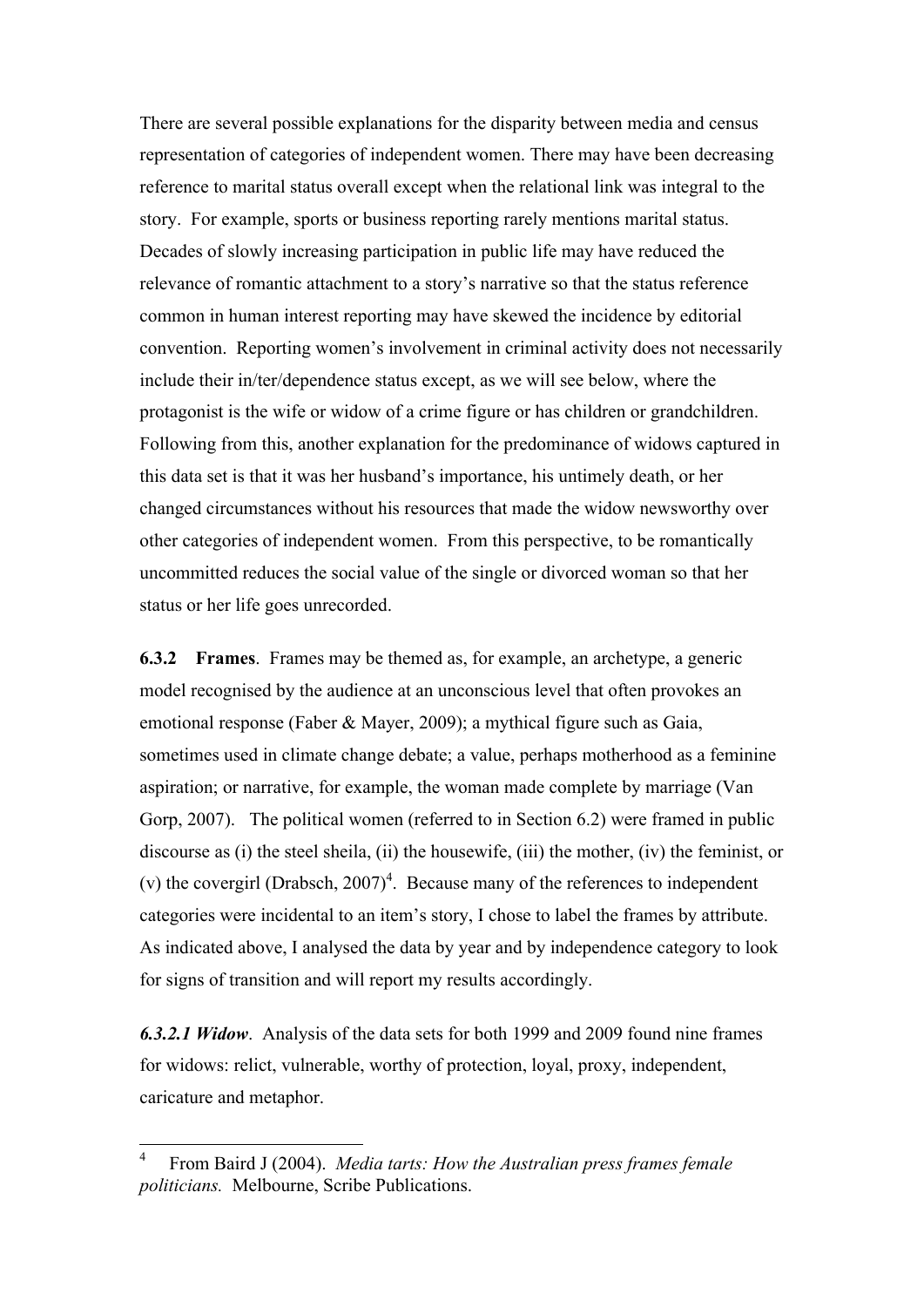*6.3.2.1.1 Relict:* Although the death of their husband had ended their marriage, reference to widows in the captured media output kept the relationship very much alive. For example, nearly a fifth (19.55%) of the 1999 data set was obituaries, tributes to, or descriptions of funerals of dead men, most of which concluded in formulaic fashion by noting their survivors, for example, "He is survived by his widow, Lady Amy, a son and a daughter" (*WA*122). In only 15.38% of these cases were examples of the couples' shared lives recorded, in 19.23% the widow was unnamed. There was also mention of others widowed through fatal assaults on their husbands (e.g., *WA*300) in which the focus of the item was the event.

In another 16.45% of the 1999 data set, the woman was newsworthy only in relation to her husband, for example, "The widow of murdered Indian national Rupen Katyal, who was executed on the first day of the emergency, is among the 155 people now being held captive on the tarmac at Kandaha" (*A*312). In a story about the South African elections that were expected to pass the Presidency from Nelson Mandela to Thambo Mbeki, international humanitarian activist, Grace Machel, was identified only in her capacity as the widow of one African leader then the wife of another (*A*418).

By 2009, there had been a significant reduction in the number of obituaries and the increased proportion of items captured by *widow/s* was for other reasons, including growing attention paid to the widows themselves, albeit because of their husband's status. While there were still instances of brief reference to the widow of a man who was the focus of the item (e.g., *A*620, 633, 669, 723; *WA*290, 367), or whose mention was because of her husband's standing, such as the demise of a woman whose husband died in the 11 September 2001 attack on New York (*A*851), it was much more likely that the widow herself was the subject of the story. For example, two prominent widows were profiled, the latter in her obituary, as matriarchs of media (Elisabeth Murdoch, widowed in 1952; *A*887) and business/political (Mary Chaney, widowed in 2001; *WA*340) families. An item might also relate to the woman's experience of widowhood, such as that of the wife of East Timor's Alfredo Reinado (*A*605) or of an Australian soldier killed in Afghanistan (*A*647), or to the immediate aftermath of her husband's death, such as the generosity shown in allowing a mistress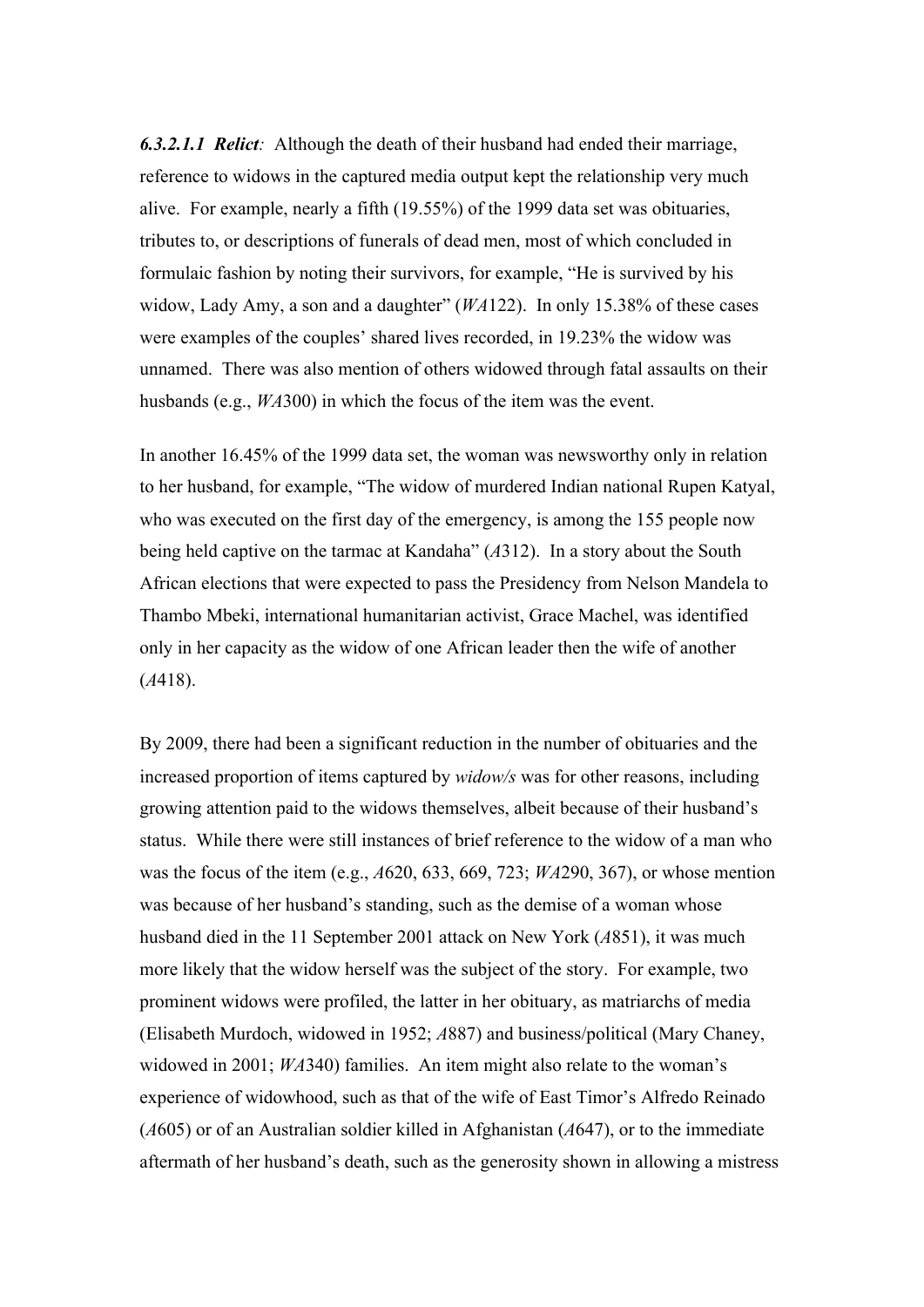to attend his funeral (*A*778; *ST*207), or to the stresses of settling his estate when its execution was contested (*A*764, 815, 831; *ST*162).

One unnamed widow had sought to bind a book of eulogies to her husband with tanned skin from his back (*A*756). Others were less staunch, such as Earnest Hemingway's widow who published his memoir against his wishes after his death (*A*695), the widow who affectionately maligned her husband's ability to pick winning race horses during his life when his final bet won £20,000 after his death (*A*792), and the vengeance wrought by the widowed Catherine de Medici on her husband's mistress (*ST*206).

*6.3.2.1.2 Vulnerable:* That they were widows added vulnerability to stories about their lives following the loss of their husband's protection. This might be through sub-headings such as 'Widow tells of her fear' (*WA*335) or in the text, for example, "One night in July last year, Mrs Richards, a widow, was doing some ironing in her kitchen when she was confronted by three youths" (*WA*166). Perception of disadvantage to widows through changes to public policy (*A*516), or being denied part or all of this support (*A*329, 396; *ST*60), brought editorial comment in their defence. For example, a war widow had lost the pension when she entered a second marriage shortly after the end of World War II (*WA*182). The item, sympathetically headed "War widow left to battle for pension", was interesting for the contesting arguments as to whether her remarriage ended claims on the state to substitute for the lack of her dead husband's financial support or whether its failure to assuage the disadvantage, grief and trauma of his demise in the service of the state rendered the pension a compensatory entitlement.

The withdrawal of widows' entitlements continued to stir editorial protest in 2009, such as that to free hospital transport (*ST*154), to the aged pension if the family home was included in the eligibility means test (*ST*215), or to the government's stimulus bonus paid to a recently deceased husband (*WA*311). Government concern about the impost of a growing number of widows on the pension system had caused consideration of "short-changing" (*A*784, 785, 786) war widows, a plan that was abandoned when its details were leaked to the media. Prosecution of the journalists involved had caused the introduction of "shield" laws to protect confidentiality of journalists' sources (the subject matter of the items). However, these were thought to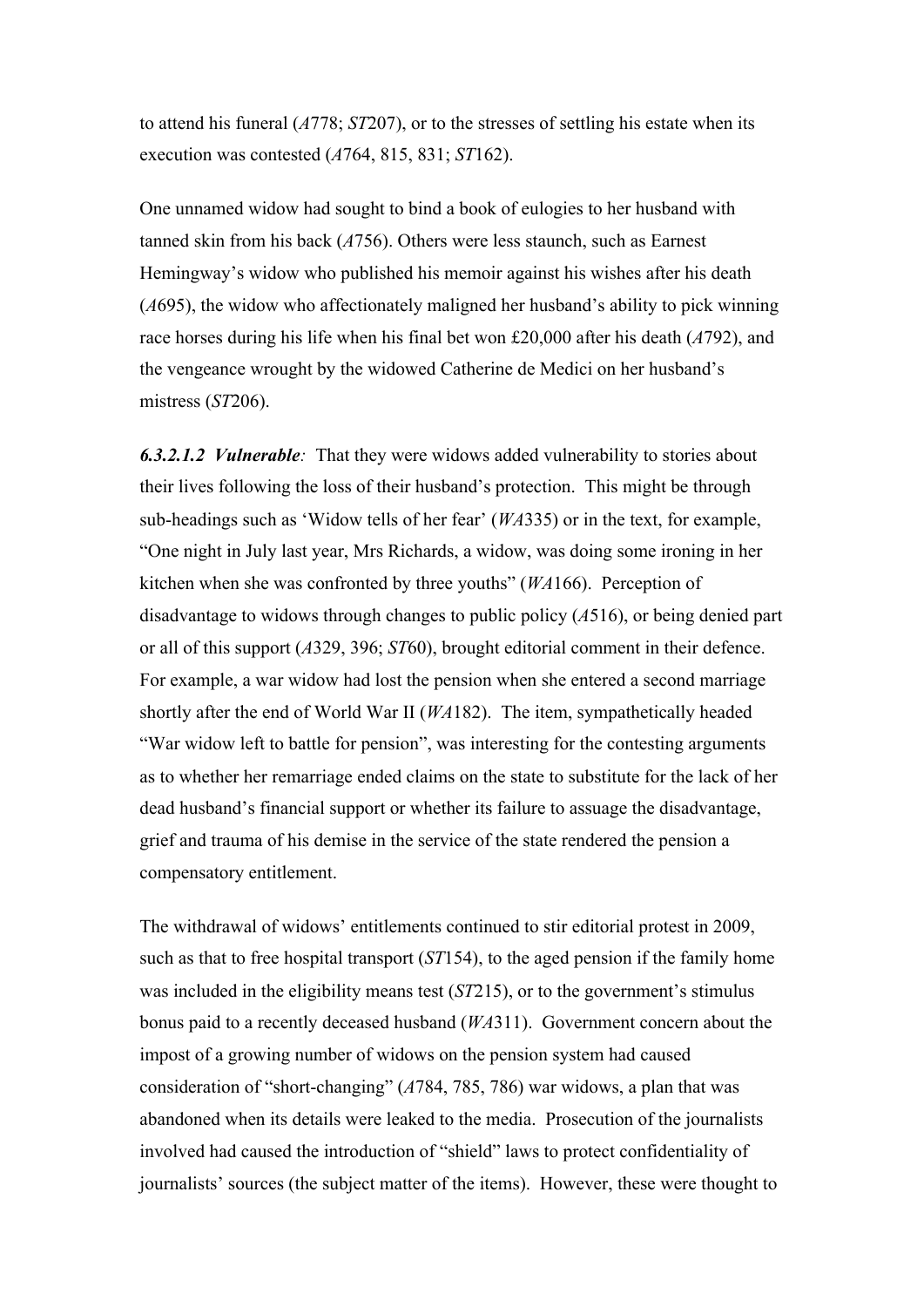be inadequate, with reference to the threatened disadvantage to war widows used to argue for stronger protection than that offered (*A*784, 785, 786, 803).

There was general compassion for financial disadvantage brought by widowhood, such as that for a woman being "forced" to find work (*WA*124), for which they were unprepared because financial management had been their husband's domain (*ST*38). The imposition of the "singles supplement" on widows' and widowers' travel accommodation was decried: "losing your best friend and lover after decades is tragic. Asking you to share a room with a stranger or pay a penalty as you recover is plain insulting" although the focus of the item was less about inequity than the deleterious impact on "tapping the \$900 million over-50s travel market" (*A*322). A travel insurance company was exposed as having abandoned a widow whose husband had died during their overseas holiday (*ST*144).

The right of widows to public support and protection was assumed, illustrated by the use of the evocative phrase "widows/and orphans" to argue the morality of a course of action bringing them benefit (e.g., *A*533, 553, 566, 632, 710, 729, 739, 752; *ST*205; *WA*295). Infamy was signified by injury to widows' interests, for example, "Bernard Madoff was a cold-hearted control freak who ripped off friends' widows weeks after their funerals…" (*A*833). The subjectifying "their" would also qualify this reference for inclusion in the *relic* frame, indicating as it does possession by the deceased men of both their funerals and their wives.

*6.3.2.1.3 Worthy of protection:* War widows' status was enhanced by the circumstances of their husband's death (e.g., *A*439, 466, 467, 469, 508;*ST*77, 151; *WA*222), with similar status afforded widows of civilian law enforcement officers, such as slain policemen. Because of their relationship, these widows' comment, in some cases, was sought about subsequent investigation and prosecution processes and their outcomes (e.g., *A*415, 446, 461, 495, 496; *WA*131, 147, 148, 149, 154, 186, 221, 230, 231). The compassionate acceptance and defence of claims for support for widows in general, and war widows in particular, was because their circumstances were an involuntary contravention of social ideals. Consequently, claims for housing (*A*324, 362), pensions (*A*337), educational support for their children (*A*494) and unspecified welfare support to cover a range of needs (e.g., *A*503, 507) did not attract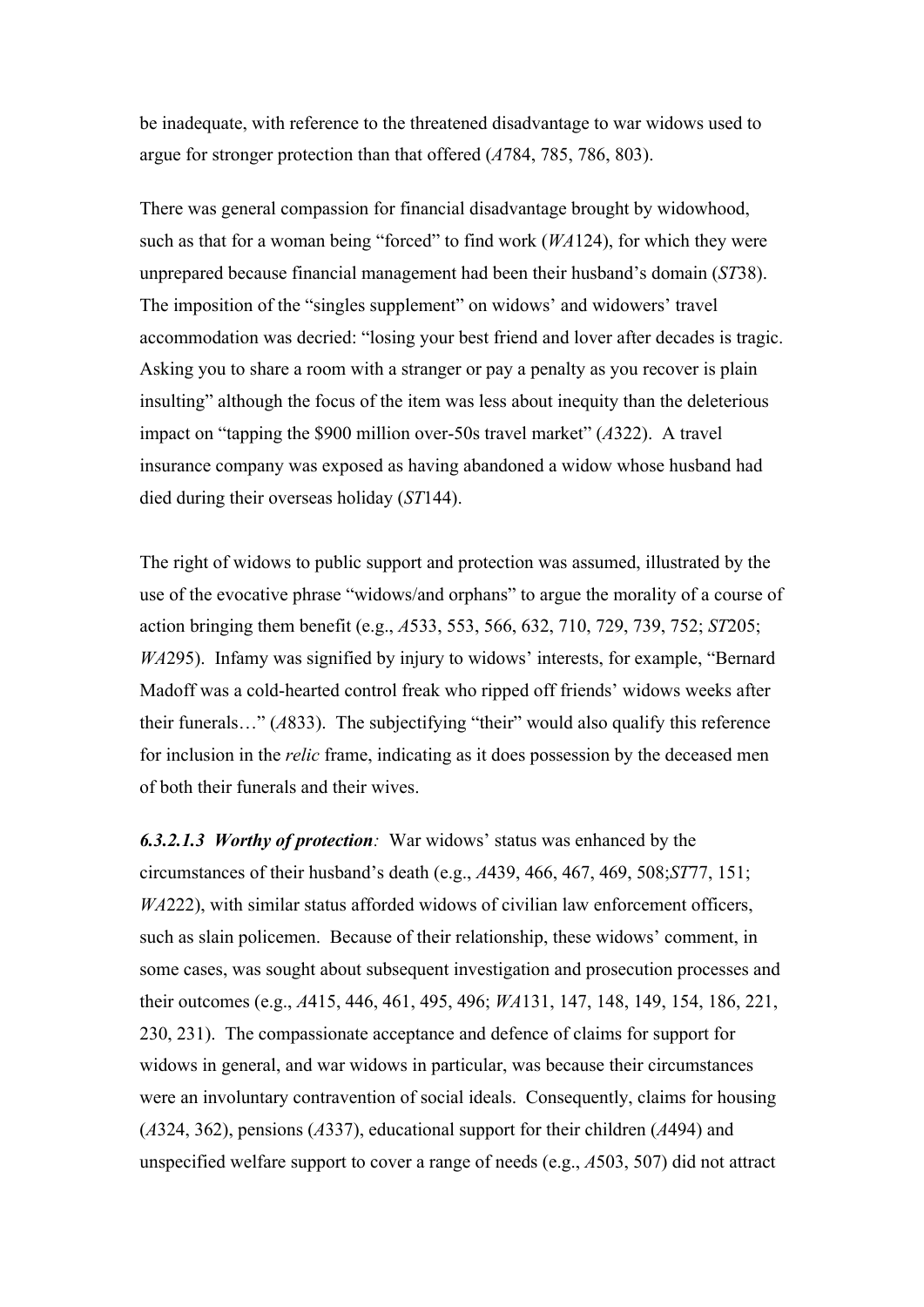criticism. Conversely, there was editorial support for the severe penalties imposed on those who abused the entitlements available to widows, such as imprisonment of a 68 year old woman for falsely claiming the widow's pension to support a gambling addiction (*A*444).

Support for war widows seemed sacrosanct, drawing on narratives of women and children rendered bereft – the widowhood of every government (Cohen, 1992) - and the bravery shown by soldiers fighting, and sacrificing themselves, for their country. For example,

*Australia's long-term practice of honouring ex-servicemen and women, those who die and those who return, is a vital part of our ANZAC tradition. So is looking after the widows and children of those who do not return, or who are too severely wounded to work again. As the war in Afghanistan intensifies, it is vital that those involved, and their families, are as well supported as possible… like the ANZACS of the Great War and World War II and other campaigns, we owe the Diggers who have served our interests in Iraq and Afghanistan a vast debt of support* (A611).

The above 2009 extract was from an item about difficulties faced by contemporary casualties in the armed forces and their families when claiming entitlements. Interest had been generated by the straightened circumstances made public by a recently widowed woman whose inadequate income and eviction from Defence Forces accommodation attracted much comment adverse to the government (e.g., *A*612, 613, 615; *ST*174, 175, 176).

There was also a special feature on Legacy and its services to widows of killed servicemen and their dependent children (e.g., *A*645, 648, 649), that needed on-going public donations to maintain the \$15 million expended by the organisation each year on welfare support (*A*646). The failure of a proposed statue of a war widow and her children, submitted by Legacy, to comply with Council size regulations (*WA*356) brought a supportively reported response of shock and bafflement from the organisation about opposition to erecting the tribute that also drew on an equity discourse by reporting comment that it 'would be the city's "first female" statue' (*WA*357).

*6.3.2.1.4 Loyal:* A major frame was that of widows' loyalty to their now deceased husband, for example, the heading "Widow gives her dead husband a voice" about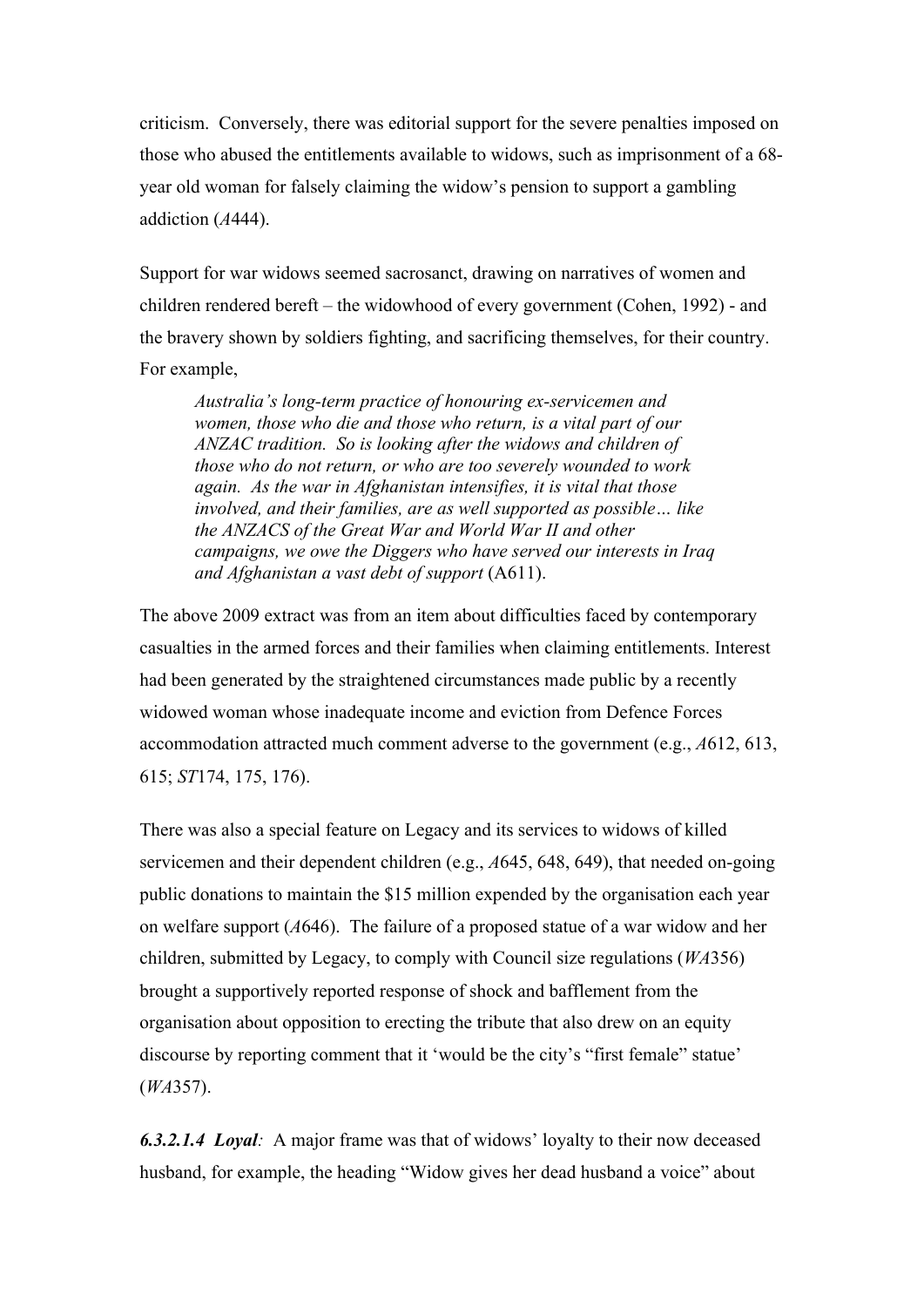an emotionally distressed woman voting in the Timorese elections that her husband had fought for (*A*361). The widows were reported to be fighting for justice or reparation for their husband's death (e.g., *A*320, 335, 339, 421, 443, 446, 462; *ST*55, 128; *WA*131, 190, 211, 223, 232), protecting and promoting his memory (e.g., *A*338, 346, 359, 404, 481, 492, 510, 517; *ST*142, 143; *WA*179), or fulfilling his wishes posthumously (*A*389). Of note was a protest about police "violently wrestling spirit sticks representing the spirits of dead Aboriginal warriors" from their widows and throwing the spirit sticks into a vehicle for removal (*A*483).

This frame remained prominent in 2009 with reports of widows continuing to seek justice or reparation for their husbands' politically motivated or industrially related deaths internationally (e.g., *A*519, 634, 716, 880, 890) and locally (e.g., *A*528, 668, 733 781; *ST*189; *WA*236, 251, 257, 313, 320), including by joining class actions (e.g., *A*523; *WA*256, 330). Further, they were supported by reports of their seeking structural change to prevent future fatalities (*A*590; *ST*203; *WA*368). Others worked to protect and promote their husband's reputation (e.g., *A*518, 554, 574, 604, 633, 644, 657, 658, 726, 736, 757, 791, 805, 860; *ST*213; *WA*288, 351, 359) through initiatives as varied as posthumous publication of his work (*A*542) and continued advocacy of a pilot's integrity 30 years after the Erebus crash in Antarctica (*A*545).

*6.3.2.1.5 Proxy:* A similar frame was that of a widow stepping into her husband's shoes after his death to continue his work (*A*434, 490, 498), for example, "Elena Bonner, widow of Nobel Peace Prize winner and Soviet dissident Andrei Sakharov, told the Senate Foreign Relations Committee that in dealing with Russia as a democratic state, 'the United States is taking a desired state of affairs as real'" (*A*334); or to assume his authority although this was not always thought appropriate. For example, while it was suggested Sonya Gandhi "should go for an election as a dutiful widow. She still has a clean image" ( $A449$ ), "leading figures had staged a revolt, questioning Mrs Gandhi's credentials to become prime minister if the party won the forthcoming election" (*A*428). To further demonstrate the inappropriateness of her aspirations the latter item continued "Mrs Gandhi, the widow of assassinated premier Rajiv Gandhi, handed an *emotional* letter to an emergency session of the party called to discuss the rebellion and *flounced out*, leaving some members in tears [emphasis added].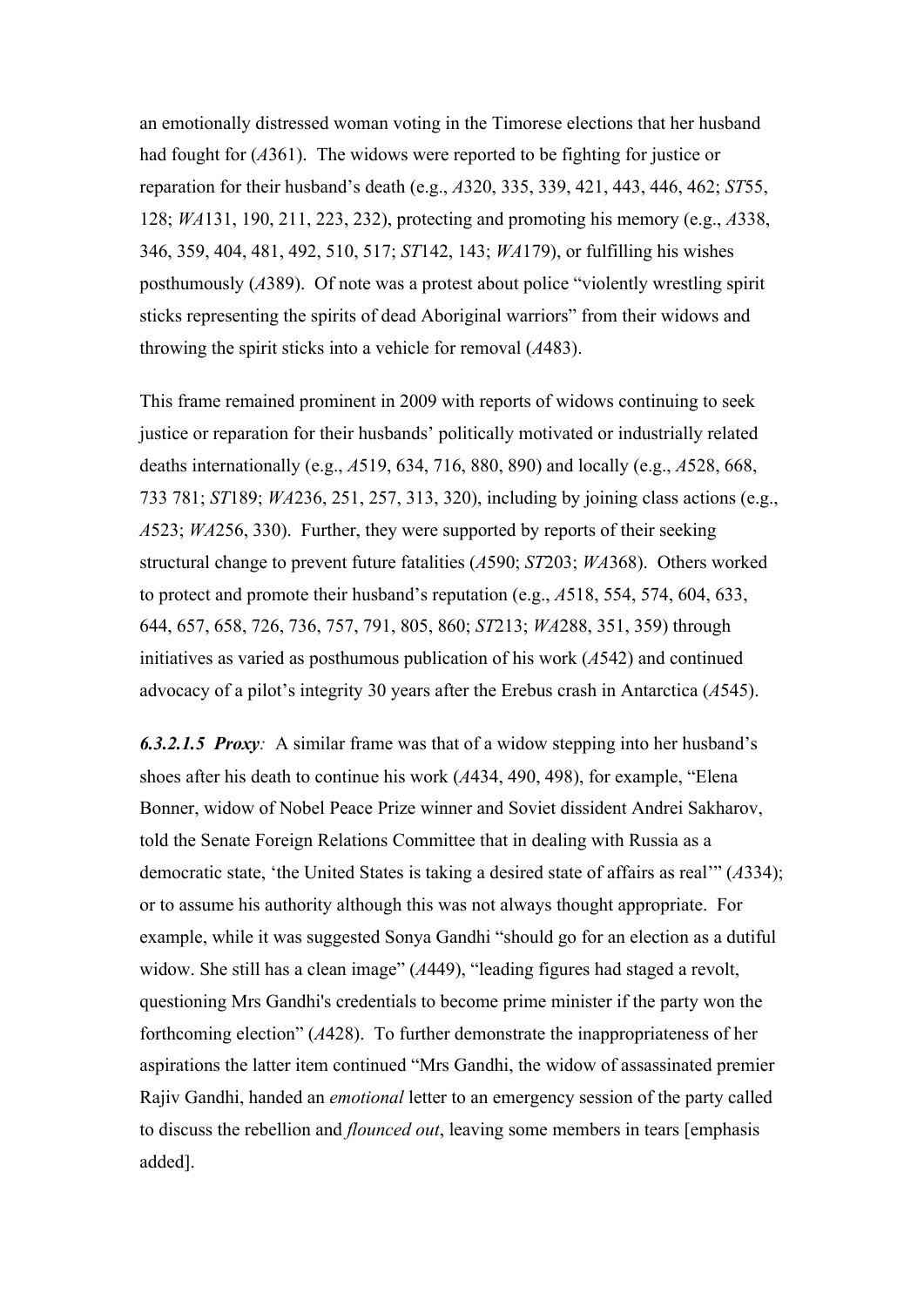Other instances of proxy attribution were those reporting advocacy or other public roles by a widow of a prominent man because she had been his wife (e.g., *A*326, 330, 355, 374, 487, 493, 514; *WA*187) and her acting in his name to achieve redress for his death, perhaps by industrial risk exposure (*ST*55) or, in one case, his burial misadventure (*ST*151).

As in 1999, there were items in which widows assumed or were ascribed proxy status in 2009 (e.g., *A*589, 696, 796, 811, 823; *ST*214, 220; *WA*246, 280, 291, 334, 338, 374). These included the widow of a footballer authorising her husband's image to be entered in a charity exhibition (*WA*312) as well as the more conventional proxy leadership such as that shown by the widow of a Wik elder to protect the native title rights he had earlier achieved (*A*630). More ominous attribution of deputy status was reported when widows of Australian soldiers killed in Afghanistan were threatened, because of their marital relationship, by a Muslim fundamentalist (*A*577).

*6.3.2.1.6 Autonomous:* There were examples that privileged a widow's independence. These included pursuit of a post-marriage career unrelated to that pursued by her husband (*ST*122) or her own authority in the same field. For example, from a cluster of items about the appointment, as one of two deputy prime ministers to a newly elected Fijian government, "an experienced public servant and senior chief in her own right, Adi Kuini is the widow of the prime minister deposed by the coup, Dr Timoci Bavadra" (*A*424). A synopsis of a theatrical work (*The king and I*) described the scenario of "the arrival into the then little-known city of Bangkok of the widow, who has been hired as a teacher, and her son" (*A*313) implying both that her status had caused her to seek paid employment and that she had taken advantage of this to travel.

The validity of a cinematic plot about two women seeking to provide a new romantic relationship to their widowed friend, even though she was reluctant (*ST*53), was reflected in items where widows refused family or friends' matchmaking because they were reluctant or ambivalent about remarriage, instead accepting independence brought by their changed circumstances (*WA*20, 194).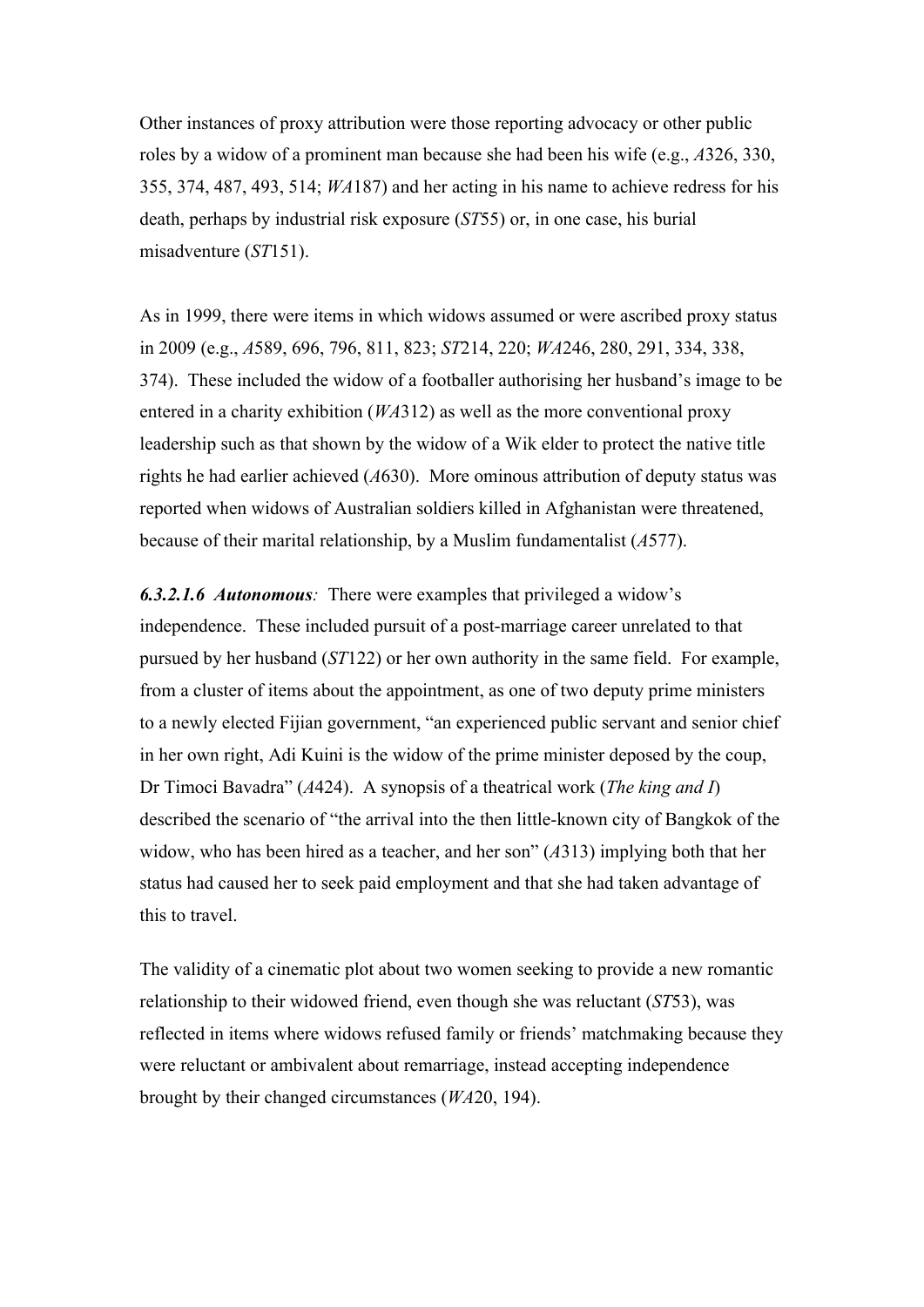As noted above, while the relational link to a previously prominent man rationalised reporting an item in 2009, the text was more likely to describe the widow's actions; for example, Terri Irwin's approval of plans to develop an ecozone in memory of her "wildlife warrior" husband, Steve (*ST*195) or Beverley Brock's road safety campaigning after the death of her racing driver *de facto* husband, Peter (*ST*203). Their widowhood was noted, but not elaborated, in sometimes quite extensive items about women engaged in philanthropy (e.g., *A*525, 663, 717; *WA*244, 287), professional achievement (e.g., *A*554, 675, 884; *WA*285), skills acquisition (e.g., *A*580), political activism (e.g., *A*630, 640, 683), leadership (*A*690; *WA*318) or candidacy (*WA*370), business (e.g., *A*804; *WA*271) and estate management (e.g., *A*815).

There were clusters of items about the activities of some widows. For example, Honey Bacon stood for state parliament as an independent candidate after the death of her husband, Tasmanian Premier, Jim Bacon (*A*683, 686, 707; *WA*296) and her comments about the government of the day were afforded newsworthiness (*A*763). Paddy Pearl, widow of a writer and media identity who died in  $1987^5$ , sold her historic house and donated the proceeds to medical research (*A*525, 541; *ST*244). There were several feature items about Aboriginal women whose widowhood was noted in discussion of their achievements as land rights activist (*A*630), musical mentor (*A*776) and artists (*A*884) although there was allusion to the marital provenance of their talent

*… Papunya Tula artist Yinarupa Nangala, was the natural winner of the general painting prize… Yinarupa is not just the sister and daughter of well-known painters, but also the widow of one of the founding desert artists, Yala Yala Gibbs Tjungurrayi, and her own art bears a faint, affecting resemblance to his work/… last year's winner, Doreen Reid Nakamarra, who comes from the same community as Yinarupa, and is also the widow of a great art star from the past* (A675).

Other items about women whose widow status was incidental to their activities included the murder of a crusading Chechen activist (*A*704, 708), the defiance of a trouser-wearing Sudanese woman arrested and threatened with flogging for breaking that country's indecency laws (e.g., *A*640; *WA*283), an Afghani widow's determination, at some personal risk, to vote in forthcoming elections in the hope that

 <sup>5</sup> Author of the introductory quote to Chapter 5.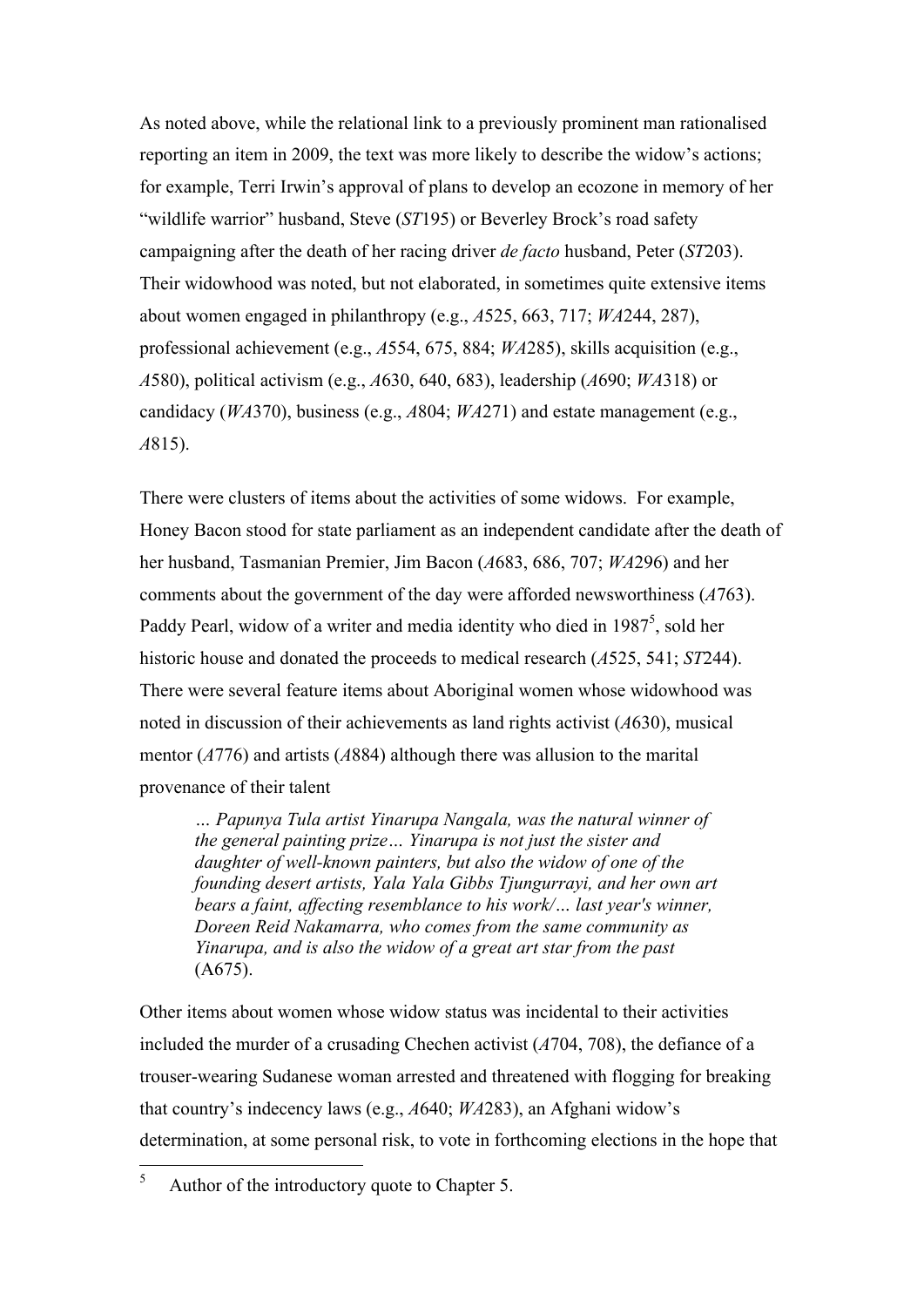democracy will improve life for her children (*A*671), and several about the philanthropy of Sally Burton, widow of actor Richard, to Western Australian theatre and her ambassadorship for the National Breast Cancer Foundation (*WA*287, 306, 308).

The dark side of independence was evidenced through reports of the widowed criminal. An accomplice of Judy Moran (see below) was also a widow (e.g., *A*737); another "gangland identity" widow was charged with attempted murder using a meatcleaver (*A*787). Other associations with crime included the story, in a review of an anthology of Australian history, of Nellie Cameron whose lovers not uncommonly came to a violent end earning her the sobriquet "the black widow" (*A*585). Both husbands of a second widow in the same book also died violently. This representation of independence could be interpreted as being, variously, an extension of the life shared by the widow with her husband, resistance to accepting the ascribed role of respectable widow, or examples of disinhibited behaviour made possible by lack of spousal control.

*6.3.2.1.7 Caricature:* The major cluster of items in this frame related to legal proceedings brought by the daughter of a local millionaire against her stepmother, his widow. Another two items related to the equally acrimonious inquest into the millionaire's death. The reporting gave the action the dimensions of a soap opera, with headings such as "Gina and Rose twist a legal joke – ALP" (*A*325), "Rambling Rose" (*WA*183*)*, "Court loses the plot in Porteous-Rinehart fray" (*A*475) and "Rose and Gina show lacked the two stars" (*WA*218) indicating the tenor of media interest. While the daughter's behaviour attracted censure, descriptions of the widow drew on centuries-old stereotype, described in Chapter 4, so that she became a caricature to provide myth-based entertainment for the reading public.

Discourse drew on characters of the gold-digger (*A*354*,* 468; *WA*183, 217, 220), the wicked step-mother (*WA*212), and possible husband killer (*A*460; *WA*208). Her litigation history, and that of her stepdaughter, was canvassed (*A*183; *WA*173), including the latter's lobbying the government for an inquest into her father's death (*ST*120, 199), and the derisive response from authorities such as the State Attorney-General (*A*325). The widow's defence, that she was merely the obedient wife of a wealthy man (*A*468; *WA*205), was scorned by a magistrate who was reported to have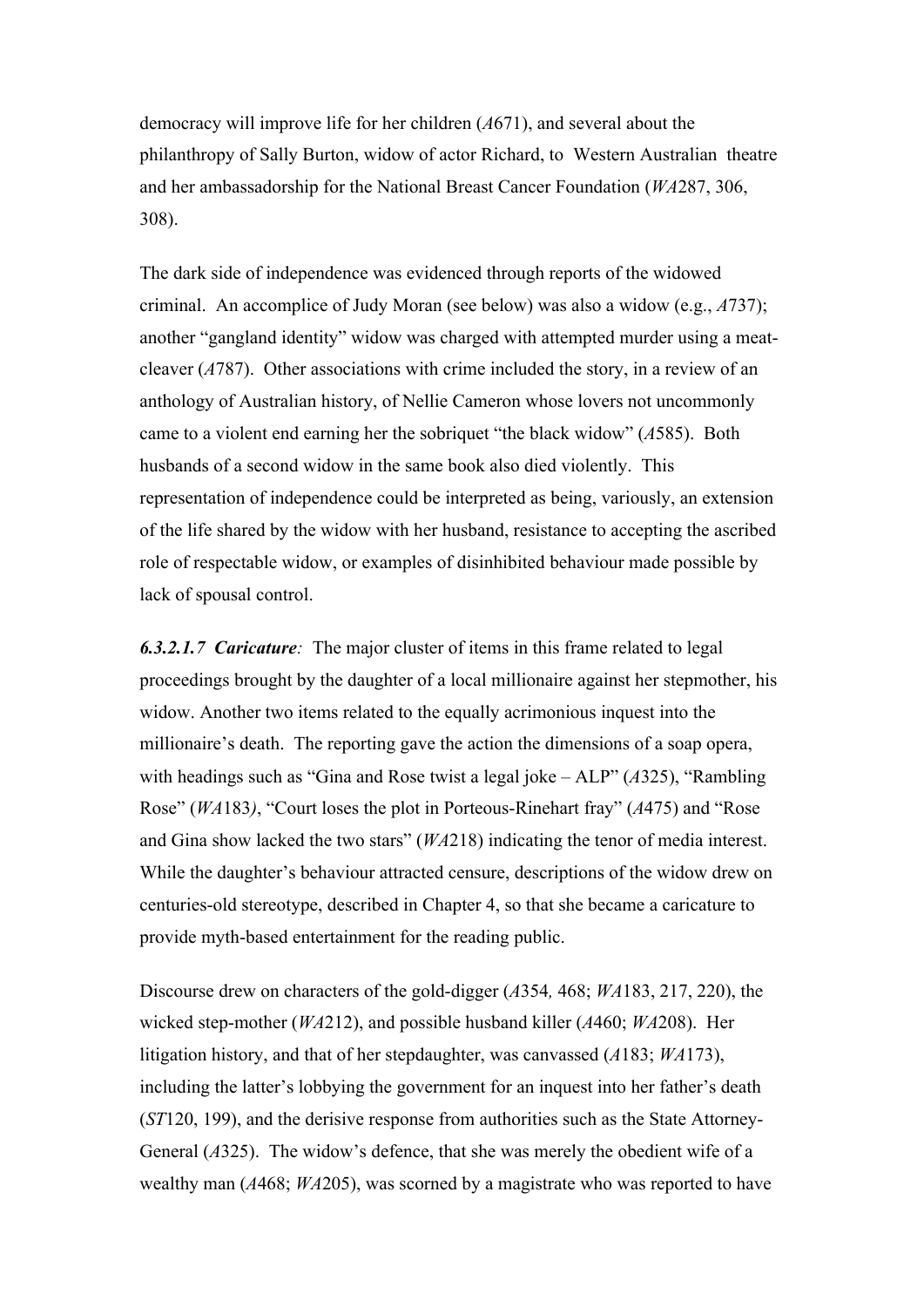likened her to Manuel from Fawlty Towers in that she claimed to know nothing about anything (*A*460). As with Sonia Gandhi (*A*360), narratives of the Other were invoked with the widow's birth nationality raised in the context of accusations that she had sought a sham marriage to allow her to remain in Australia (*WA*220). From the media coverage, the reader could draw on interpretative repertoires of the "inimitable" (*A*386) widow, the wicked stepmother, as a calculating, dishonest woman who had seduced her husband into marriage with the intent of gaining access to his wealth, possibly through assisting his early demise after which she would enjoy untrammelled luxury having alienated father from daughter.

Widows were ridiculed for seeking (*A*504) or beginning (*A*430) another romantic relationship. Characterisations drew on stereotypes of widows' obsessed search for another husband (*A*504), particularly if they wanted to improve their financial or social standing (*A*513). A recurring character in a lengthy item about ocean cruising (*WA*197) was a "rich American widow", labelled "Kissin' Annie", described as keeping an eye out for someone still capable of twitching, redolent of the "lustful experienced widow" of medieval and early modern times (e.g., Foyster, 1999). The converse characterisation was invoked in a review of a stage production in which the character was "dried up" with a "fussy line in housekeeping" before being "awakened to life", that is, sexually engaged, by an attentive son-in-law (*WA*174). Referencing the centuries-old, farcical scenaria described in theatrical plots of the mid-millennium, there were items that signalled men's attraction to women's inherited wealth, and what widows might be willing to spend (*A*408; *WA*141, 193, 196), including for sexual attention (*A*348), while taking steps to protect their assets prior to entering another romantic relationship (*A*282, 480).

In 2009, however, no ridicule was attracted by widows seeking another romantic relationship. In an advertising feature for on-line introductions, a clinical psychologist is quoted as saying "repartnering has become more socially acceptable" (*A*771) due to Australians' increasing longevity, and an example was given of a widow's adult children preparing her profile for posting. The item finished with a testimonial from a remarried widow, who met her second husband on-line, saying "loneliness is a terrible thing, especially when you're not used to being alone. You feel like you're always *on the fringe of other people's lives.* Even when you're just at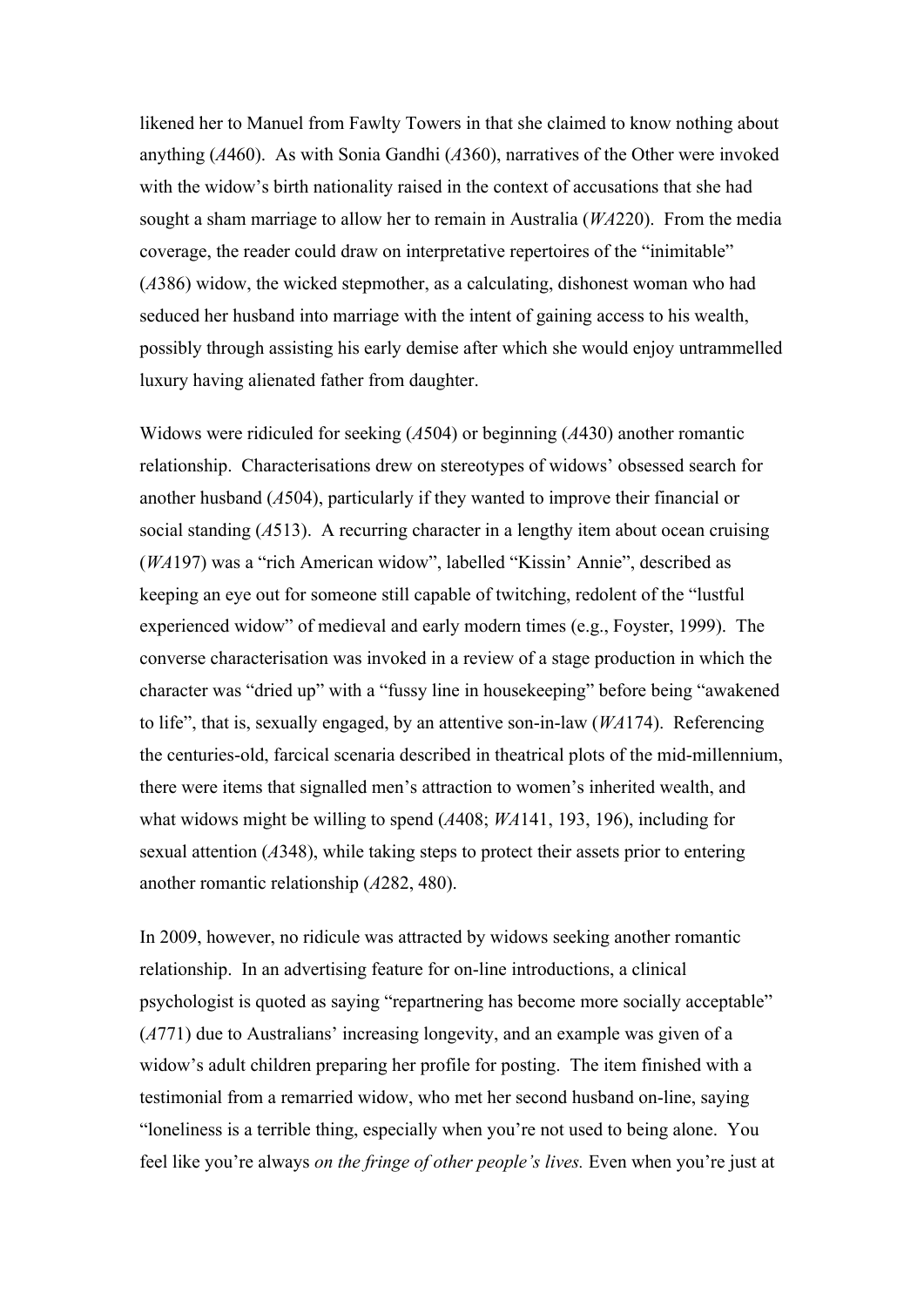home watching TV, it's nice to have someone to comment to" [emphasis added]. In an item headed "Ready to fall in love again", Beverley Brock was quoted, possibly in response to a question because the focus of the story was her move to a rural property, as saying she would like another romantic relationship although "at this point in time, there's nobody. I am very happy and content in my own space, but if that happened, that would be the icing on the cake" (*ST*171).

There was some affectionate mocking (e.g., '"when Her Wyllie-ness faced the doorman…" (*WA*317) of two prominent widows whose social misadventures attracted attention: a fall at a party serious enough for hospitalisation of the widow of a previous Prime Minister, (*A*829, 845) and exclusion from a nightclub, because she did not have the correct ink stamp on her arm, by the widow of the developer who had built it (*WA*317, above). However, the items also displayed some sympathy for the women, and recorded instances of their fund-raising philanthropy.

Sympathy was not evidence in a cluster of items around "gangland widow" or "gangland matriarch" Judy Moran, charged with murdering her brother-in-law (e.g., *A*737; *ST*196; *WA*289, 299) and whose behaviour, like Rose (above) in 1999, was not uncommonly reported as entertainment (*A*699). Such was her attraction for sections of the news media that she was profiled at the time of her arrest, in such terms as: Lewis's wife Judy, the weeping matriarch and professional widow of the nation's most shot-at family, was pondering her future in a prison cell after being charged as an accessory after the fact to the murder the previous day of Lewis's brother Des (A744).

Other caricatures were that of the older widow wearing black (*A*497), or her predilection for hoarding junk that obstructed one pioneer woman's escape from a burning house (*A*336).

*6.3.2.1.8 Metaphor:* The fundamental fact of a widow being the relict of a departed husband was adopted in the term "widow-maker" to describe a potentially lethal item such as a poorly designed machine (*A*340), a difficult ski-run (*A*366), a 17% alcohol strength beer (*ST*136), occupational equipment (*ST*177, 231) including the "widows nets" installed on sailing ships to catch crew falling from tall masts (*A*724), and the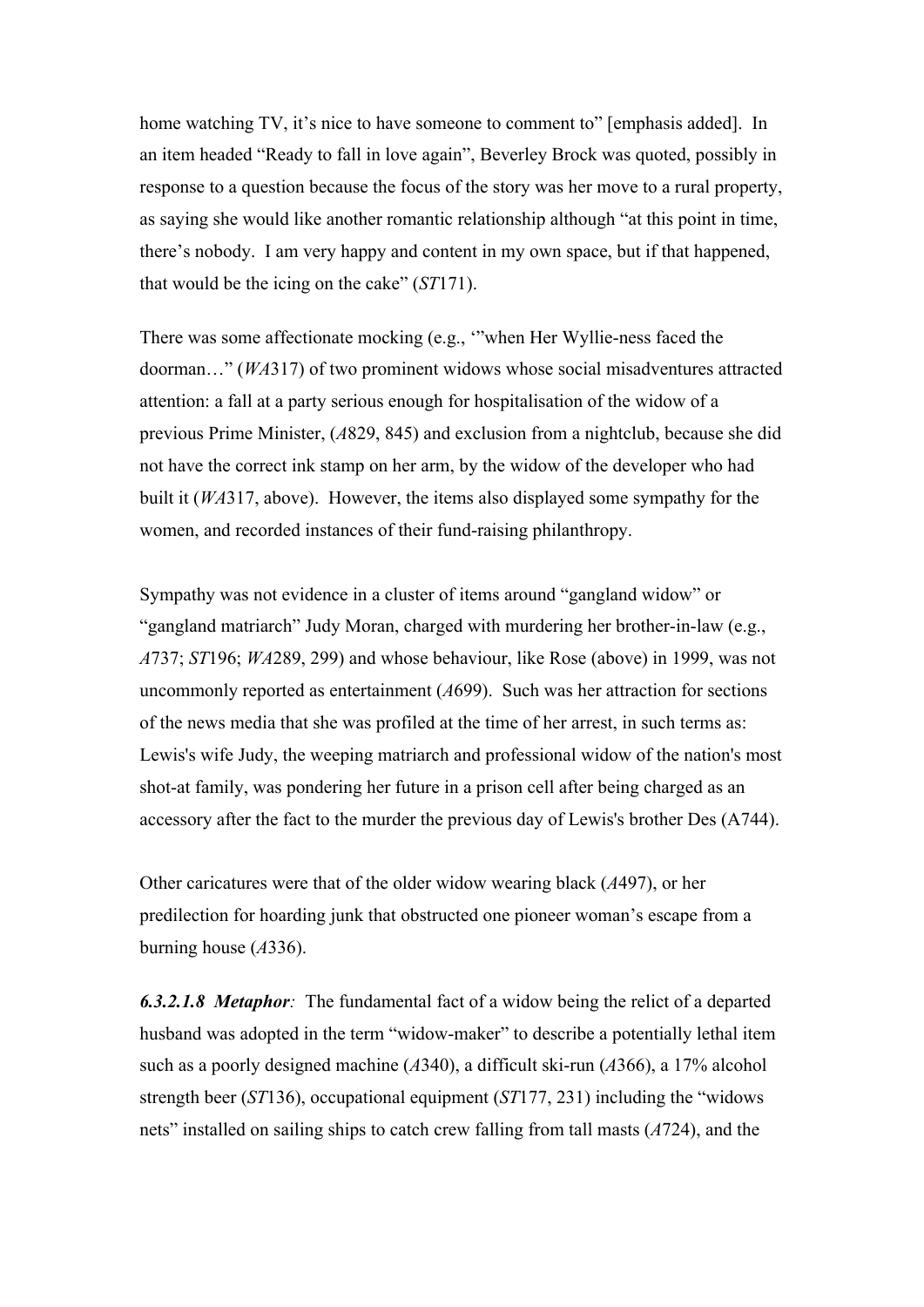"widow's walk" that was the sixteenth hole on a steep incline on a golf course (*ST*227).

*Widow* also acted as metaphor for sport that becomes an obsessive male focus for the season or series. For example, "Tis season for widows of USA to be merry" headed an item about a new National Football League (NFL) season that noted "the NFL has for years been the great American widow-maker" (*A*352). This item is interesting for its competing metaphors of the liberated and the bereft widow to illustrate the same phenomenon.

The metaphor continued in a report of a speech by the wife of a retiring Australian footballer about the impact of his profession on family life (*A*471), and a woman who described herself as a "fishing widow" (*ST*167). Such is the acceptance of this phenomenon that one item, noting an entire team's unmarried status, urged lonely women who "fanc(ied) becoming a football widow" to visit the club to "nab" a player (*WA*195). Politics was another domain where wives might expect to be "widowed" (*A*423, 491) and the wife of a vigneron was described as accustomed to being a "vintage widow" (*WA*233).

There was metaphoric reference to the memorabilia sanctifying a memorial of the Hillsborough football disaster being laid on the ground "with the sincere intensity of a widow tending a grave" (A790). A seminar audience was invited to imagine the SBS television channel, in a context of its compensatory innovative responses to inadequate public funding, as a widow with small children in a Dickensian workhouse.

She barely feeds her family on a bowl of gruel a day and is grateful for it. One day she sells a posy of dried flowers for a penny and buys her children half a loaf of yesterday's bread. That afternoon the workhouse overseer sees the children with stale breadcrumbs around their mouths. He peers over his round belly and says: `I don't imagine you'll be needing your gruel this evening" (A830).

"Widow-dress" poetically described the blackened landscape "stitched by bushfire last summer" ( $A457$ ), and the "widow's hat" was worn by a character in an advertisement for anti-dandruff treatment after killing an afflicted man so that she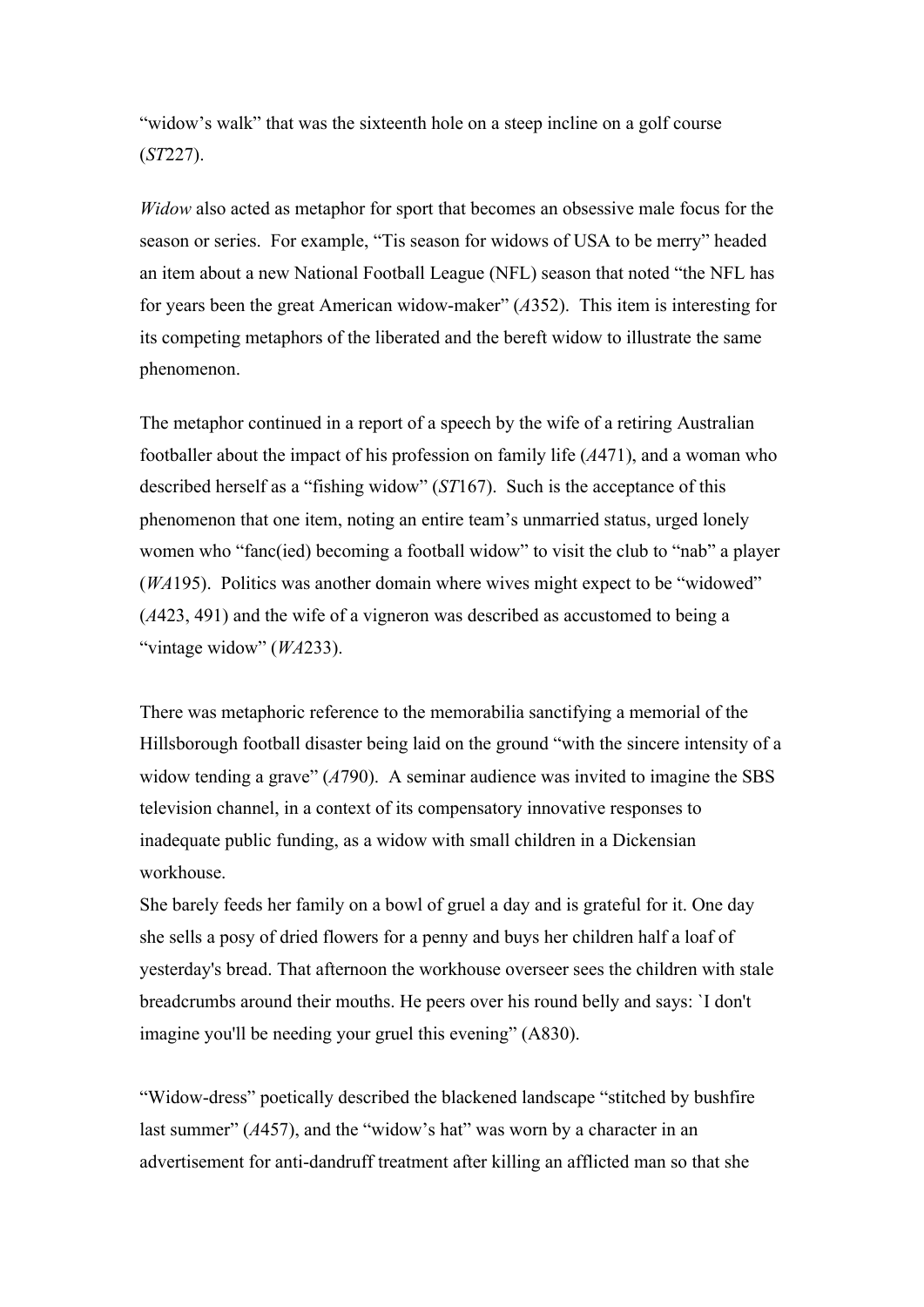could wear black again without it being speckled with his detritus (*A*371). The propensity of the "black widow" to eat her mate was refuted as reflecting the lives of many women in violent domestic relationships (*WA*54), and compassion was better defined by the self-sacrifice of the "widow's mite", wrote a reader, protesting earlier commentary, than linking its philanthropic variability to the impact of the economy and its surpluses on individuals' ability to donate (*A*488). Concern about the cost to Brazil's pension system by growing numbers of "Viagra widows" was attributed to that country's men's propensity for marrying much younger women (*A*670).

When used as a metaphor, either *widow* or *widows and orphans* signified being worthy of protection, generally in relation to financial support (e.g., *A*343). For example, defrauded businessmen plaintiffs were described as big players or tax avoiders rather than self-depicted vulnerable widows and orphans (*A*436, 440) and a book review discussed the portrayal of a large communications company's shareholders as widows with children to claim good-neighbour status when in fact five large corporations owned 50% of the stock (*A*459). A letter to the editor, humorously defending the sensibilities of sub-editors, asked "Is it not a well known fact that all sub-editors care deeply about widows and orphans?" (*A*411).

*6.3.2.2 Single*. The media capture of 85 items containing keywords *single woman/women* or *unmarried woman/women* found more complexity than that associated with the other categories of independent woman. Of interest, while the items captured by the keywords *unmarried woman/women* brought content that implied disadvantage, there was also some respect for these women's achievements. This complexity made it difficult to easily differentiate between the frames in some items for reporting purposes. This was particularly so for items about the television program *Sex and the City* that debuted in 1999, generating comment about the motives, modelling and representativeness of the behaviour depicted in the show, often using several frames in the same item, (e.g., *A*91; *ST*11, 12) that either accepted or contested the stereotypes about sexually active, predatory single women. In some items, the keywords *single woman/women* had brought comparatively neutral comment such as that of the Japanese Prime Minister when he explained that most men choose a single woman to marry but that he had chosen "from among all womankind" when romancing the married woman now his wife (*A*642). Bernard Salt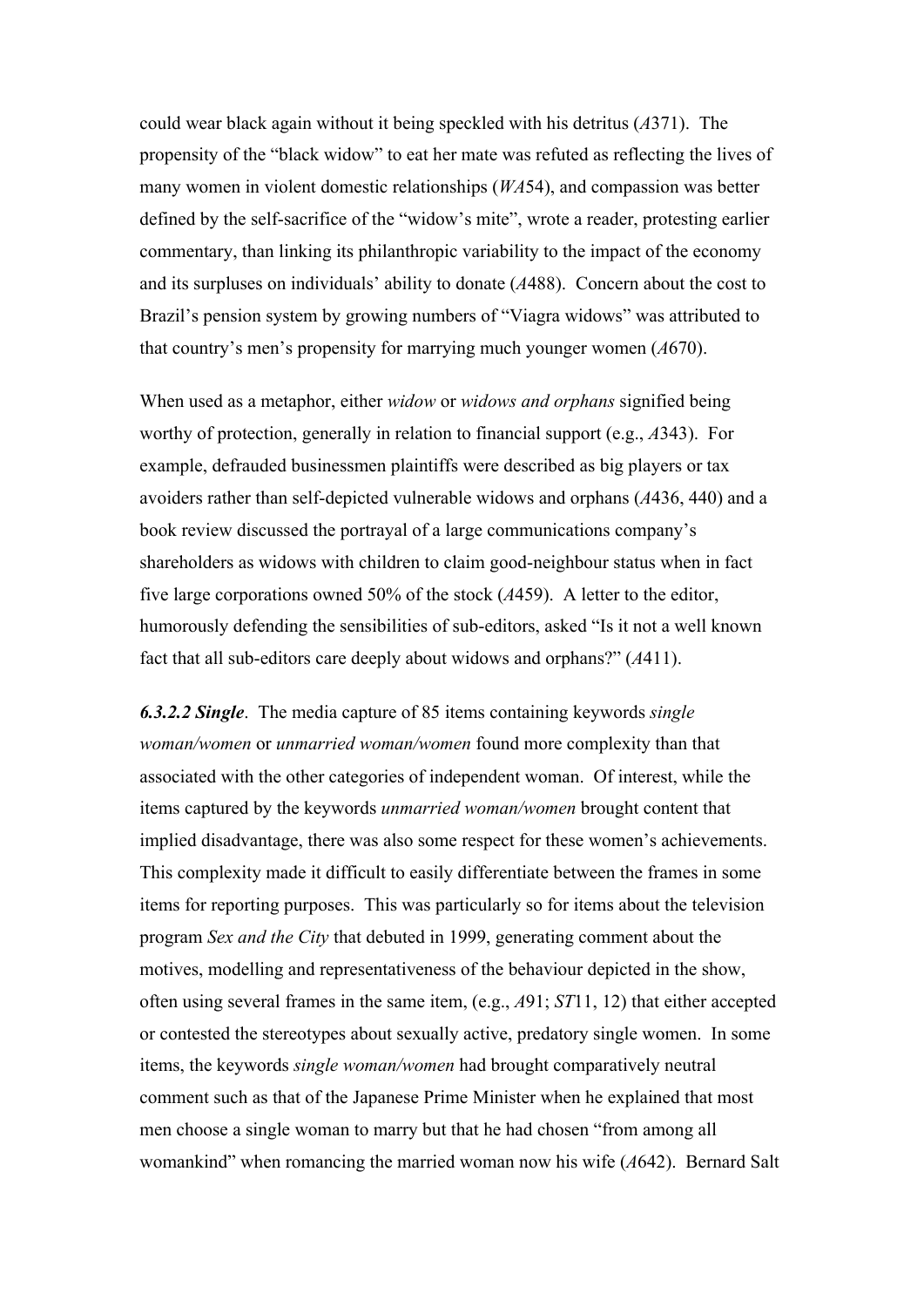discussed the vanishing use of honorifics such as "Miss" or "Mrs", overtaken by the all-purpose "Ms" (*A*711) and a biography of Caroline Chisholm described her, amongst other things, as an advocate for the poor British singlewomen encouraged to migrate to Australia in the nineteenth century (*A*535). In all, there were nine frames: victim, deficient, pitiable, Other, systemic disadvantage, predatory, promiscuity, independence, three of which were not present in 2009, when single women enjoyed more positive press. While it again was the dominant discourse in the later data set, disadvantage included its greater contestation.

*6.3.2.2.1 Victim:* In 1999, a story headed "Balaclava rapist targets lone, elderly women" (*A*299) began by reporting police concerns that a "serial rapist" of elderly women could turn murderer before describing how one prospective victim, woken by a pillow being held over her face, repelled the attacker by pinching and twisting "…the flesh in the man's armpits forcing him to let go and then kick(ing) him in the stomach, propelling him into a wardrobe. He ran off…". An attached map showed "a trail of intimidation". Notable for the disconnect between frame and case, rather than focusing on the woman's effective self-protection, the story was framed around the victim potential of all older single women, supported by police opinion that the number of attacks had been under-reported and would continue. The assailant's *modus operandi* was described as was his identity-concealing clothing, the nocturnal timing of the assaults when potential victims were asleep and least able to defend themselves, and the likelihood that they may have invited him into their homes as a tradesman or in a similar capacity, so unwittingly advertising their vulnerability.

Young single women were specifically mentioned as needing protection from a philandering former member of a police special responses unit when his appeal against a conviction for attacking a woman pregnant with his child, to terminate the pregnancy, was denied (*WA*95). Yet single women were significantly less likely to be murdered than those in romantic relationships (*WA*54). In 2009, victimhood was the theme underlying notions of a "man drought", a term resurrected by demographer and media commentator Bernard Salt to describe statistically reduced marriage opportunities for women aged 30 years and older (e.g., *ST*157).

*6.3.2.2.2 Deficient:* Notions of deficiency underpinned a profile in the 1999 data set of single women that assumed home maintenance incompetence requiring them to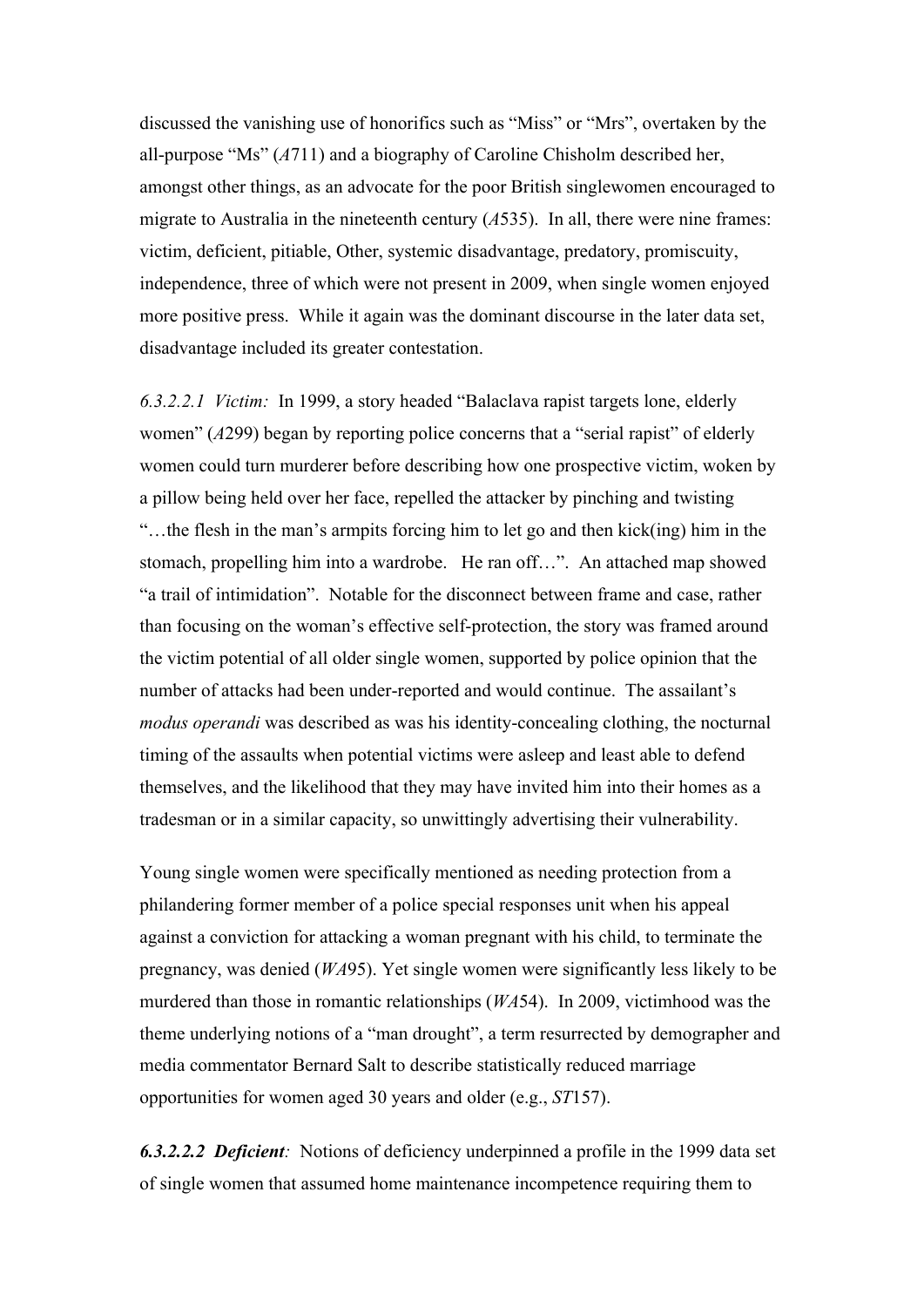"hire a hubby" for this purpose (*ST*31). A higher percentage, compared to the general population, was reported to be diagnosed with schizophrenia (*WA*76). A report headed "Background: those at risk" compared their long-term unemployment rates unfavourably to those of women with working husbands (*WA*109). The vulnerability of single women to unemployment was mirrored in a trend in 1999 of jobless single women characters in Hollywood output (*A*278) who were saved from a life of struggle by marriage to a wealthy man. Where single women were depicted as successful, they were in high-power positions, presumably not needing a man's resources for survival. By 2009, however, a critic commented that a role in a theatrical production was that of "a traditional 'bad mother'", a single woman in an abusive relationship (*A*551), the quotation marks indicating the stereotypic rather than assumable representativeness of the role, although this had by no means vanished as evidenced in another item that expressed anxiety about the high degree of instability faced by the children of *de facto* and unmarried parents (*A*629).

*6.3.2.2.3 Pitiable:* Her Ally McBeal character described as "a neurotic, mini-skirted, post-feminist single woman", Calista Flockhart's symptoms of possible anorexia nervosa were reported, these were sunken eyes, hollow cheeks and increasing emaciation resulting in a skeletal body (*ST*39). Conflating role with reality, the actor was reported as "admit(ting) she frets constantly about being unmarried and childless", and following a diet immune to sensible advice "like her emotionally fragile TV alter ego".

Common phrases such as being "left on the shelf" or "dying old and alone" were associated with the irrational fears of the single woman (*WA16*). This item reported the interviewee's opinion that serial relationship sabotage was prevalent, driven by "undeservability and fear" that results in a preference for "whingeing" about a lack of suitable romantic partners rather than having "to work really hard" to keep one. She recommended single people embrace "a broad and balanced life, making the most of extra leisure time singledom gives" without acknowledging there being no relieving division of labour in single households; she also recommended not identifying every negative emotion (boredom for example) with the "stultifying, paralysing spectre of loneliness", words shocking in their despair. Interestingly, as with the assumption that independent women have increased leisure time, there was also uncritical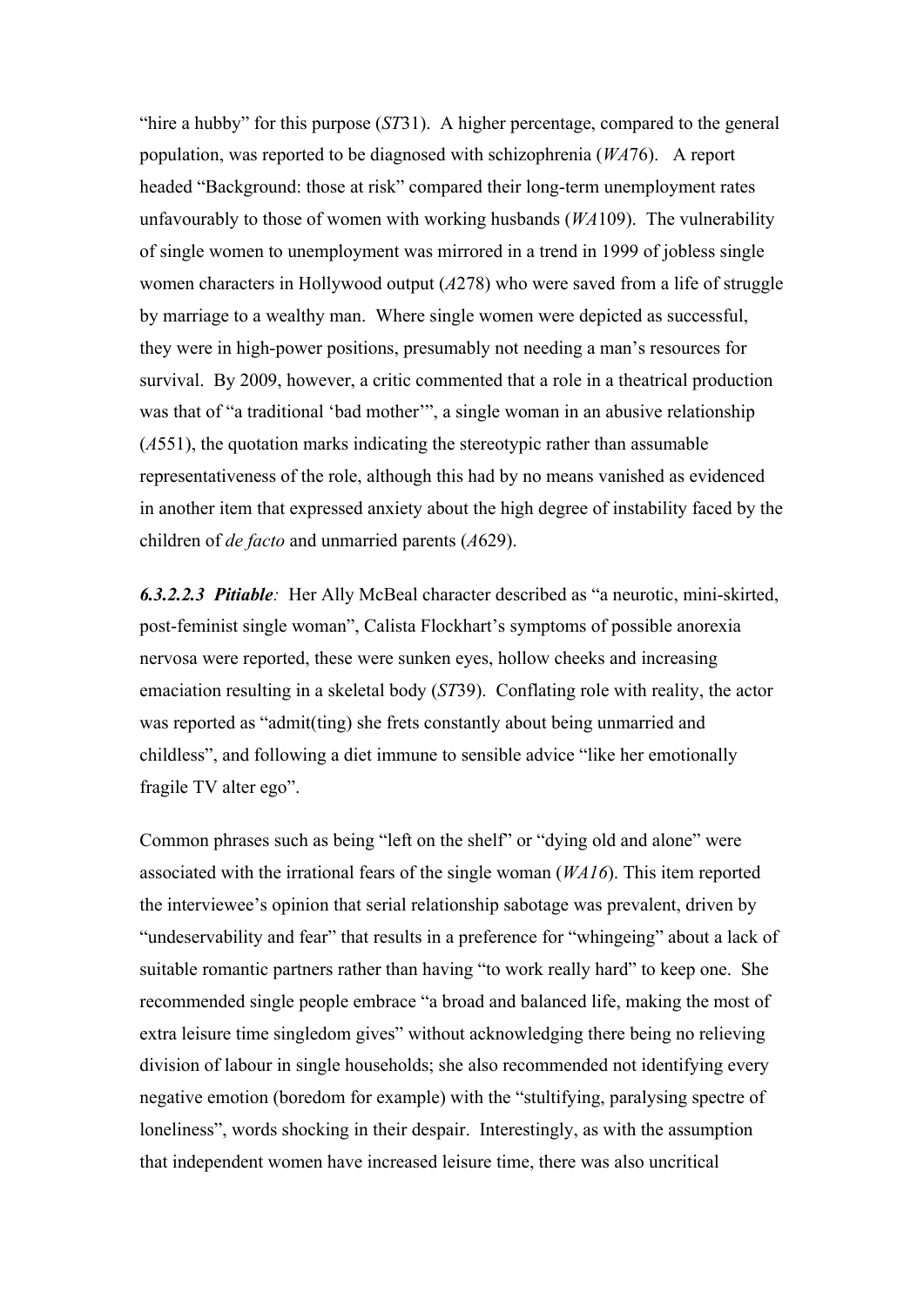acceptance that romantic relationships were fragile with inherent dissatisfactions making them vulnerable to temptation, from single women's sexuality or independence, requiring constant monitoring and maintenance for their survival.

The situation had not changed much in 2009 when a journalist's personal history about her romantic relationships, written just prior to marrying, tapped memories of "miserable" nights of speed-dating, of opportunities for romance being "grim".

*I know some men like to joke about single women in their 30s. They think their level of desperation and the ease with which they can win their affections is somehow funny. Personally I don't see any humour in* an emotionally wrought woman *coming to terms with the fact she may not meet her life partner in time to start a family. I don't see the humour in a woman settling for less to achieve that end* (*ST*157) [emphasis added].

*6.3.2.2.4 Other:* The Other is fundamental to the creation of Self (Hall, 2001); that is, the Self is bounded by what the Other is not (Benson, 2003). In the public sphere that is, to a very large degree, a product of media construction (Brinkmann, 2010), deviations from the heterosexual couple are the Other. For example, the lifestyle piece headed "The single life" (*WA*16, also above) profiled a local celebrity psychologist, labelled "counsel for the defence of the single person", but whose own interdependent status was reported. The psychologist's focus was singles "who have been uniformly marginalised, stereotyped and even feared thanks to the arrogant hegemony of coupledom". In the psychologist's experience, uncoupled people living in "a couple orientated society" were made to feel freakish, stereotyped as "inordinately fussy, or undesirable, or difficult" with perhaps suspect sexual orientation. Her women clients reported being excluded from couples' society, possibly because they are perceived by coupled women as potential competition for male partners or envied for their independence by female partners, so threatening existing romantic relationships. With double the number of women to men in the psychologist's courses on living the single life, she was committed to making them all feel better about their situation because "lonely men and desperate women" often settle for less than optimal relationships just to relieve their condition. The article concluded with the coupled world being urged to avoid judging or labelling single friends, or making assumptions about their lives, and to contact them "on a weeknight, just to say hello". From its beginning, the article was predicated on negative societal attitudes about, and the susceptibility to those attitudes of, single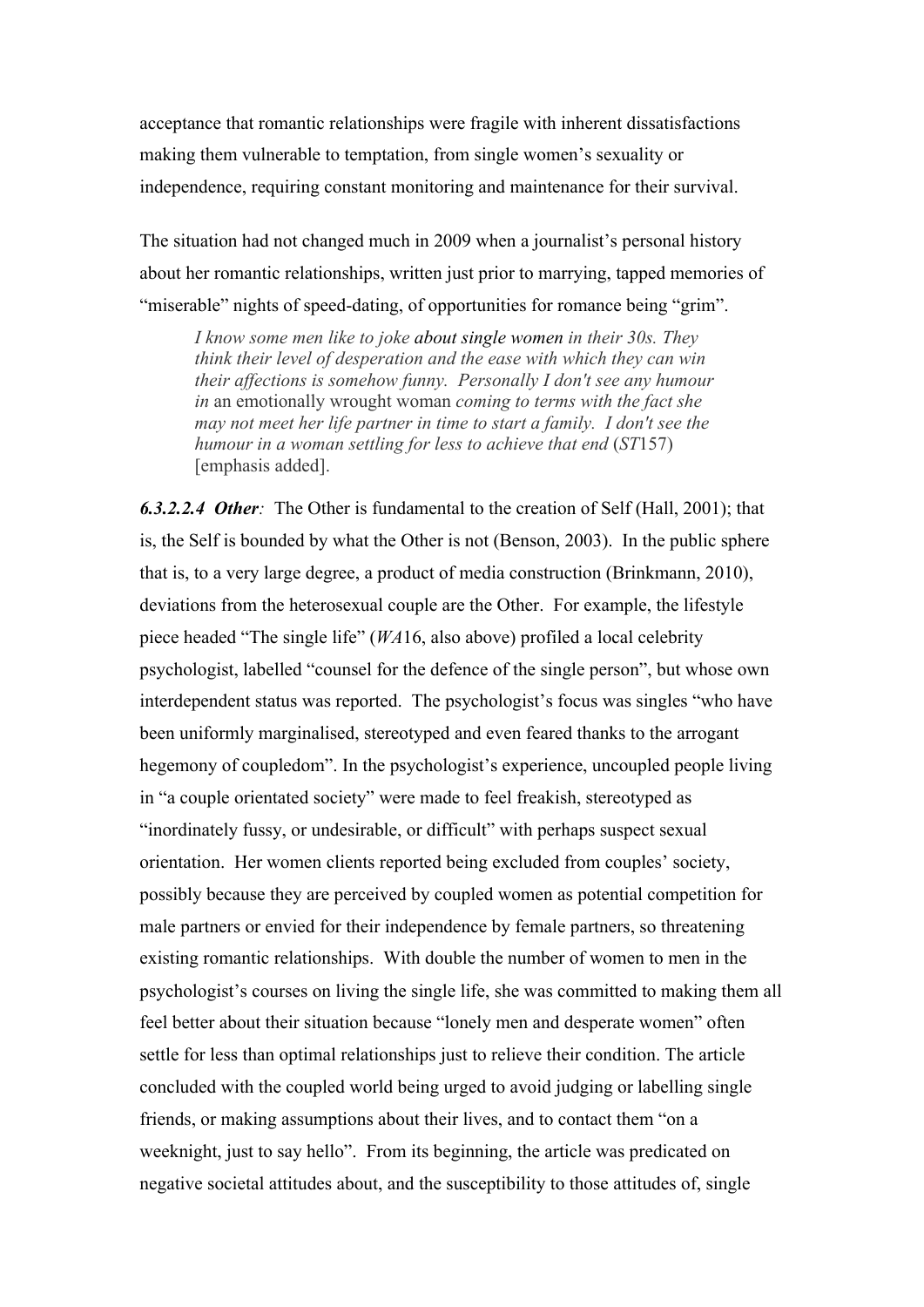people. It confirmed the privileged norm of heterosexual interdependence by reference both to the tasks necessary for unmarried people to counter social exclusion and the conscious consideration couples, representing mainstream society, should extend towards them. Despite affirming validity of the single life, there was uncritical assumption that it was transitory, with help needed to either overcome personal emotional barriers to finding the right romantic partner or to relinquish independence for romance. In 2009, there was no frame of otherness for the single woman.

*6.3.2.2.5 Systemically disadvantaged:* This frame is about single women's compromised access to goods and services. In 1999, there was a cluster of articles about access to assisted contraception that was denied to all except formally married women. Issues of equitable access were reported, including presentation of survey results showing minority community support for access to be available to *de facto*  couples (32%) and single women (23%) in positive terms that suggested editorial support for the position (*WA*88). Despite similar minority support, a government committee recommending guidelines for embryo research rejected access to contraception services by single women while removing relationship duration requirements for *de facto* couples (*WA*86), a decision supported by church groups, albeit leavened by regret about perceived discrimination, but protested angrily by women's groups (*WA*85). Another report qualified the exclusion to clarify that contraceptive services would be available to unmarried women "who are likely to become infertile as a result of disease or medical procedure" so that, should they enter a romantic relationship, their stored embryos would offer the possibility of maternity; however, planned single parenthood through assisted conception remained unavailable to them (*WA*129).

There were indications that inconsistencies between Australian states in single women's access to assisted conception services were perceived to be discriminatory in comments such as "… in Victoria, legislation effectively prevents single women… from taking part in IVF programs. This has *forced* several women to travel to NSW for the chance of conceiving. The situation is *little better* in other states" (*A*36) [emphasis added]. The use of the emphasised words in this item indicates that both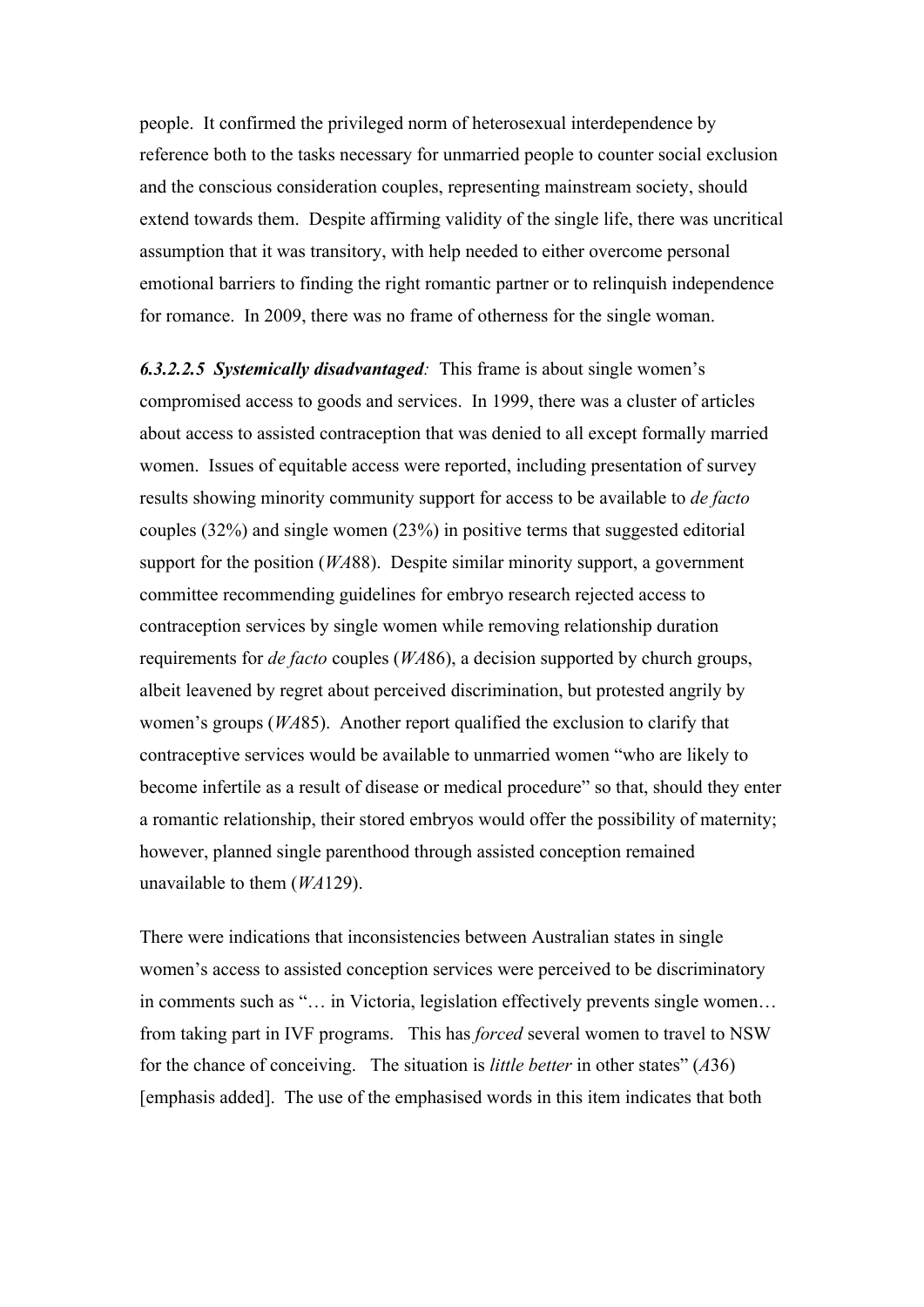the daily newspapers recognised legislative disadvantage to single women in relation to access to assisted conception and supported no exclusionary qualifications to eligibility for such services.

In an analysis of income changes brought by the introduction of the proposed goods and services tax (GST) (*A*186), illustrative cases included a low-income single woman who would benefit by \$0.77 a week, a middle-income single woman gaining nearly \$40 a week, a single-income family's extra \$33.55 a week and \$88.89 to a high-income family. There was comment that people in the same situation as the lowincome single woman "will slip through the net and (perhaps) suffer a decline in living standards". A high-income single woman could expect \$37.25 but a retired single woman did not believe estimates of a \$41.04 improvement in her weekly income, anticipating it would be subsumed into new service charges. A single mother of a teenager and a six-year old child, reflecting on her \$12.31 weekly windfall, said "it makes you want to go out and find a partner… it's not fair at all, considering I'm doing two people's jobs here and not always doing a great job of it either because it's very demanding and financially is where it hurts". The range of single people's situations and opinions about the GST, particularly that of women, was sympathetically extensive compared to that of the three families in the piece who covered low-, middle-, and high-incomes, respectively.

There were also items about advocacy of women's involvement in church decisionmaking, noting that single women, among others, "have something to contribute", implying current exclusion of that contribution (*A*41) and the lack of facilities for young single women seeking refuge from family dysfunction or assault (*WA*83).

Celebrations surrounding the unexpected mid-life pregnancy of the English Prime Minister's wife, Cherie Blair, in 1999, were contrasted with reactions to other unintended pregnancies.

*The Blairs live in a country that* routinely vilifies single mothers and blames them for a multitude of social ills*, ranging from teenage delinquency to a blown-out welfare budget. Columnists, policymakers and do-gooders continually ask, 'How do so many unmarried women become mothers when reliable contraceptives are so readily available?' Ask the Blairs. By their own admission, this pregnancy is unplanned and a 'total shock'* (*A*25) [emphasis added].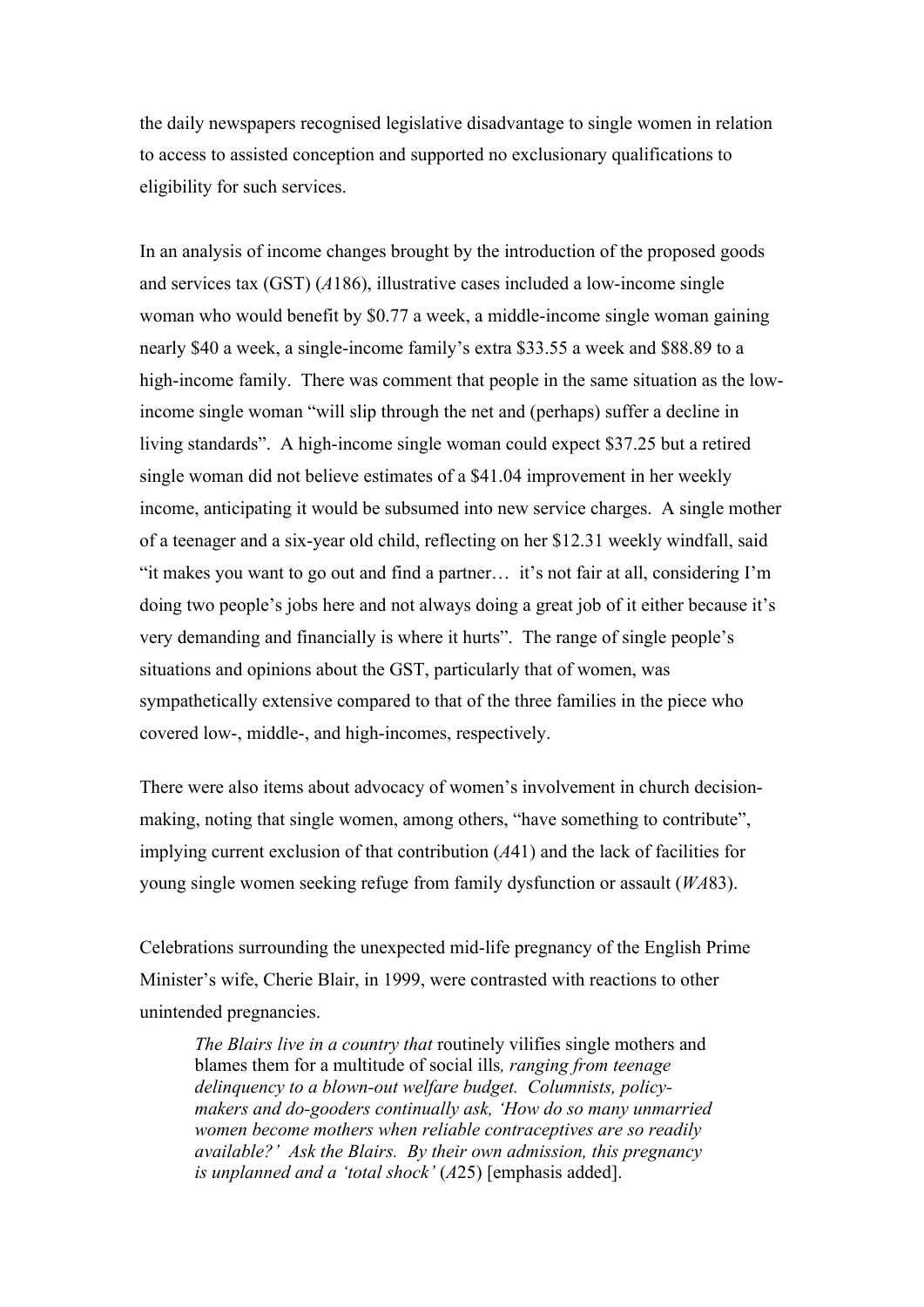The article continued "the women who pay most profoundly for accidental pregnancy are those without permanent partners" with British single mothers lowest on European employment and income scales.

In 2009, uncritical comment about single women's growing investment in real estate (*ST*159, 170; *WA*378) was tempered by reports that they were still being asked whether financial aspects of the project would be handled by male relatives (*ST*159) and the reversion of British banks to denying single women mortgage finance as a risk management strategy (*WA*348). Growing recognition of single women's financial acumen was further tempered by concern about their self-funded retirement support, estimated to be much less than that of men because of gendered labour market participation characterised by lower average women's wages (*WA*273).

Further evidence of systemic disadvantage was offered in a 1999 profile of the actor, Meryl Streep, in which she spoke of the difficulties in wanting to make visible the existence of the disadvantaged in the film *Dancing at Lughnasa* (*A*215). I mean, you talk about *invisible lives –* a film about five unmarried women in rural Ireland, during the Depression… Who'd want to see that in Hollywood? Nobody. But the money men saw that I was involved and thought, well, if she wants to do it, maybe somebody will go.

Other items drew on historical comparisons to the lives of contemporary single women to indicate a change for the better. An item celebrating International Women's Day (IWD) described marriage as the only respectable future for any women at the beginning of white settlement in Australia (*A*272). Another reflected on the support expressed by the State Governor for Hitler and Mussolini 75 years earlier, protested by a prominent Western Australian feminist who drew attention to the associated loss of women's status in Germany that included a tax levied on unmarried women to fund a loans scheme to encourage men to marry, on condition their wives certified their own withdrawal from the labour market (*WA*377).

*6.3.2.2.6 Desperate to marry:* While it was possible to find reference to "desperate" women (*WA*16, above), this frame was apparent in less direct comment. According to a 1999 review of the Subaru Forester GT, headed "Subaru seduces the single girl", its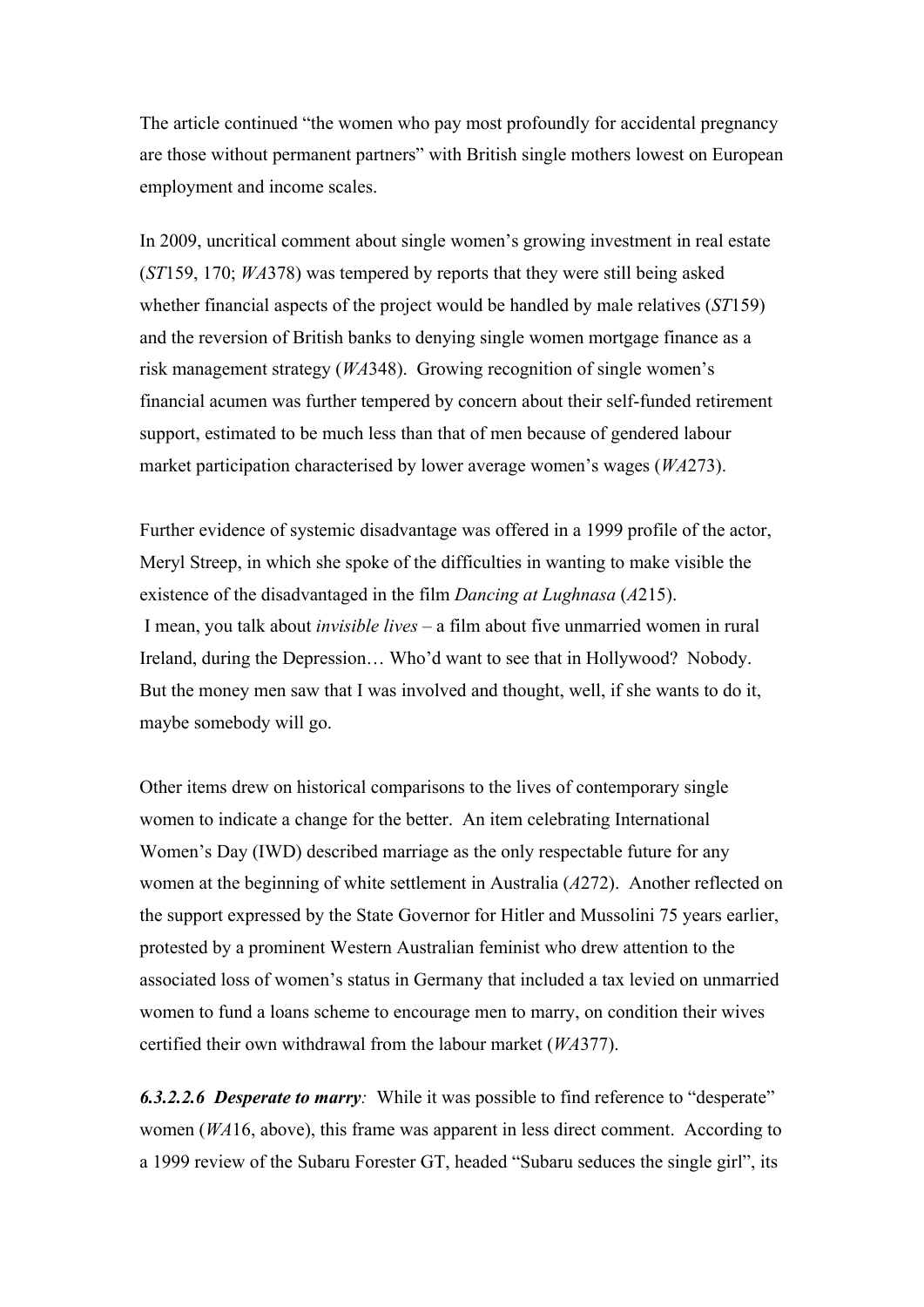attributes would enable single women to feel like they had achieved a life ambition and entered the world of "rich and safety conscious mums" who want safe transport for their children (*WA*39). As a bonus "most desirable to single women – it makes the lady behind the wheel suddenly and extremely popular with men. Malefolk flock to this car in awe and admiration like seagulls swoop for fish and chips".

Professional bachelors were said to "madden" single women by being "extremely elusive, working hard at remaining unencumbered, constantly on the alert, always keeping their options open, and kept *out of harm's way* by self-appointed minders of the *endangered species*; married women". Bachelors' determination to remain that way was indulgently described as unfair "considering how many single women of a certain age are *on the prowl* for husbands". This same column wondered whether, "for many women, life without a husband is like a shop without a cash-register" and that, although there are available single men, a "coquette manqué" complained bitterly that "they're too difficult to meet, let alone get to know well enough to *entrap*" (*A*283) [emphasis added].

There was comment in another review of *Sex and the City* about the many desperate, unmarried older women from whom single men take their uncommitted pick, and about married women's fears that their husbands are seen as sexual prey (*ST*11).

This perennial frame continued in 2009 with the man drought metaphor that is based on ideological, uncritical assumption of women's desire for marriage at any age including late life (*ST*226), and their increasing, derisory desperation, as they aged, at its elusiveness. From the arts, a film character was summarised as being single and desperate for companionship (A839) and a discussion of Jane Austen's oeuvre included opinion that she had inspired chick-lit and romantic comedy in the 1990s. This appealed to "a new class of consumers: single women who had delayed marriage and whose *search for a mate had taken on a new urgency*", a phenomenon suggested to be played out in contemporary literature by Bridget Jones (*A*742) [emphasis added].

In a 1999 article about single women's reluctance to enter a potentially financially insecure marriage, with the heading "No pash without cash" connoting sex-work, the increasing number of single women was linked to gold-digging so that what could be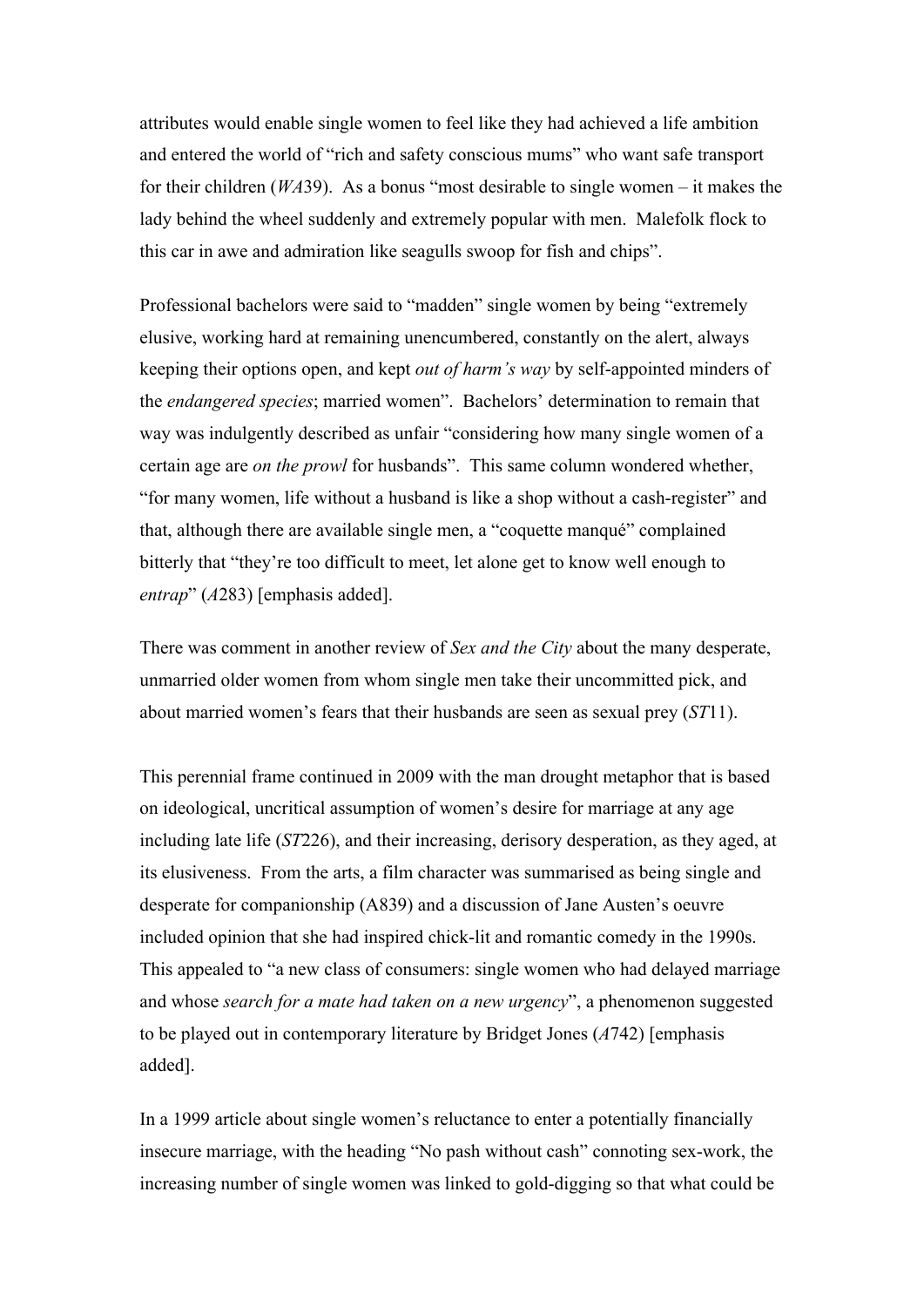considered a rational marital consideration - to choose a spouse unencumbered by unemployment or profligacy - was framed into essentially the unemotional exchange of sexual availability and domestic services for access to financial security. Women "slipping into their mid-30s, *happy*, hardworking and succeeding" [emphasis added] were counselled to understand their "dreams of a Prince Charming swinging in and carrying you into an ozone-depleted sunset" and "(your) demand for a high-income, asset-rich superboy dying to commit to you" are unrealistic. Instead, they may have to lower their romantic sights if they wanted to have children; the *coup de grâce* was comment that children remember being loved, rather than the size of the parental bank account (*A*311). The item was written by a single man who was "30, balding, I haven't got a degree nor do I own a house", whose desire (desperation?) for marriage apparently blinded him to the competitive advantage of happy independence over challenging interdependence.

*6.3.2.2.7 Predatory:* Both this and the following frame of promiscuity were absent from the 2009 data set and were related, to a large extent, to the debut of the television series *Sex and the City.* Contesting the underpinning storyline requiring the characters to act like predators, calculating and objectifying but ultimately dissatisfied with their conquests (*ST*11), a columnist protested that single women in New York are not fixated on getting and keeping men and an "appalling" outcome of the program may be confirmation of the stereotype that they are (*A*91). In a discussion of the program's assumptions, one reviewer spoke about "nice" men being unattractive to women "even in a city full of *desperate single females*" (*A*114) [emphasis added], the New York of powerful single women (*WA*65). The other assumptions were that every woman wants a powerful, wealthy man; most men will choose beauty over intelligence; men are self-obsessed; women always worry about what men think of them. Hypothesising that these assumptions contain truths, the reviewer described the program as having wry, honest, funny familiarity based in human fragility such as women's "fear of abandonment".

Another review of the program described the book on which it was based as "a sort of humorous travel guide for women hunting for sex but hoping for love in New York's challenging – and, you might say, challenged – singles world" (*A*124). Again, there was reference to stereotypic role reversal that saw men objectified and women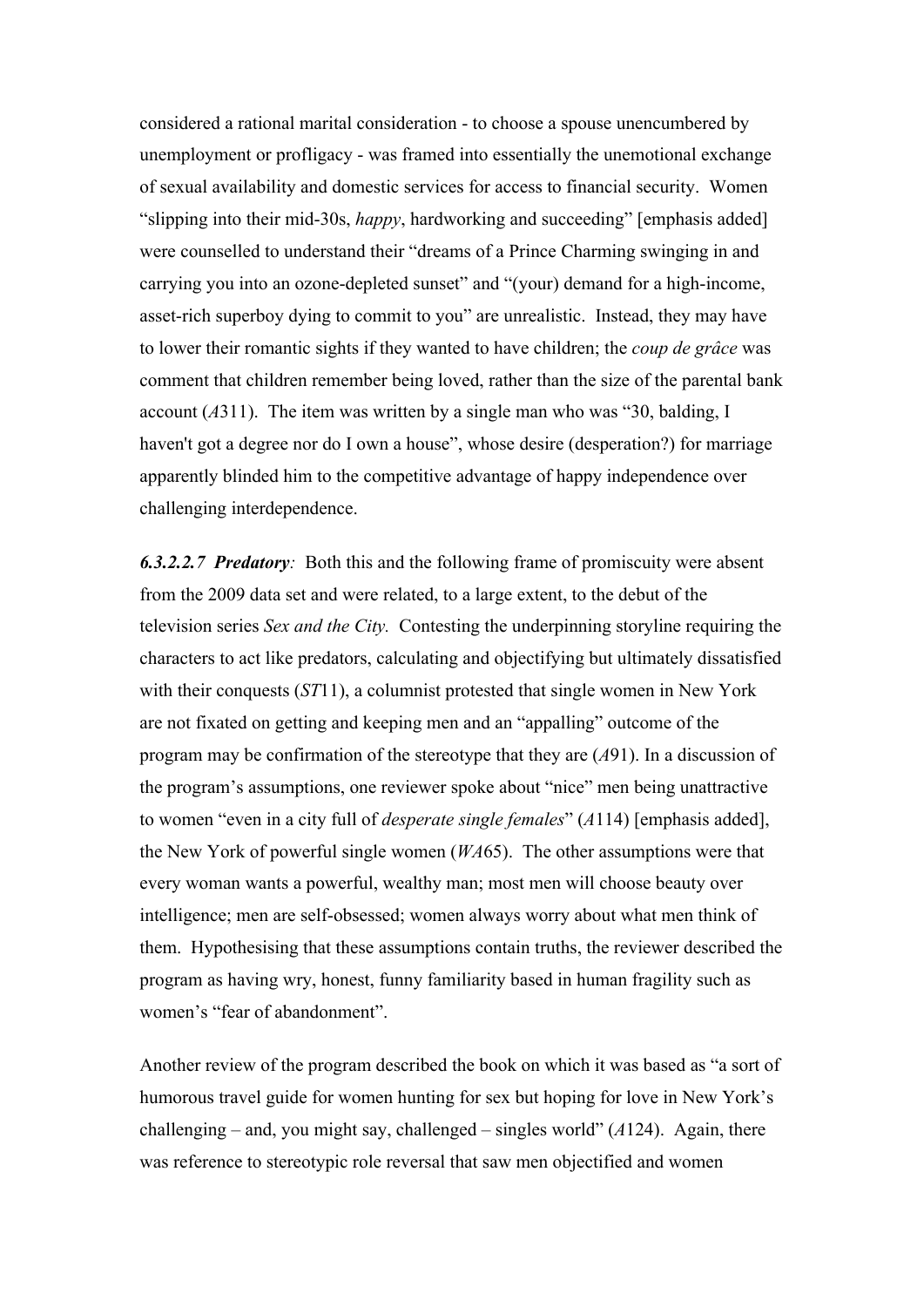playing the field, albeit in the hope of finding a permanent relationship. One of the actors believed the program gave her contemporaries "a voice" while breaking down sexual prudishness, forgetting the sexual liberality of the previous generation. Sadness was detected about this being the first generation in many where women would not resemble their mothers, where they did not have to settle down even though the plot lines were regularly directed at achieving that goal. The script had women bemoaning growing old alone and being told "sweetheart, we're all alone, even when we're with men. Slap on some armour and go through life like I do" which indicated a lack of contentment with the depicted lifestyle.

The motivation for a television series that asked why "so many powerful, ambitious women end up sleeping alone" was suggested to be the personal experience of its director, an unmarried woman in her late 30s (*WA*65). The director accused Hollywood of stereotyping professional women as "unchained man eaters", and instead chose to profile the angst of a 45-year-old casting director who fantasises about marriage, maternity, and success. Ironically, episode one was set in New York, "the epicentre of the *single syndrome* with an estimated five single women per man" [emphasis added], where her subject for the episode, amongst other things, attended a seminar about stealing men from other women.

*6.3.2.2.8 Promiscuous:* In an extensive 1999 report of the association of top luxury brands with Americas Cup yacht racing, there was reference to anyone wearing Team Prada's smart kit attracting "as much attention from New Zealand's single women as a visiting GI bearing nylons must have attracted during WWII" (*A*18), bringing all the connotations of sexual availability and avariciousness associated with that analogy (Finch, 1995). Similarly, in a column about the debonair grace of the Australian ambassador to the United States, his former wife was thanked for doing "the rest of the single women of the world a favour" by divorcing him (*A*54), with the clause "and they're not exactly thin on the ground" implying fierce competition for his favours. This theme was continued in an article about Easter in which "a well-worn joke in single-woman circles (is) that the only difference between chocolate and sex is that chocolate is easier to get" (*A*250).

In a column espousing "pelvic health" (i.e., sexual satisfaction), readers were advised married couples hate singles not because single women want to steal husbands but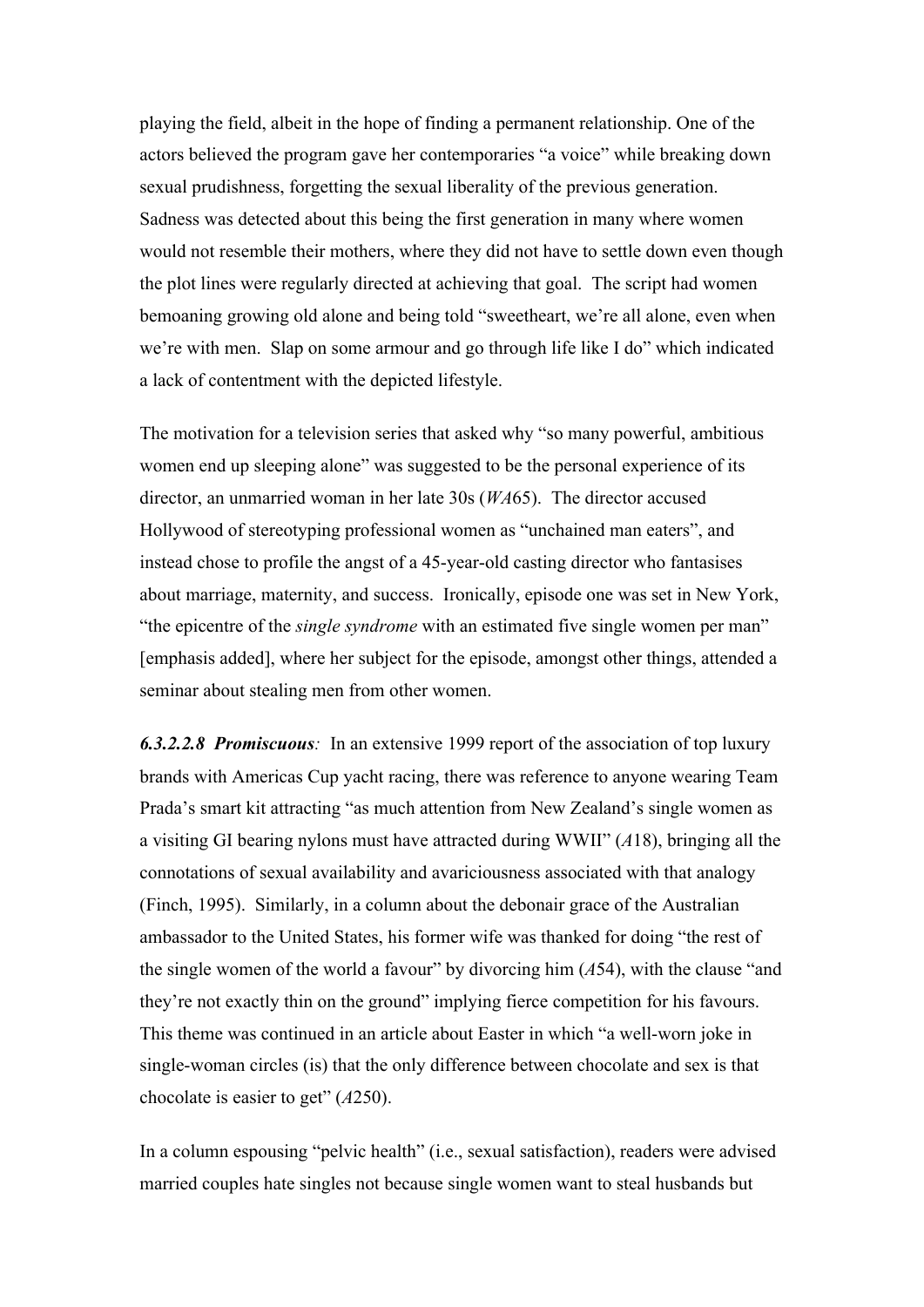because singles have "sizzling sex. Sex that flares and sparkles with all the passion of unrequited love, insecurity and unfamiliarity… (they) reek of champagne sex" unlike married couples who enjoy "hot-cocoa sex" (*A*57).

As noted, there was much comment about the characters' sexual expression in *Sex and the City*. One reviewed episode had brought the "C-word" to mainstream television, thought to be anathema, rarely used in daily life except as an insult or in pornography (*A*91). Its use in this episode facilitated examination of issues to do with power; for example, whether to receive money after a one-night stand was degrading or an equitable exchange of power. It was noted that anal sex had caused a dilemma in a previous episode for the character, Charlotte. The program was described as "titillating, provocative, sexually explicit, cynical. A no-holds-barred look at what single women really think about sex" by another reviewer (*ST*11), in which "four attractive, sexually voracious, 30-something New York women… talk dirty, swear freely and… analyse every sexual encounter, every flirtation, every carnal moment to within a centimetre of its vicarious life". Continuing the power theme, the characters' weekly "*trawling (of)* bars, boutiques and restaurants… for sexual (and to some extent, emotional) adventure" [emphasis added] was judged the key to female empowerment.

Observations about American, and possibly Australian, trends towards public revelation of what previously had been kept private and responsive advertising (e.g., erectile dysfunction and Viagra) included that "*frustrated single women* like myself can now buy an oatmeal which is 'like a hug that lasts all day'" [emphasis added] although the author declined breakfast cereal that offers emotional, if not sexual, support (*ST*37). Another item (*A*233), posited the traditionalist view of women's role and function in which freely available premarital sex available from single women caused men to eschew marriage, suggesting this is the obverse of radical feminism in which every gain for women has actually been to male and patriarchal advantage.

A theatre reviewer reported that a key theme in a comedy routine was, because she is single, the assumption that the comedienne was "desperate and dateless". Amongst other subject matter, the show contained a routine about her hiring a male prostitute, reinforced by stage support in the form of a semi-naked "hunk in jockstrap and angel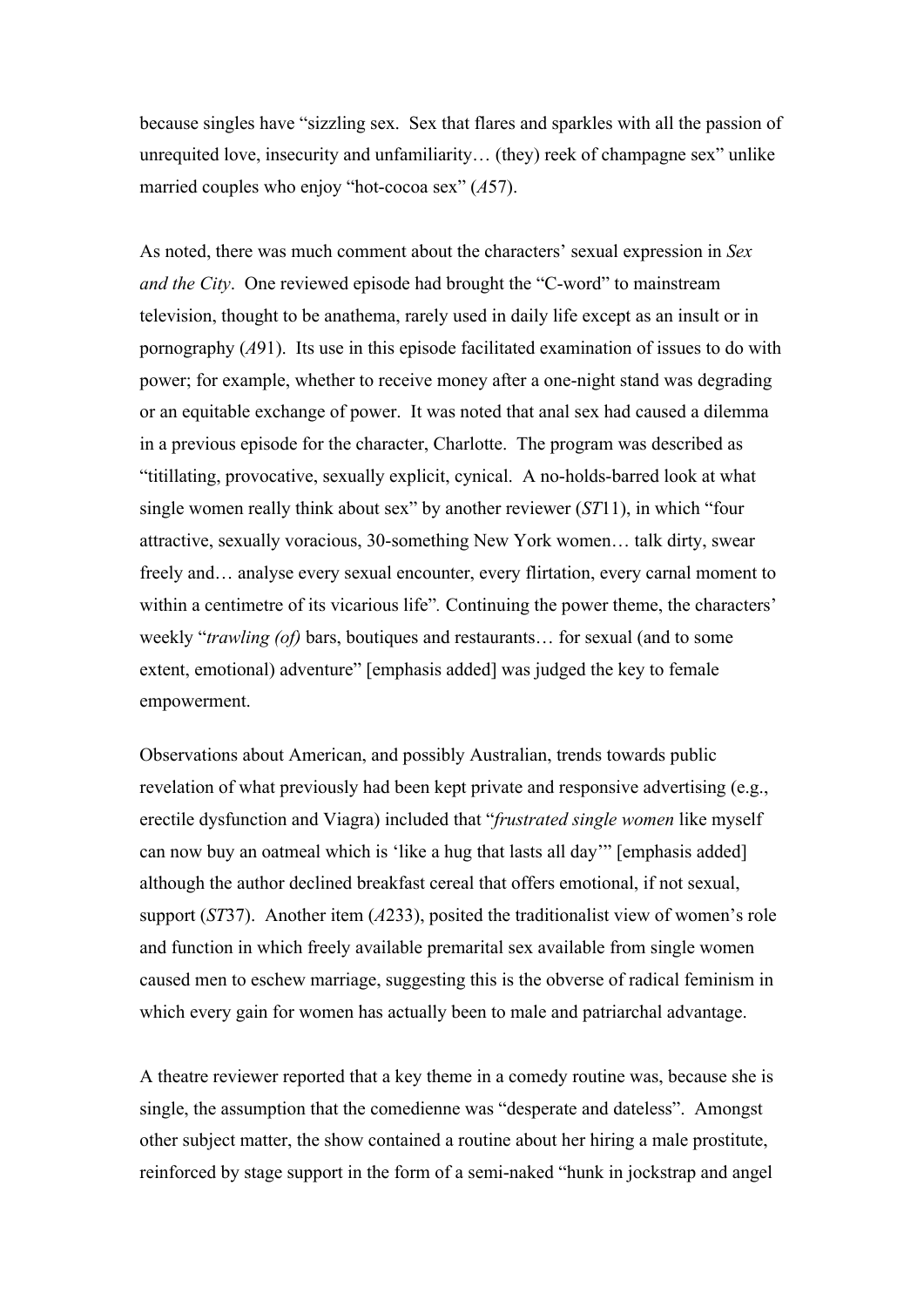wings" (*A*236). The reviewer situated the performance in rebuttal of stereotypes about single women's rapacious but ridiculous and thwarted sexuality, reporting that the comedienne steps out of character at one point to directly contest that stereotype, saying "talking about being single doesn't mean I want to meet anyone. If you come up and talk to me after the show I'll probably think you're a psychopath". The review was headed "Glorious revenge for years of bad sex".

*6.3.2.2.9 Autonomous:* Responses by women to comment in 2009 about a man drought were likely to dismiss notions of disadvantage. For example, headed "Don't marry, be happy"

*THERE may be a man drought in Perth, but many single women in their 30s couldn't care less. Contrary to what some may think*, these women are in no hurry to get hitched and settle down*. Nurse Lorraine Navalta, 33, who has been single for three years, said she was* enjoying the single life *so much that she had stopped looking for a potential partner. She said women in their 30s looked for different characteristics in a man than younger women. ``Looks have become less important. I look for someone who has a similar plan to me, I want to travel and have fun and do all those little things I haven't done yet,'' she said. ``In terms of marriage and children, it would be nice, but if it doesn't happen, then that's OK by me"* (*ST*158) [emphasis added].

Other items contested both that there was a sex imbalance among those of marriageable age (e.g., *ST*156) or that the search for romance was female-specific (e.g., *ST*223). Women's increasing reluctance to marry ("If single women can't drag (men) to the altar - or, more accurately, can't be bothered...") (*A*561) had seen the launching of a website in the United States of America to promote marriage to 18-30 year olds, suggested to be a response to the imposition of increasing numbers of single men on the public purse through imprisonment, unemployment and other social malfunction. Another item reported reduced happiness in all categories of American, except African American, and European women, linked to economic exposure and consumer demand rather than romantic or other opportunity (*WA*255). There was also comment that some people come to love their independence, following failed interdependence, to a degree that "they would fight tooth and nail" to avoid the condition and "have to be persuaded back" into another relationship (*WA*16), the implication being that independence, however pleasurable, should be forsaken for a return to ideologically endorsed coupledom.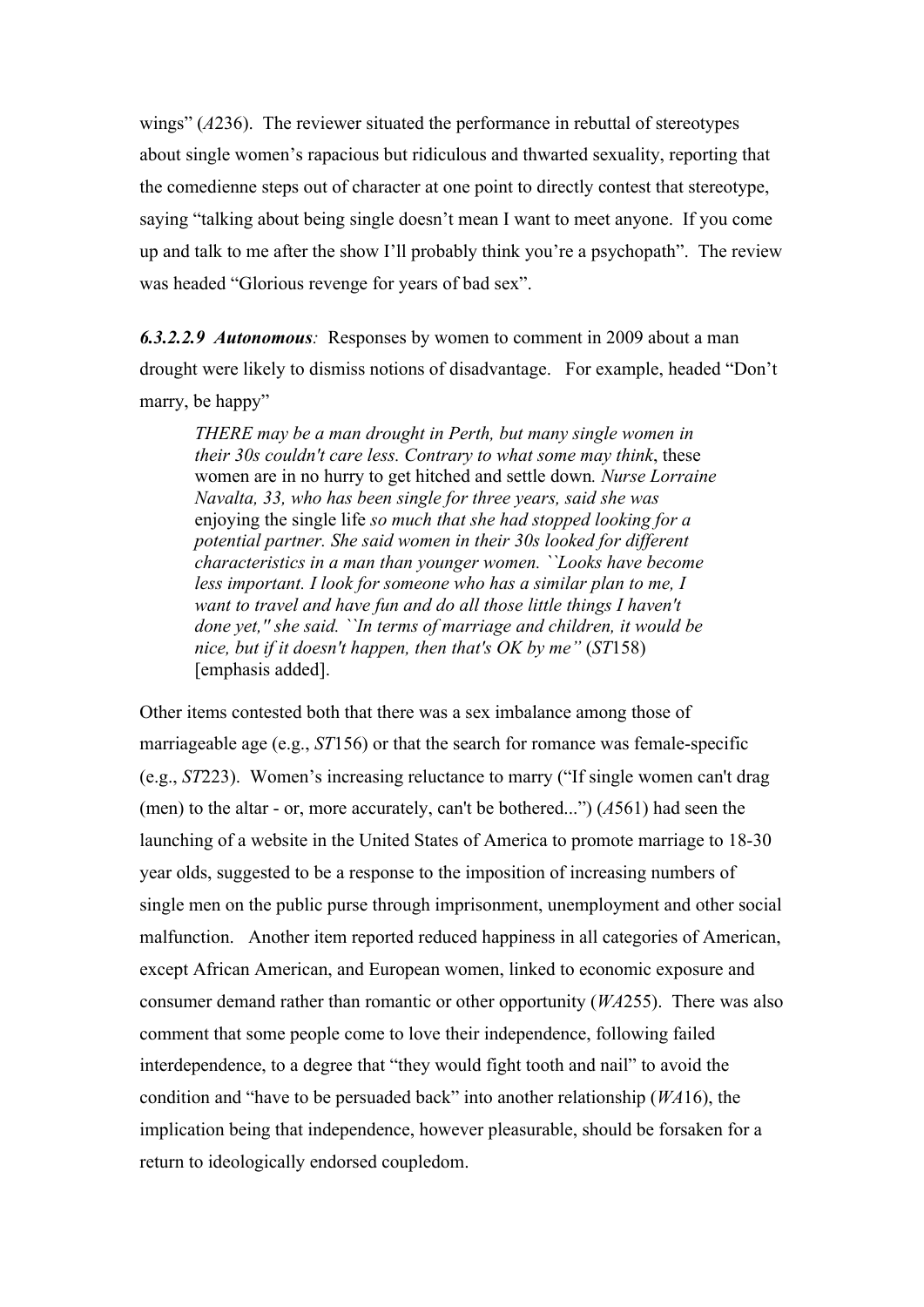There was some attention to independent women's financial strength in 1999. For example, a business consultant was quoted as saying that many young, single Japanese women, described as "educated, computer-literate and cashed-up", were deferring marriage, preferring to live alone, with their consumer behaviour missed by monthly government surveys of spending that sampled only "family" households (*A*39). A study had found banks continuing to be "extremely sexist" about home loans, for example, excluding coupled women from discussions when their male partners were present. While giving no examples of single women's experience, the report quoted the investigator as saying "more and more women were making decisions about finance – whether as part of a couple or as an independent single women (*sic*)" (*ST*33). Another item reported single women's willingness to invest in higher-risk products (*ST*38), while noting that divorced and widowed women have greater problems managing their unforeseen independence and mothers of dependent children opt for low-risk exposure. By and large, the items assumed women's responsibility for their financial futures, with single women perhaps best placed for personal wealth creation although wives might expect comfortable retirement support from shared assets and advantageous management of the taxation benefits available to couples.

That interdependence did not always bring privilege had been described in the 1999 data set in a story about an Australian research scientist in the mid-twentieth century who kept her marriage secret for years because it would have meant her exclusion from the workforce, as was customary at the time, and she delayed maternity rather than end her career before it was unavoidable (*A*268). An aunt, presumably single, who taught the subject and prevailed upon her niece's parents to allow its study by their daughter, had triggered her interest in science.

By 2009, there were reports of an opportunistic market providing services for the growing numbers of independent women such as structured tours for women travelling alone (*ST*160). Many of these companies were founded by women and catered for singles and women whose husbands refuse to travel. Some focus on indulgence

*``I was stretched out in a spa pavilion in Hoi An, in Central Vietnam, having a simultaneous pedicure and shoulder massage, and I thought*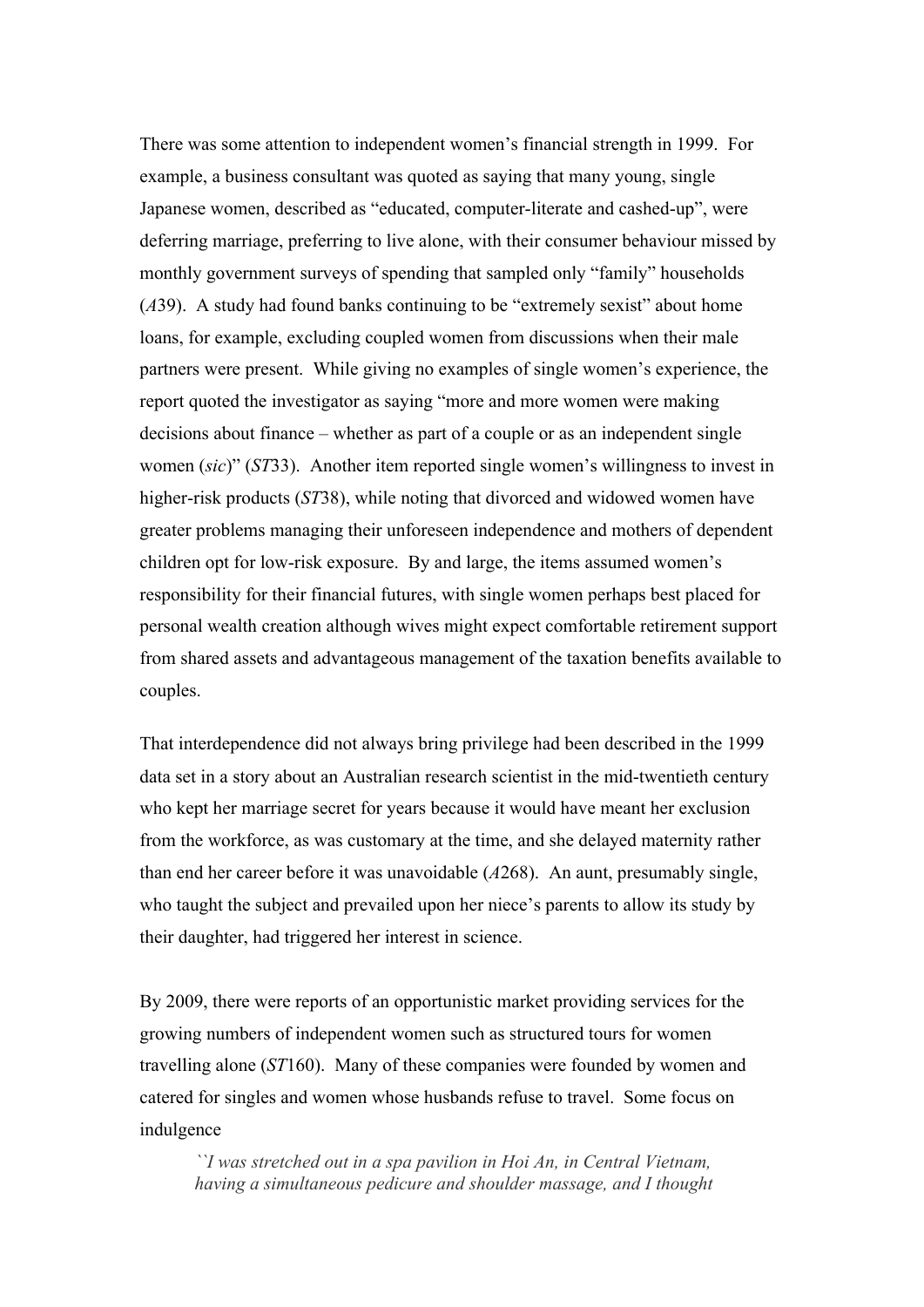*I could handle a lot more of this and so could many wonderful hardworking women I know,'' O'Meara says. ``I designed a single perfect weekend that easily fits into a women's schedule, and something that wouldn't break the budget either, and I put in all the things I wanted a bit of shopping, lots of pampering, time to sleep in, lots of delicious fresh food and a cooking class, luxurious accommodation.*

*"When I took the first group of Gorgeous girls over I knew I'd got it right. We had a small amount of time between connecting flights and when one girl zipped off and bought two handbags in the space of a minute the whole group whooped and clapped can you imagine men doing that?''* (ST172).

A profile of a wealthy, recently divorced woman described her as a "strong, single woman with new goals and great determination", now a director of a business providing a directory of services for women (*ST*168). In marked contrast to 1999, single women in 2009 had access to assisted conception services (*ST*188; *WA*249, 292, 322) with a report of angry response when such access was questioned (*ST*191). There was speculation about the possible paternity of the baby born to the determinedly-unmarried French Minister of Justice (*A*879) although this was somewhat compromised by the suggestion that the President's support for his Minister's decision was designed to reverse waning support by his feminist credentials.

International Women's Day in 1999 was "a time to celebrate some uncommon women" (*A*271) made so by their adherence to an independent life. From fiction, the "ingenious, witty, brave Becky Sharp" and *Little women's* Jo March had provided alternatives to girls growing up in the 50s and 60s who were puzzled by the dullness and misery they saw of married life and the interesting lives of unmarried women in their communities.

 *… all of the women who had been profound influences upon me had probably been single by choice – and it was this that distinguished them… there were heroines in books, but there were, too, those unmarried women of my youth* who had such life and magnetism because they dared to be who they wanted to be*, at a time when it often must have been hurtful and difficult… International Women's Day seems to me a perfect day to remember all these extraordinary, ordinary women* [emphasis added].

On the other hand, an author of a book subtitled "Single women reinventing single life", approved of the characterisations in *Sex and the City*, and was quoted as saying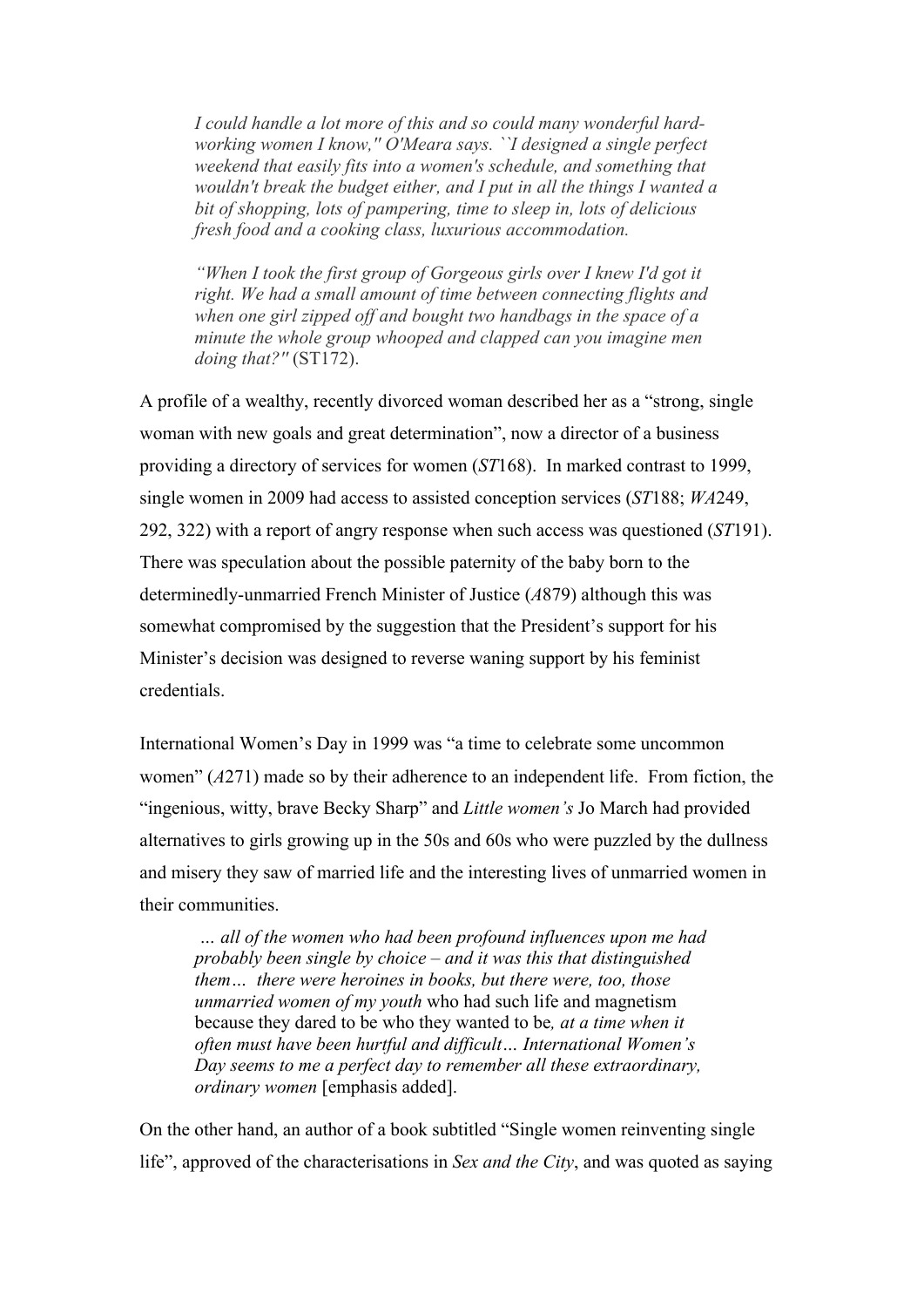"A woman who can afford to travel and buy her own furniture is entirely different from the *dried-out old spinster* you have to remember to bring to the party" (*A*124) [emphasis added], simultaneously resisting and reinforcing the stereotype.

*6.3.2.3 Divorced*. Compared to discourse about being unmarried, there was more negativity associated with divorced women, increasing between 1999 and 2009, and made more apparent by there being only 11 items in this category.

*6.3.2.3.1 Discard:* From the author of a previously discussed column about evasive bachelors (*A*283)

*I used to think it was a self-esteem thing; the utter horror of being a discardee would stick in the craw, wouldn't it? How galling to constantly imagine your rotter of an ex parading around with someone hardly old enough for her breast implants.* 

Many divorced women were reported to be "*bitter, vengeful* and sometimes *keen to sleep with as many men as possible*, to show their ex they were still 'attractive'" (*WA*20) [emphasis added].

*6.3.2.3.2 Promiscuous:* A 1999 story about Viagra reported an increasing incidence of AIDS among older Americans as the newly divorced enjoyed new sexual liaisons (*A*212), forgoing the use of condoms because they perceived low risk of infection or pregnancy. A 2009 film depicted a newly divorced woman's sexual adventures with a much younger neighbour (*A*591) and "disquiet about a newly-divorced woman who cavorts with toyboys" was reported in 1999 to be a source of concern about Madonna's aspirations to adopt a Malawian child (*ST*212).

*6.3.2.3.3 Disadvantaged:* There was comment in 1999 about the difficulties faced by divorced (or widowed) women when they became solely responsible for their financial futures (*ST*38). Divorced and separated women had benefited from the development of services for women but were still disadvantaged in 2009 in areas such as superannuation where separated women were most disadvantaged (*WA*273). Divorced women were also disadvantaged physically, with a study reported in 2009 to have found divorced women looked older than their married or single twin sisters (compared with a widowed twin who looked younger than her sister whose marital status remained unknown) (*WA*315).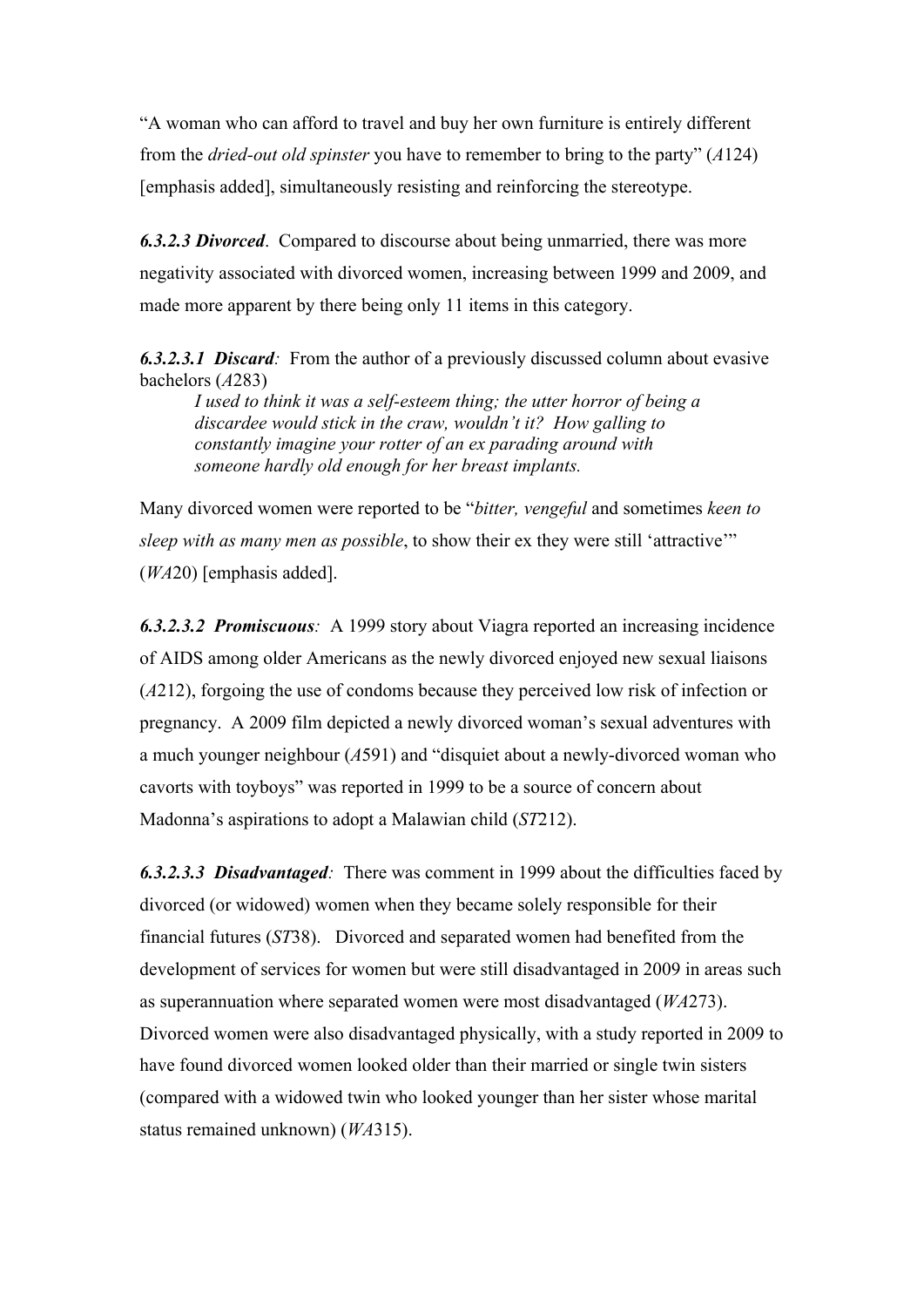*6.3.3.3.4 Affective:* A profile of an Olympian included reference to her divorce, described as sad after many married years (*WA*47). This was balanced by it being noted that divorced women are generally happier than divorced men and that there is little agreement by women that their children benefit from unhappy parents staying together (*A*233), with 83% of divorced women having no regrets about leaving their marriage (*A*163). This frame was not found in 2009.

*6.3.3.3.5 Autonomous:* This was another frame found only in 1999. An author who was Muslim and travelling on her own while researching background to a new book, spoke of difficulties finding accommodation in the Muslim community because, being unable to share premises with non-related men, her only option was to locate a Muslim divorcee (*WA*110).

Submissions to research the role of women in the Roman Catholic church advocated removal of barriers to the potential contribution from divorced women and single mothers (*A*247). The above Olympian had moved from the subsistence farming of her marriage to a career in television sports commentator and authorship and was, at the time of the article, 'a very gentle, peaceful woman' (*WA*47).

**6.3.3 Identifying characters**. In Giles and Shaw's (2009) model, the characters to be identified are those in a single or cluster of items. For example, in the reports of litigation by the millionaire's widow and daughter, these might be the millionaire, the widow, the daughter, the Attorney-General, the lawyers, the magistrates, and so on. In this study, analysis was of independence framed across hundreds of items, in many of which the reference to a character's independence status was in passing rather than the focus. I decided that this element of the model would report the characters within the overall identities of widow, single and divorced women that were identifiable from archetype, myth, stereotype and other sources of 'knowledge'.

*6.3.3.1 Widow*. While discourse about widows in 2009 continued, in the main, to situate them subsidiary to their husband and his memory, there was evidence of interest in their activities subsequent to his death through, in many cases, their marital status being noted rather than featured. Compared to 1999, widows' independence, achievements and romantic aspirations were recorded sympathetically and supportively. Audiences were presented with women who made the best of the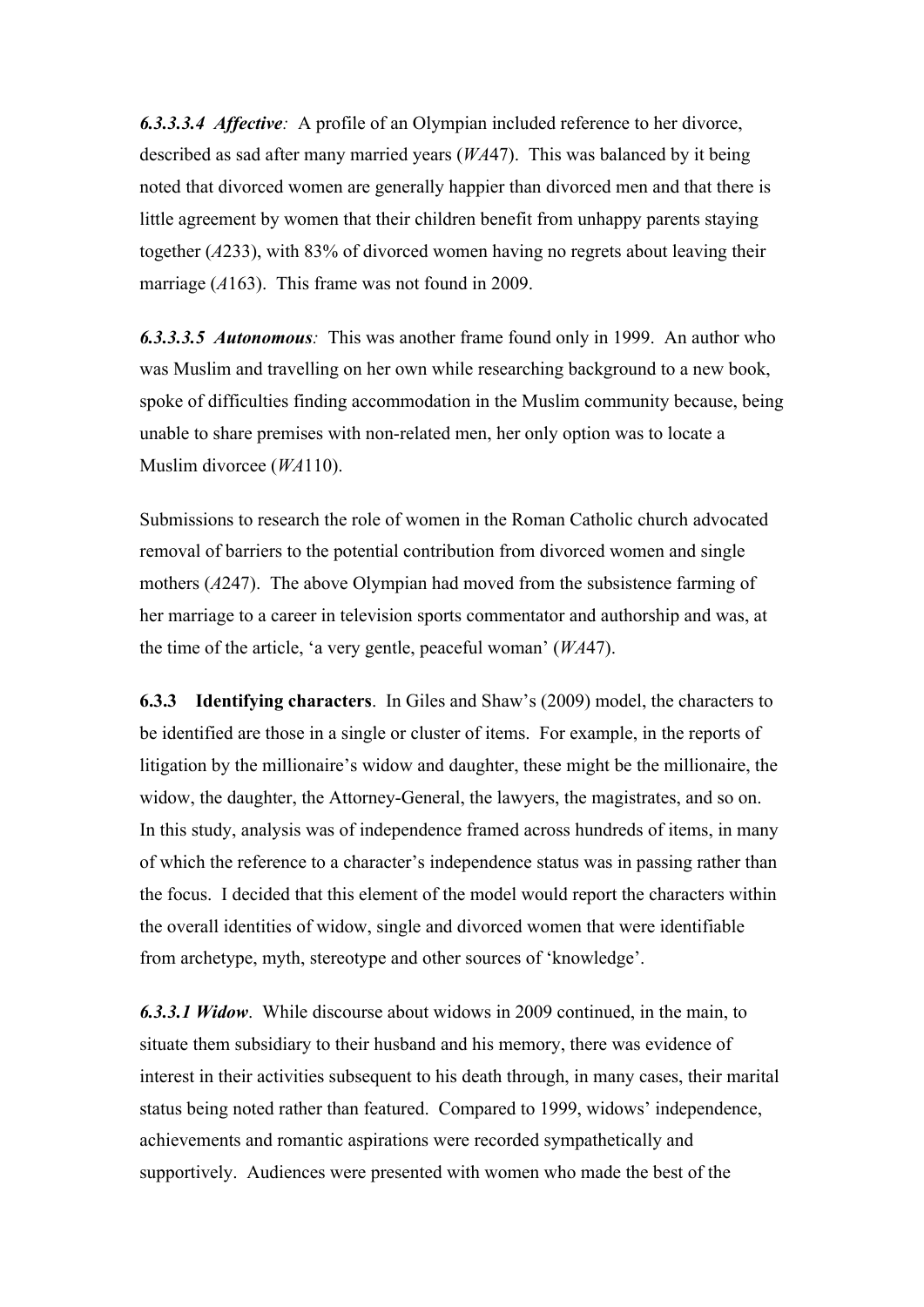circumstances confronting them, offering insight into public discourse over the decade that, while positioning her as eligible for financial, moral, legal and compensatory support because her independence was involuntary, acknowledged the widow as an autonomous entity.

*The virtuous widow*: the major characterisation was that of the virtuous widow, the woman whose marriage continues through constancy to her husband's memory. This character underpinned stories of widows' lives subsequent to their husband's death, including their adoption of his interests and public life; and in their personal development while living lives of relational independence. She featured in stories of suicide, grief, eligibility for material public support and the vulnerability of continuing life without her man. She was also evident in comment about her reluctance to remarry, despite efforts by friends and family to persuade her into another romantic attachment.

*The black widow*: while the black widow spider is so named because of the propensity of the female to induce widowhood by eating her mate, in my formulation it includes the definition 'wicked'. This character was most obviously drawn upon in items reporting the deviance of notorious widows from the virtuous ideal. There were stories about women who killed their male partners, including this accusation leveled at the millionaire's widow by her step-daughter, but 'black widow' might also include the criminal widow who vowed physical vengeance for the death of family members and who was implicated in the murder of her brother-in-law.

*The merry widow*: described as an amorous or designing widow (E. Brewer, 2002), this character was evident in items about man-hunting widows, and in stories about social activities enjoyed by the widows of wealthy men.

*The war widow*: there was significant reference to the grief, entitlement, vulnerability and loyalty of the war widow, a character that included widows of other institutional warriors such as policemen.

*6.3.3.2 Single*. Overall, discourse in 1999 about single women centred on disadvantage, although there were instances where principles of equity were invoked on their behalf. Intimations of single women's practical incompetence also contrasted with their acknowledged financial acuity. While there was some discriminatory comment in 2009, most of the items demonstrated rejection of past stereotype and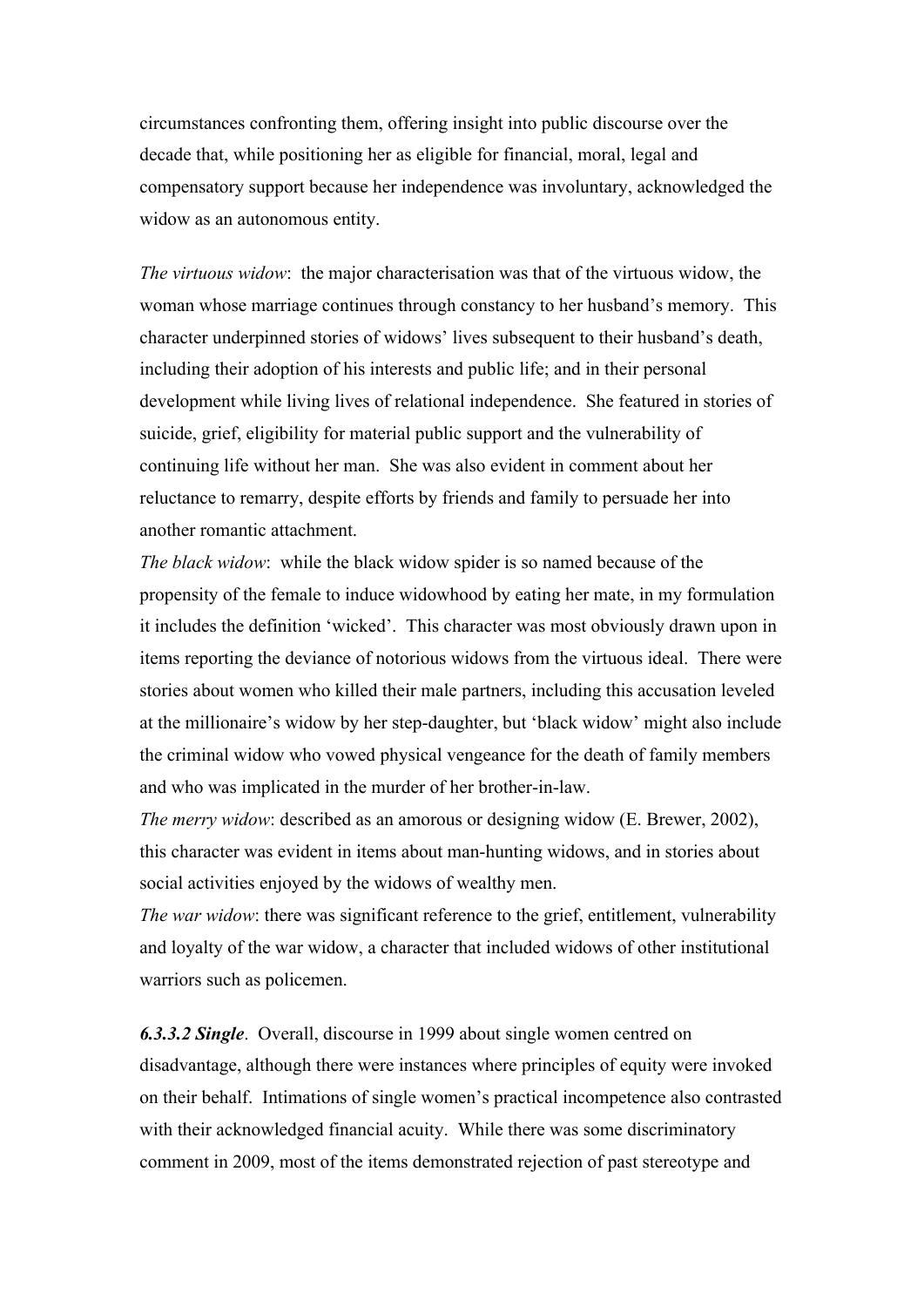their embrace of self-sufficient independence. Lack of a committed father for her child was no deterrent to the twenty-first century single woman seeking maternity either through uncommitted sex or assisted conception, and attracted little opprobrium. Characters featured in the items were drawn from the everyday, easily recognised as self, friend or neighbour. The growing numbers of women single by choice had clearly been recognised by the market and were evident in some ideological adjustment reflected in this medium's output. It was less easy to find labels for the characters in this discourse although there were several that became apparent.

*The desperate and dateless*: there was considerable mention in the text of the character whose desperation for marriage, and despair at its lack of opportunity, is derided. This woman is generally in her 30s or older and has never married. Not only was this character found in items discussing women's general marital and family aspirations, she also was featured in items that profiled otherwise successful women. The older version of this character occasionally assumed dimensions of the grotesque through their desire to re/enter interdependence.

*The spinster*: commensurate with her stereotype, the Spinster was found in references to women being "left on the shelf", or facing a lonely old age or death. *The single mother*: this was not a prominent character but one treated perhaps surprisingly sympathetically in contexts of equitable access to fertility services and financial support to raise her family as well as in anxiety expressed about her childrearing success.

*The old woman who lives on her own*: this character represented many of the older women whose independence was not noted in the context of family relationships. She might be the woman whose safety is of concern, or whose income security was unreliable.

*The gold-digger*: with her eye on the main chance, the gold-digger was found associating with the rich, or at least the financially secure, in the hope of securing her own financial wellbeing through marriage.

*The sexual adventurer*: mainly associated with the types depicted in *Sex and the City*, the sexual adventurer, in several instances, was suggested to represent the liberated woman although her liberation seemed limited to sexual disinhibition.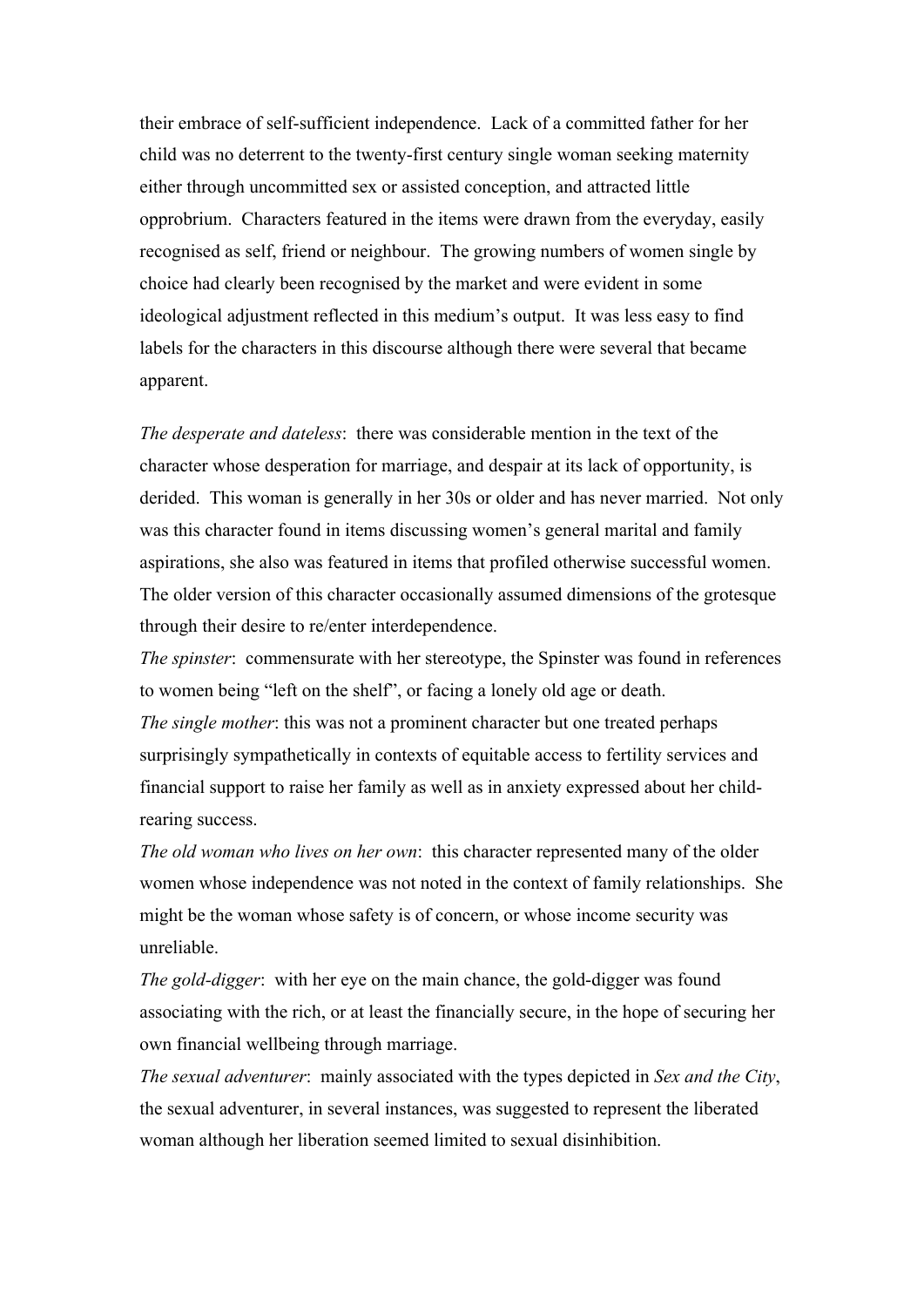*The victim*: the victim was found across the lifespan. She was prey to assailants, and susceptible to physical and mental ill-health, unemployment and other systemic disadvantage including social exclusion from mainstream interdependence. *The liberated woman*: this character was financially competent, self-determining and unconcernedly independent.

*6.3.3.3. Divorced.* Discourse captured polarisation of divorce as deficit or potential for growth and development, seemingly dependent on the degree to which individual women accepted their new status. Notions of growth and development found in 1999's depiction of the divorced/separated woman were missing in 2009. Other than sharing in greater service provision to the independent woman, the captured items found a discourse of disapproval about this demographic, evidenced through news selection of its deleterious physical impact on those women whose marriages dissolved rather than ended through the death of a husband, and their sexuallyuninhibited behaviour. Despite there being very few items in this category, four characters were identified.

*The sexual adventurer*: this character marks the end of her marriage by seeking sexual encounters that were not possible for her as a wife.

*The cougar*: an extension of the sexual adventurer, this divorced woman seeks younger sex partners.

*The discarded older woman*: whether it is the indignity of being replaced by a younger woman or the difficulties associated with finding herself in financially straitened circumstances, the discarded older woman is a sympathetic character. *The liberated woman*: the end of her marriage brings affective and developmental advantage to this character.

**6.3.4 Narrative form**. The narrative in news pages is restricted to what is selected for inclusion in limited space, and bound by editorial style. This makes the published text an important source of cultural framing as writers draw on common sense and well understood devices such as metaphor to communicate as succinctly as possible.

While the frames for independent women were comparatively consistent across the decade (Figure 6.3), the narrative repertoire expanded to include repositioning of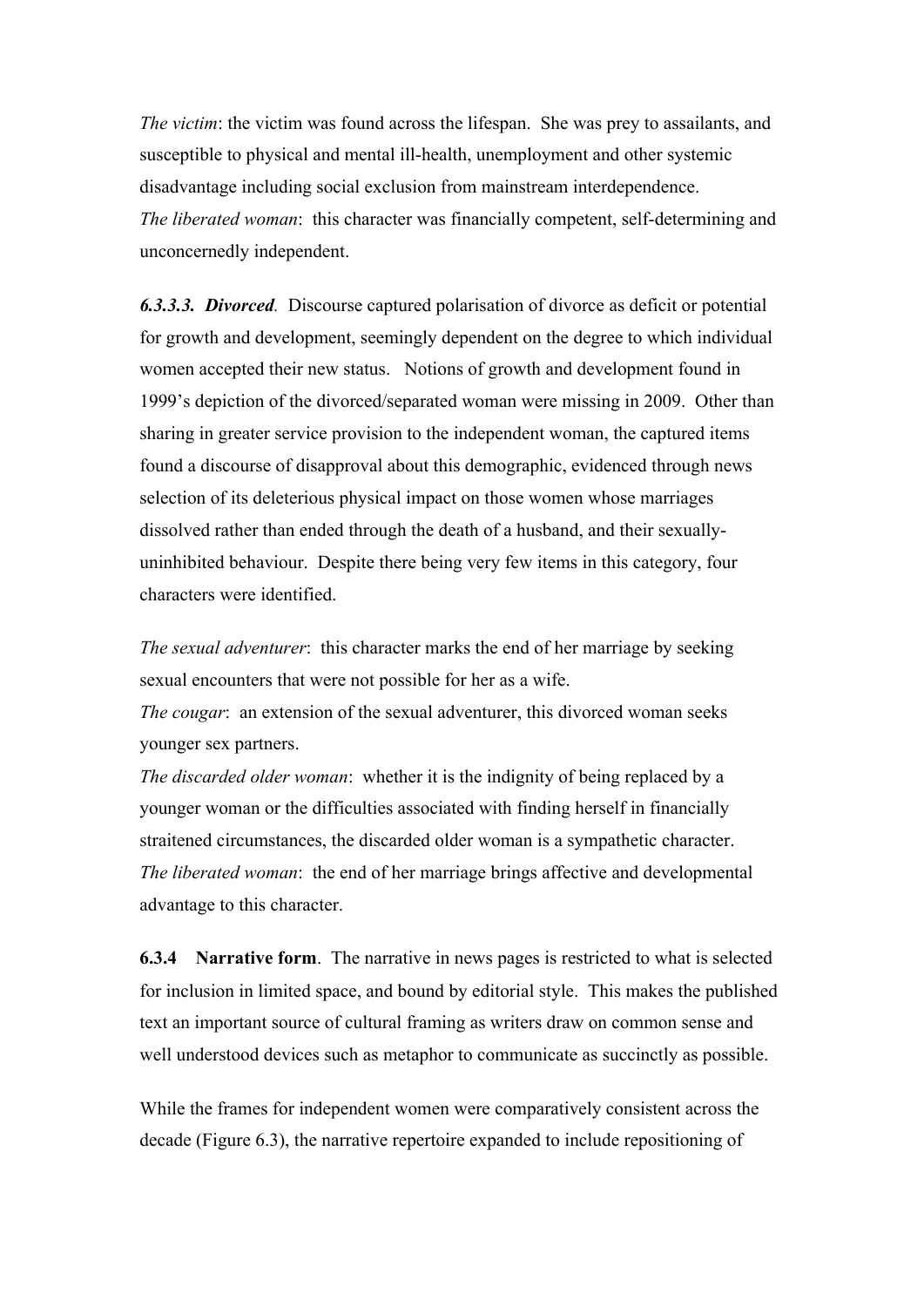widows as newsworthy for their own activities, single women as autonomous adults, and divorced women as objects of disapproval.

The expansion was apparent in the tone of an item, such as *A8*79 in which the focus was not on the morals of the independent politician who had become a single mother, as it might have been in earlier years, but on the likely father and on the motivation of the prime minister in supporting her, i.e., whether this was from personal regard or to keep the vote of a sympathetic constituency. Similarly, support for all independent women to have access to assisted conception was apparent in items that reported survey results in terms of community support although that was the minority response, the incidence of homosexual couples raising children in the United States and the split in the parliamentary committee that recommended enabling legislation, and protest from women's groups as well as opposing comment from religious groups about maintaining a heterosexual nuclear family model of procreation.

In longer reports and columns, space allowed more narrative complexity and greater subjectivity as with the reports of the legal proceedings that featured the widow and the daughter of a mining identity. This narrative took the form of a farce where the protagonists were the jealous stepdaughter and the grasping, manipulative widow of pantomime and fairy story.

Feature writers and columnists brought personal perspectives to their themes displayed in their use of emotive language and stereotype as entertainment. Examples of this were the man whose romantic disappointments were framed as single women's greed that excluded his modest assets from their partnering criteria (*A*311), and the woman whose unexplained animosity towards independent women was evident in her ridiculing, through insult, older independent women's aspirations to interdependence (A283).

| Frame                | Year |      |  |
|----------------------|------|------|--|
| Widow                | 1999 | 2009 |  |
| relict               |      |      |  |
| vulnerable           |      |      |  |
| worthy of protection |      |      |  |
| loyal                |      |      |  |
| proxy                |      |      |  |
| autonomous           |      |      |  |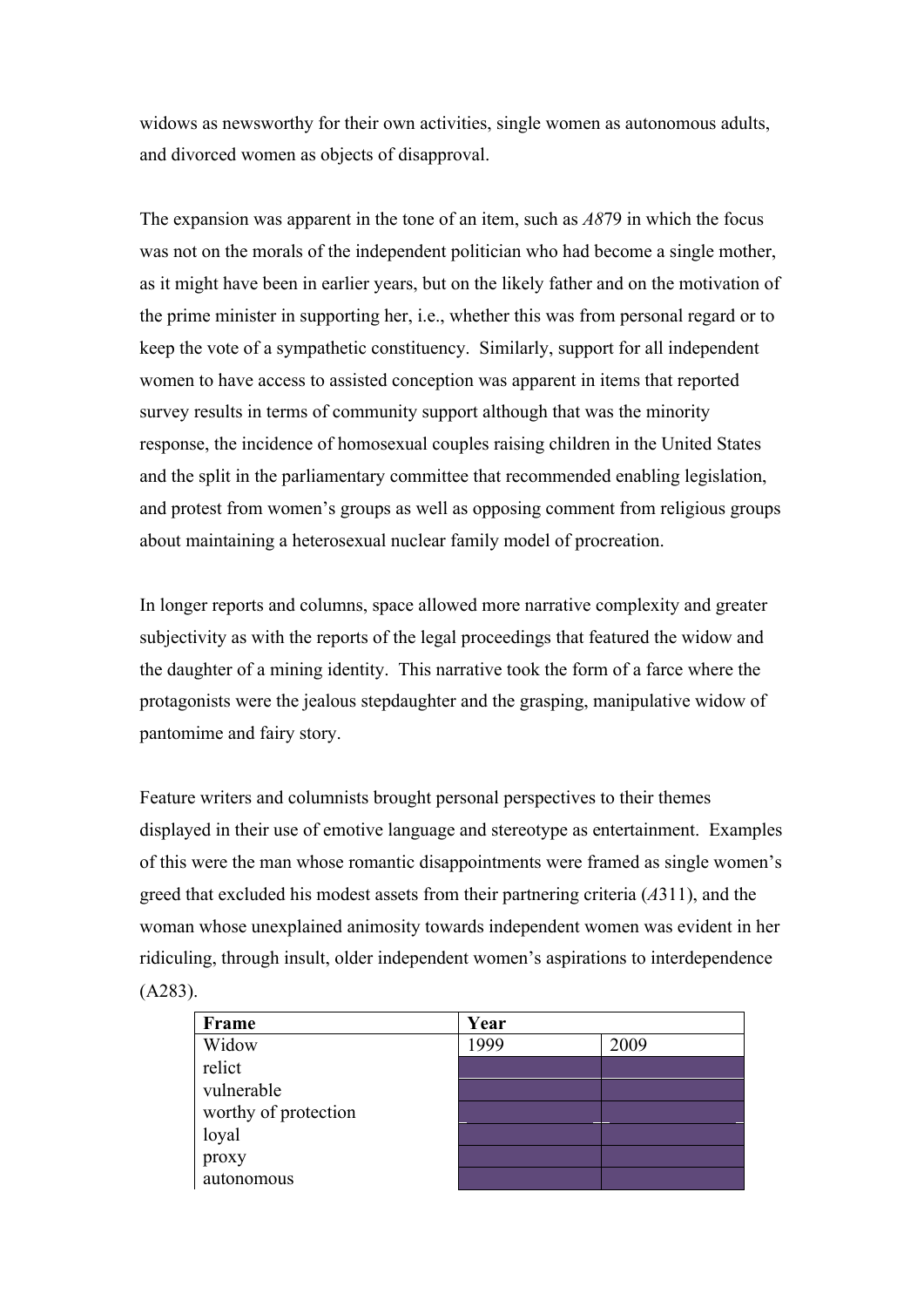| caricature                 |  |
|----------------------------|--|
| metaphor                   |  |
| Single                     |  |
| victim                     |  |
| deficient                  |  |
| pitiable                   |  |
| Other                      |  |
| systemically disadvantaged |  |
| desperate to marry         |  |
| predatory                  |  |
| promiscuous                |  |
| autonomous                 |  |
| Divorced                   |  |
| discard                    |  |
| promiscuous                |  |
| disadvantaged              |  |
| affective                  |  |
| autonomous                 |  |

*Figure 6.3*. Independence frames

**6.3.5 Linguistic analysis**. Giles and Shaw (2009) note that, at a macroanalytical level, no more than simple analysis of the language used to frame a phenomenon should be expected. As noted above, this study found a range of linguistic styles situated in the type of content. There was greater objectivity in general news pages where events, with *for* and *against* comment representing balance, are recorded. In features pages, there was more opportunity for subjectivity, arguing a position that might include opposing views but which leads to a conclusion supporting the item's thesis. More egregious examples of this positioning have been emphasised in the text as well as those that highlight subjective experience in items chosen to illustrate discussion. Despite my expectation that independent women might not receive a wholly positive press, some of the language used in characterising narrative was jarring in its vituperation.

**6.3.6 Generalisability**. This element of the model considers how stories may be linked to ongoing phenomena, how they might fit into a media template, a notion generally applied to long running stories about events such as, for example, a major environmental pollution event.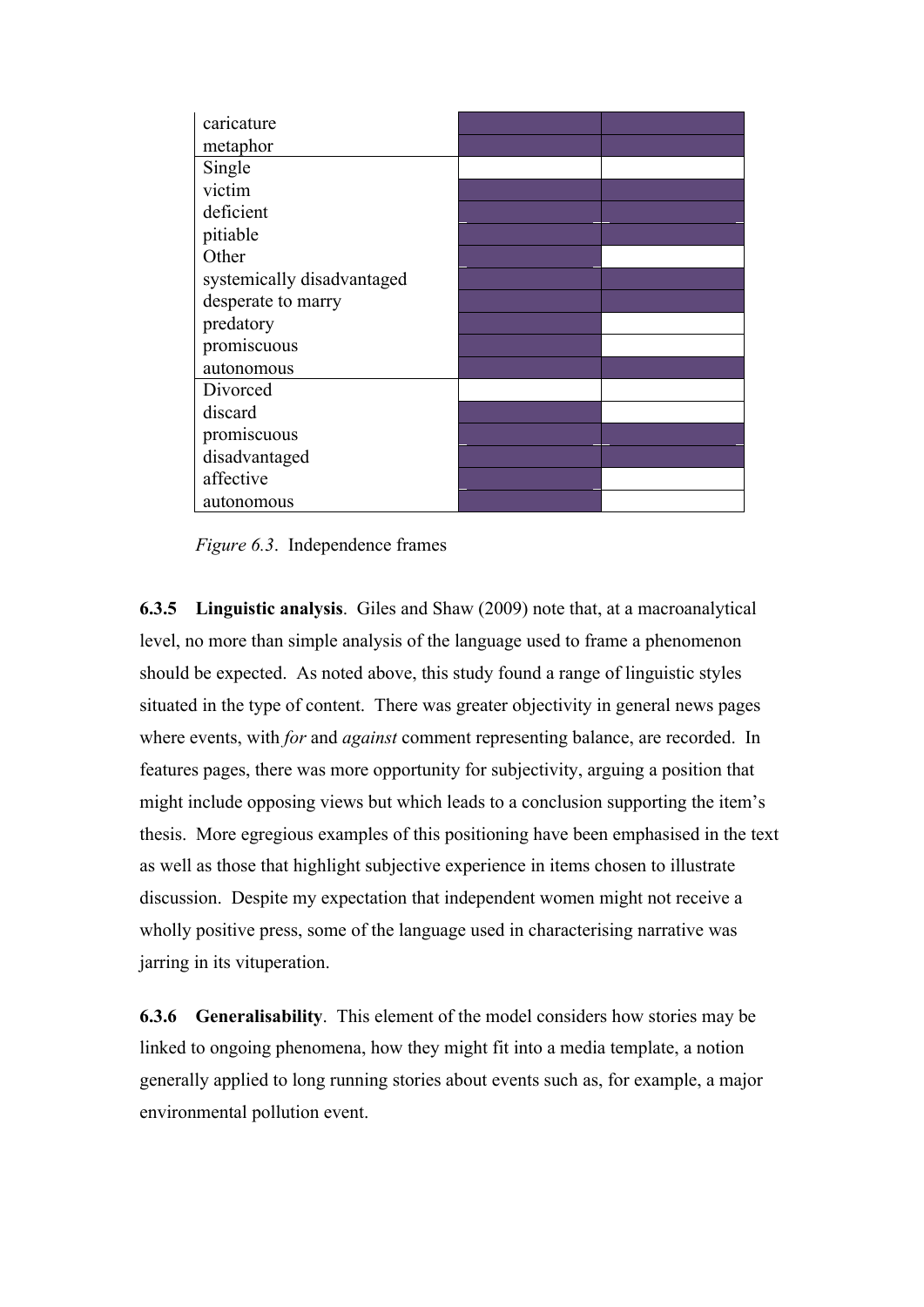The ongoing phenomenon to which the data set linked was marriage and the family. *Widow/s*, in effect, continued the marital relationship through its foregrounding, from their subsidiary place in their husband's biography to his shadow over their subsequent independence*.* Compared to their coupled sisters, *single woman/women* were disadvantaged in most areas of life, with the exception of financial management. However, their representation had become more positive over the decade. The 1999 preoccupation with their sexuality was centred in assumptions about the inherently unsatisfactory nature of what was cast as pursuit of a husband rather than sexual autonomy. In 2009, their demographic was less likely to attract disapproval or ridicule and there were signs that choosing to remain independent may be a valid option. The poor press afforded *divorced* women seemed related to assumptions that either they had been judged wanting and discarded by their husband or that their subsequent behaviour was a further affront to the family ideal.

There was considerable anxiety about marriage/families in 1999, anxiety that had dissipated to a significant degree in 2009's print media. In 1999, *The Australian* ran a series titled "Chronicles of the future" that discussed:

whether *de facto* marriage couples actually wanted to be considered married (*A*33);

• the conversion of relationships from *de facto* to formal marriage, with comment about a concomitant assumption of traditional gender roles;

- the history of the family and its use as a metaphor for belonging  $(A35)$ ;
- amily diversity with reference to homosexual households (*A*36) and
- future trends (A37).

Some of these and other items were substantial, with six of more than 1,000 words, four of these with more than 2,000 words. There were no such items in *The Sunday Times* but *The West Australian* carried four:

an interview of an author of a book about blending families of just over 1,000 words (*WA*20);

- a discussion about family diversity and trends of 2,000 words (*WA*77);
- 1,200 words about healing dysfunctional families (*WA*26), and
- the impact of stereotyping families headed by single women (*WA*90).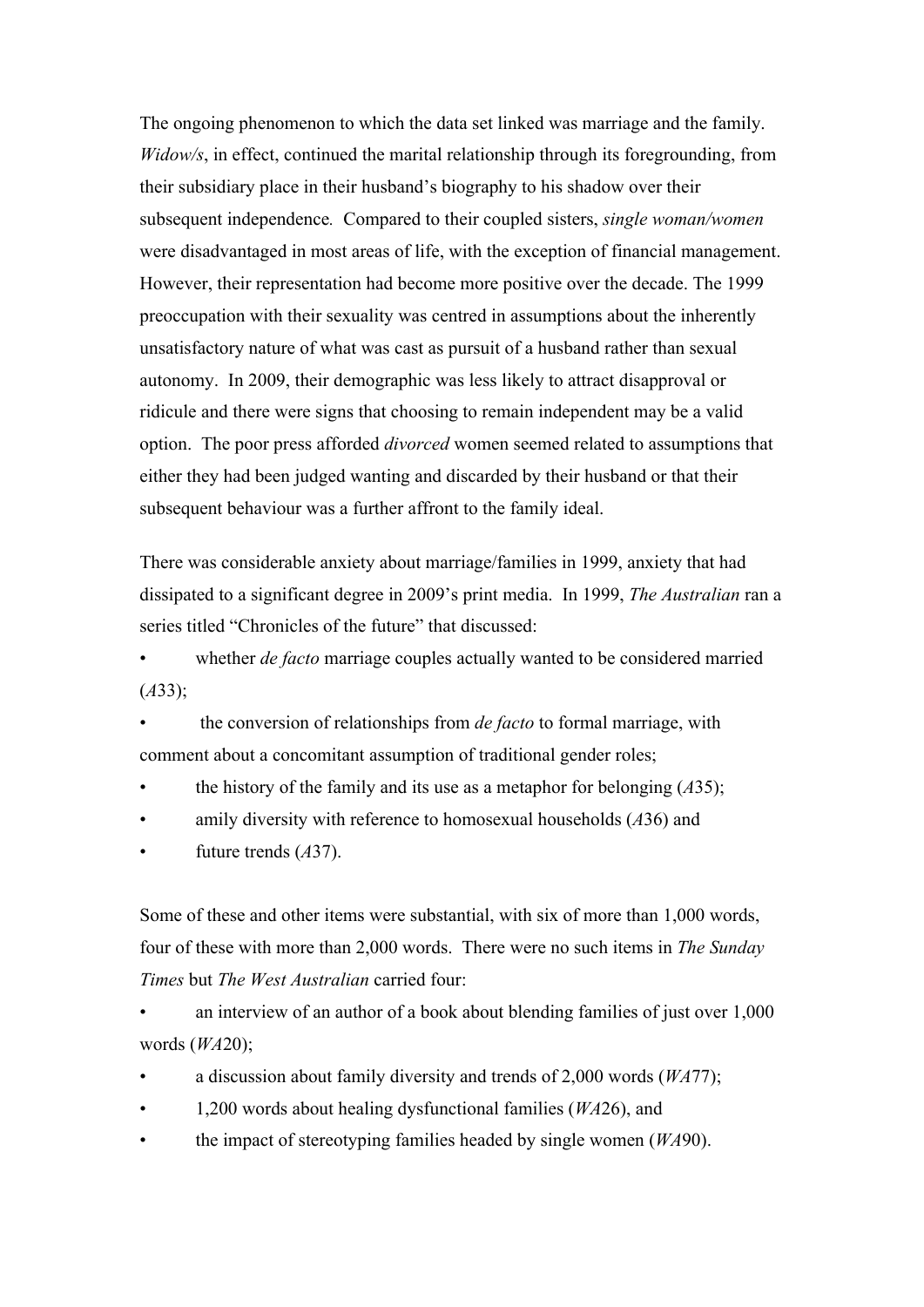In 2009, the longest items were

• a 940 word column about adultery that brought together a range of opinion: associated divorce rates are a modern equivalent of past early mortality that caused multiple marriages; the institution of marriage is either weakening or individuals' urge to test its strength is very strong; marriage is strengthened by infidelity; collective refusal to accept the limitations of romantic love as the manifestation of marital union is pathological; and contemporary coupledom may be unsustainable in the long term (*A*543),

• a 891 word discussion about the general trend away from marriage, due to the impact of economic stress, although, for one contributor, the effect was more to do with career-orientated, economically independent women and uneducated or otherwise disadvantaged men who had few resources to attract a spouse. A trend was noted for separating couples to continue living in the same house – Separated But Living together – because the cost of alternative accommodation was prohibitive (*ST*192),

• concern expressed about women's superannuation resources, already less than men's and made more so by variation in their marital status, in a 787-word business item (*WA*273).

## **6.4 Discussion**

At the beginning of this chapter, I asked what is contemporary discourse about independent women, and where this is on its historical wave that has seen their position rise and fall in the religious, political and economic discourse that has shaped society across time.

Earlier work had found limited representation of the positions constructed by women in general, even less for independent women. The characters in the fiction in women's magazines (Tuchman, 1978/2000) seemed designed to provide a working model for successful femininity, exemplifying the opinion of the sixteenth century author that fiction has a unique role in reinforcing dominant social mores (S. Chamberlain, 2002). Women's interests in newspapers were domestic and decorative and their identities linked to newsworthy men (Tuchman, 2000). Television continued to marginalise most women (Busby, 1975), female characters who did not represent marriage and family values were likely to come to a sticky end (Tuchman,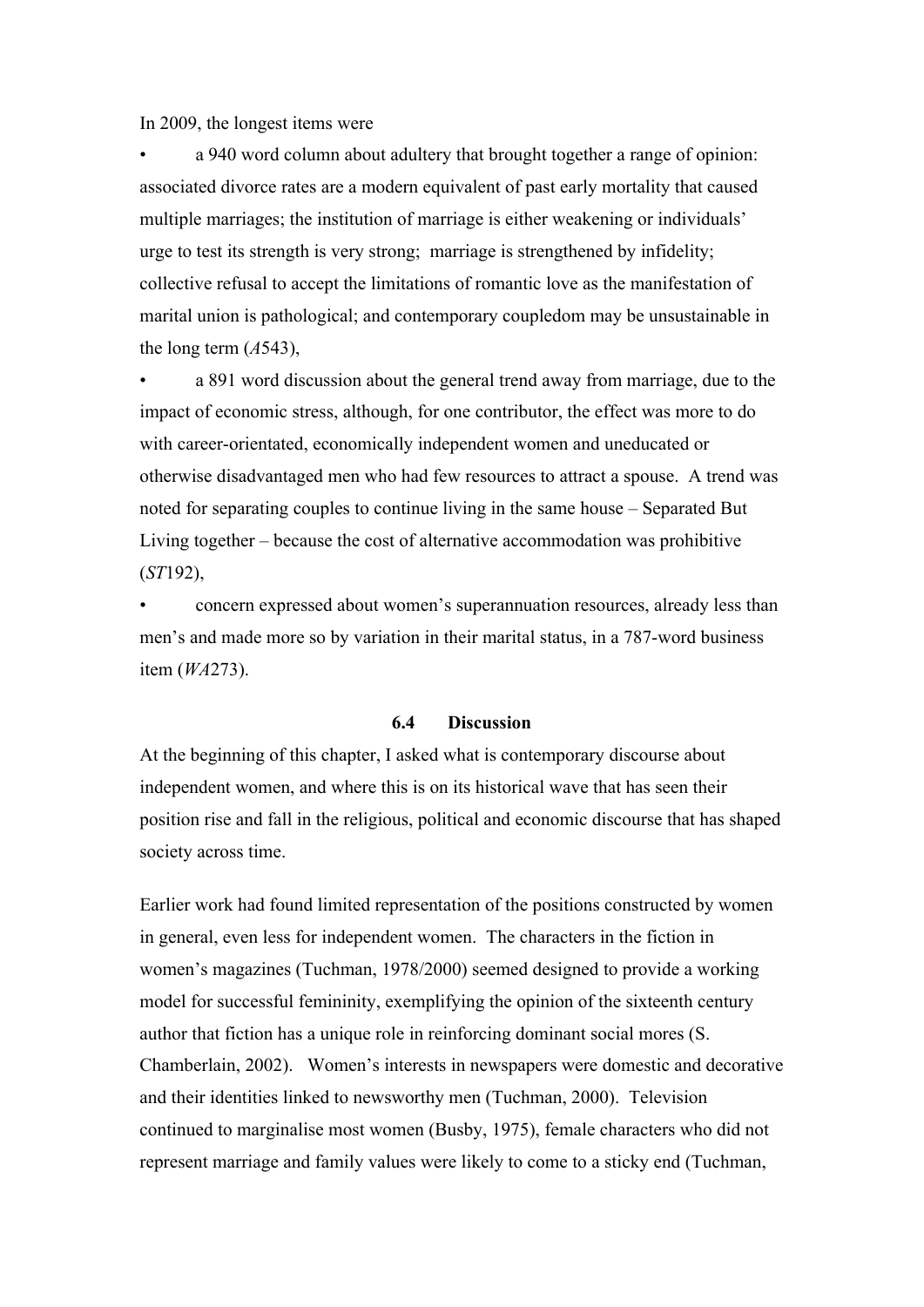2000). Growing numbers of women in the paid workforce may have been associated with more realistic depiction of women's lives but, in the twenty-first century, they are still likely to be under-represented, and stereotypically thin, provocatively dressed, and relationally orientated (Collins, 2011), subjects for the male gaze and women's emulation.

Examples of the promotion of interdependence are rife in the mass media (DePaulo, 2007) however, while it also found such discourse, this study also found some nuance in representation of women living single. From the identified frames, it is clear that a discourse of independence is common across categories of women without husbands (Figure 6.4), further support for my adoption of in/ter/dependence as primary social categories denoting romantic relationship status. Other than sharing a frame of independence, there is clear demarcation between frames for women who are widowed and those who are not romantically attached.

The frames suggest that the difference is related to the involuntary nature of widow's independence, that they are still wives but now married to their husband's memory. Their caricaturing was of widows who transgressed the moral boundaries of widowhood with behaviours that were not based in continuation of a marital role. Single and divorced women do not demonstrate attachment to a romantic partner and this is reflected in frames of deficiency and immorality although, for single women, there was evidence these frames were softening.

Discourse about single and divorced women had changed between 1999 and 2009 (Figure 6.3) with fewer frames of marginalisation for single women, and a narrower, more negative narrative about the divorced woman, in the twenty-first century.

| Frame                | Categories of independent women |        |          |  |
|----------------------|---------------------------------|--------|----------|--|
|                      | Widow                           | Single | Divorced |  |
| relict               |                                 |        |          |  |
| vulnerable           |                                 |        |          |  |
| worthy of protection |                                 |        |          |  |
| loyal                |                                 |        |          |  |
| oroxy                |                                 |        |          |  |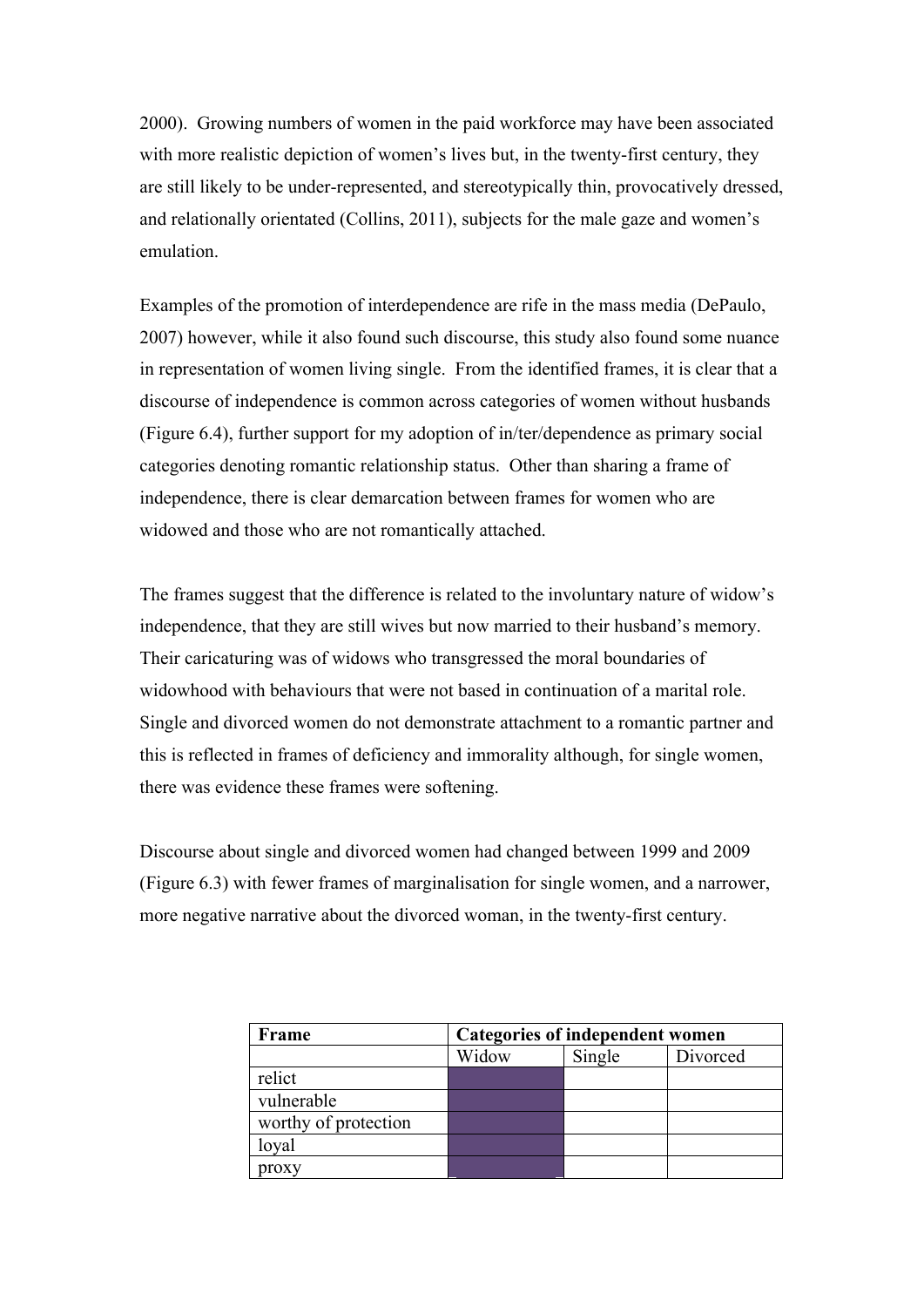| autonomous         |  |  |
|--------------------|--|--|
| caricature         |  |  |
| metaphor           |  |  |
| victim             |  |  |
| deficient          |  |  |
| affective          |  |  |
| Other              |  |  |
| disadvantaged      |  |  |
| desperate to marry |  |  |
| predatory          |  |  |
| promiscuous        |  |  |
| discard            |  |  |

*Figure 6.4***.** Framing independent women

The frames for each category of independence drew on well-understood characters that reinforced, through their use as a communicative technology, narratives about each category. Widows were depicted as women whose involuntary loss of their husband left them bereft, but fierce in their defence of his memory and reputation. Their activities, subsequent to the death of their husband, were reported as autonomous initiatives albeit an extension of those for which their husband had been known. This was even the case for those in criminal pursuits although reports of the anti-social behaviour were derisive, as were those of widows whose activities were not consistent with those expected of a loyal wife.

In the narrative from the earlier data set, single women were disadvantaged both systemically and by personal characteristics that precluded marriage, assumed to be the goal of every woman. Choosing to live independently was framed as misguided, even selfish. The 2009 narrative encompassed independent living as a valid life choice although familiar frames of victim, deficiency, and desire for marriage were still evident.

Notions of growth and development found by women following divorce were missing from 2009's frames although the very small number of cases means no definitive statement may be made about the reflection of public discourse in that of the newspapers.